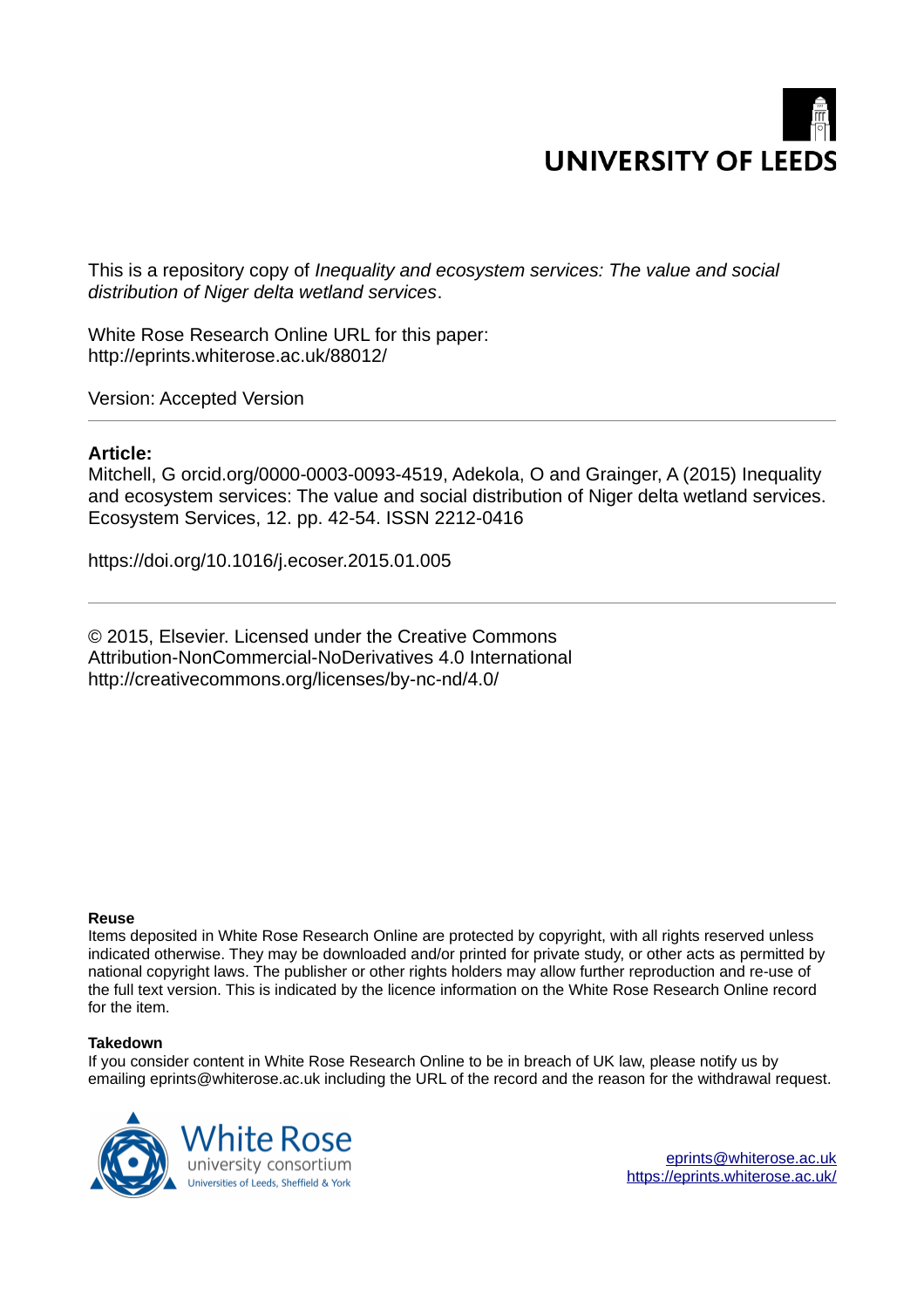# **Inequality and ecosystem services: The value and social distribution of Niger delta wetland services**

Olalekan Adekola<sup>12\*</sup>; Gordon Mitchell<sup>23</sup>; Alan Grainger<sup>2</sup>

1 Department of Geography School of Environmental Sciences Federal University of Technology, Yola, P.M.B 2076, Yola, Nigeria

2 School of Geography and 3 water@leeds University of Leeds LS2 9JT Leeds, United Kingdom

\* Email: [oadekola@mautech.edu.ng;](mailto:oadekola@mautech.edu.ng) [lekola1@yahoo.com](mailto:lekola1@yahoo.com) Tel: +234(0)8140670827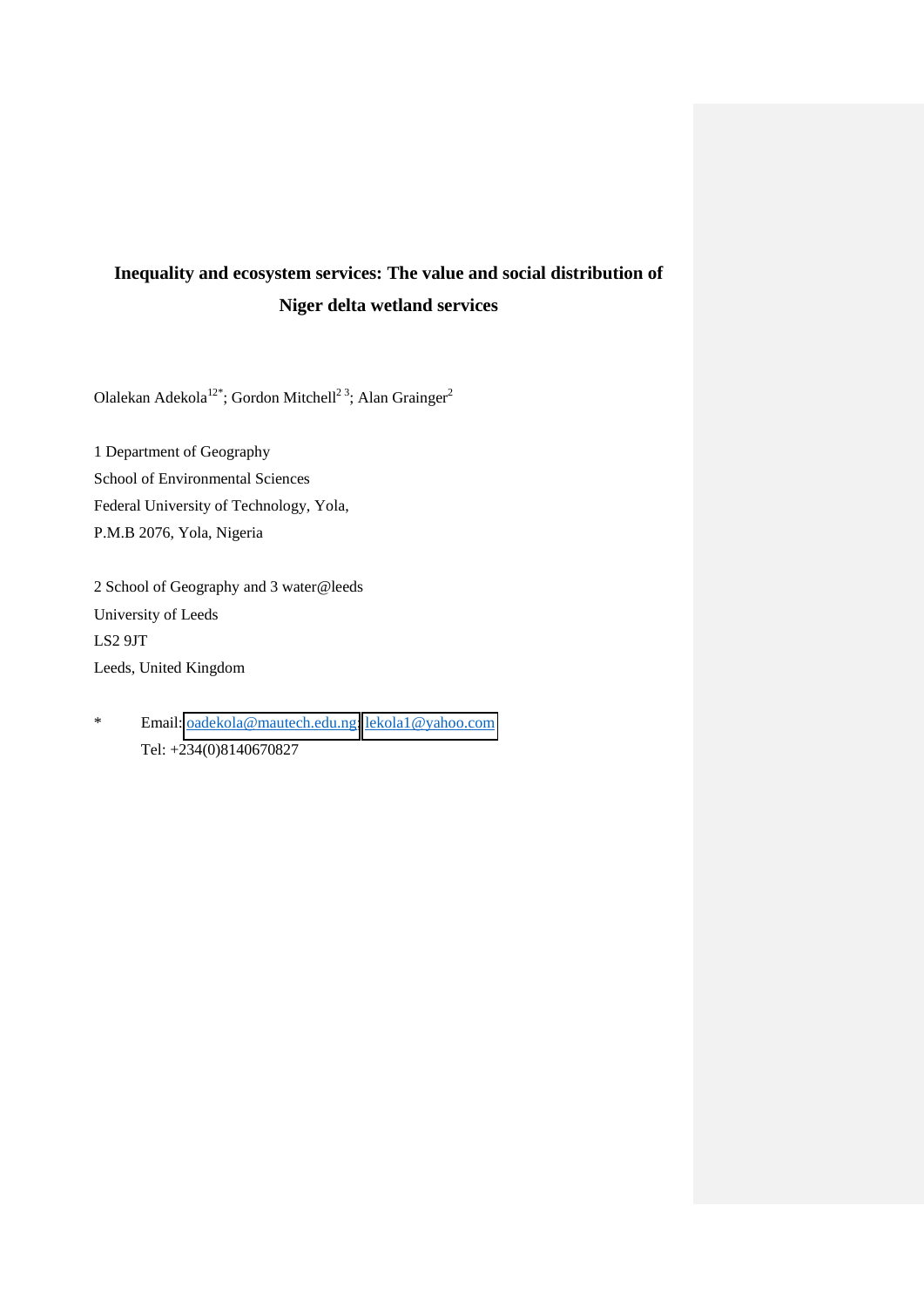# **Inequality and ecosystem services: The value and social distribution of Niger delta wetland services**

## **Abstract**

The Niger Delta wetlands are of international importance for their biodiversity, and support a large human population. The value and distribution of wetland ecosystem service benefits and costs across the three main stakeholder sectors (local community, government and corporate) were investigated. Results show that the net monetary value of the wetlands is \$11,000 per delta household of which \$9,000 was generated as cash income supporting household activities such as education and healthcare. The total annual value of provisioning services to local people is approximately \$25 billion, about three times the value of oil production in the region. However, local communities also bear about 75% of the environmental costs of oil extraction, equivalent to about 19% of the oil industry profit. Local people, who experience considerable economic hardship and lack alternative income sources, receive little compensation from the oil sector. These results highlight the importance of understanding not only the benefits provided by Niger Delta wetlands, but also the distribution of the environmental costs associated with their use. We conclude that ecosystem service valuation studies should give greater attention to the social distribution of identified values. Such distributional analyses, rarely available, provide insight into how sustainable natural resource management policy and practice could be better aligned to social justice concerns.

**Keywords:** Ecosystem service value, benefits distribution, Niger Delta, environmental justice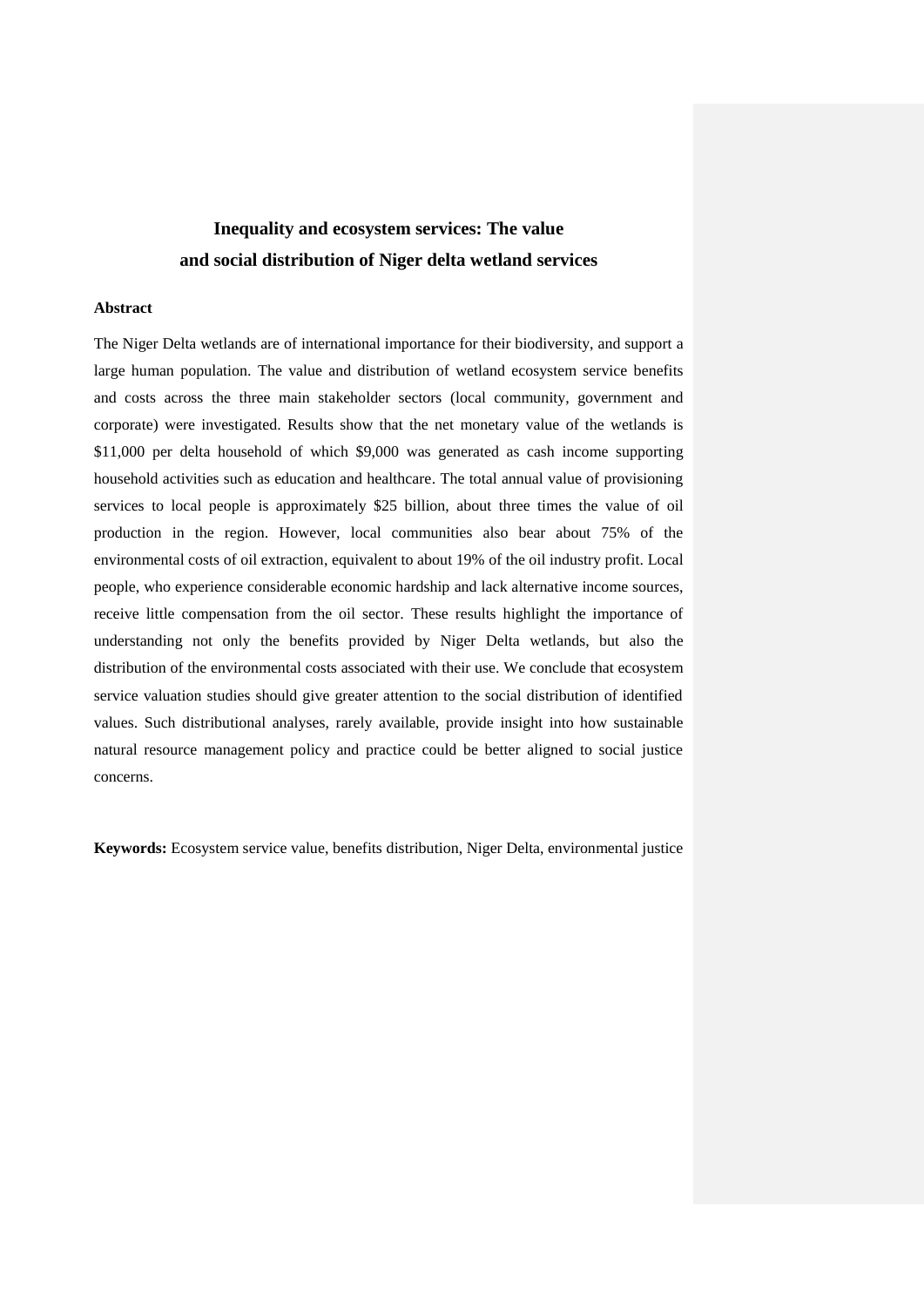#### **1.0 Introduction**

Natural ecosystems such as wetlands, forests and coral reefs provide valuable goods and services to people, and there is now strong interest in understanding these ecosystem services as a step towards sustainable natural resource use (Braat and de Groot 2012; McKenzie et al. 2014; Potschin and Haines-Young 2013). The value of ecosystem services globally was first estimated by Costanza et al. (1997), at around \$33 trillion per year, after which interest in ecosystem service valuation has grown strongly. Ecosystem service valuation is the process of expressing a value for a particular environmental good or service in terms of something that can be quantified. Ecosystem service values can be expressed using sociological or ecological metrics, but are most are often expressed in monetary terms (Millennium Ecosystem Assessment 2003).

With new data, recent studies have greatly increased the estimated global value of ecosystem services, with values of \$125 trillion per year or more (Costanza et al. 2014; de Groot et al. 2012). Recent studies have also proved useful for estimating the benefits and costs associated with resource use and land use change (Costanza et al. 2014), and valuation studies have extended beyond aggregate valuation of ecosystem services to consider questions of value distribution (Bullock et al. 2011; Muradian et al. 2010). That is, there is recognition that ecosystem service studies also need to consider the distribution of ecosystem service value, and gains and losses in that value, across stakeholders in order to adequately ascertain the real value of ecological services and natural capital to dependent groups. This is a mainstream issue of concern to ecosystem managers and policy makers alike, and recognises that, while the benefits derived from an ecosystem can be widely dispersed, costs associated with ecosystem use are often highly localized, and hence compensation may be needed.

How state and international capital have sought to exploit natural resources (Christmann 2004), and the social and environmental impact of these activities upon local people (Ludwig et al. 1993) have long been issues within the literature. Such concerns find common ground in the environmental justice movement, which in Western nations, has seen concerns expressed around disproportionate exposure to toxic risk of poor and coloured communities compared to white middle class communities (Cutter 1995) and, increasingly, with unequal access to the prerequisite environmental information and capacity to challenge environmental decisions (Fish 2011; Reed and George 2011). Such environmental justice concerns are in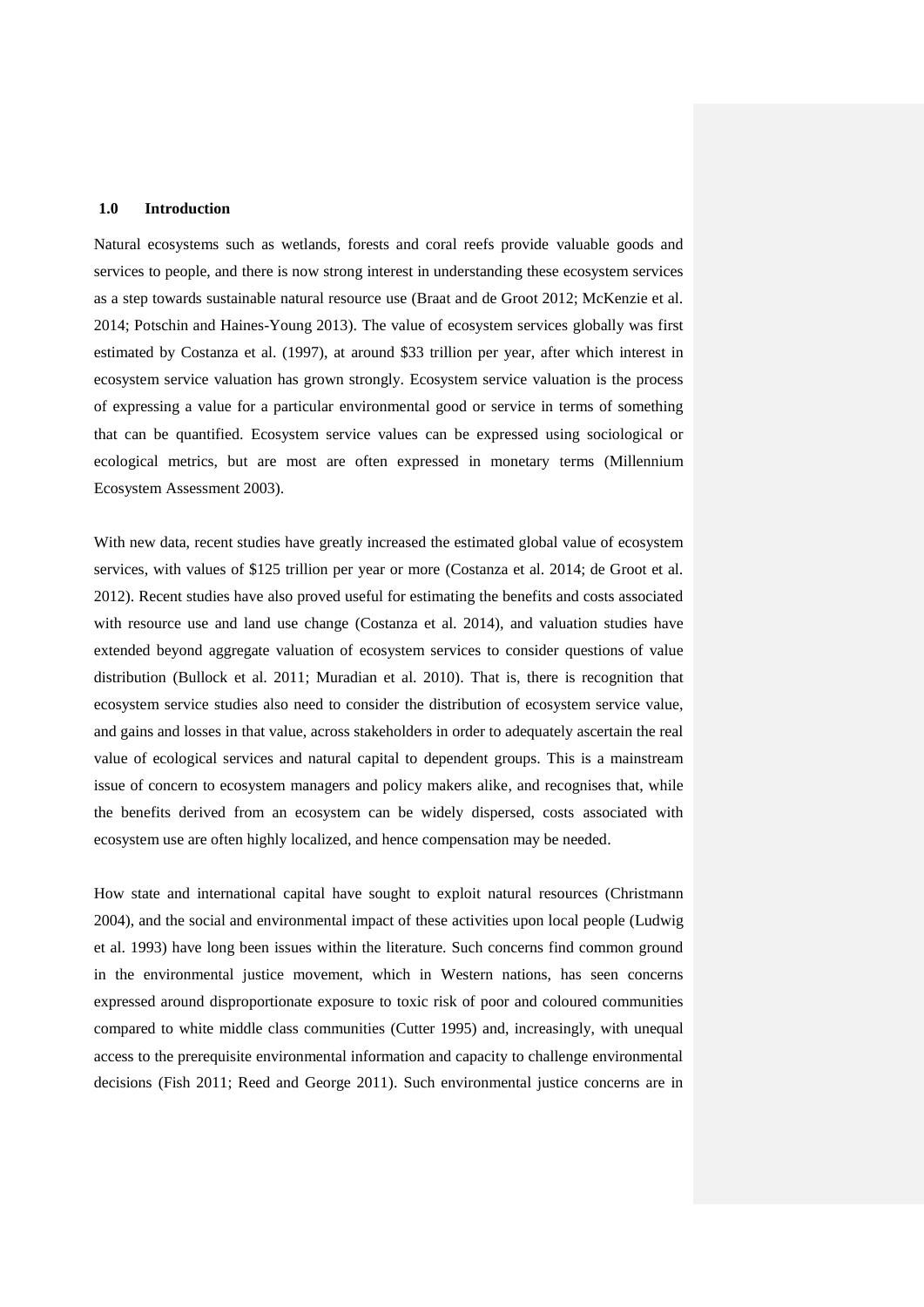practice evident worldwide with many communities experiencing environmental degradation from natural resource exploitation that has a profound impact on the ability to sustain their livelihoods (Kitula 2006; Scherr 2000). Managing the costs and benefits from resource use can be seen, therefore, as a key concern of researchers and policy makers.

These issues are particularly acute in Sub-Saharan Africa due to the scale of resource exploitation which is already large, and set to grow following discoveries of major energy and mineral reserves in Ghana, Kenya, Uganda, Tanzania and Mozambique (Vasquez 2013; McDonald 2012). However, local people, often uneducated and poor, find themselves having to deal with complex environmental issues for which they lack the skills, information, and capital to challenge the power interests developing the resources in their communities. The resulting unequal distributions of environmental 'goods' and 'bads' of resource exploitation often generate conflicts which threaten local, national and global security; such is the situation in the oil rich Niger Delta region of Nigeria (Ibeanu 2000; Omeje 2006; Agbola and Alabi 2003).

Interest is growing in ecosystem service valuation within African environments (Schuyt 2005), and indeed, in understanding their benefits distribution (Van Wilgen et al. 1998). However, a general lack of information on African ecosystem services means that land use change and resource development, with associated loss of ecosystem services, usually remains the more attractive option (Mmopelwa 2006). Provision of adequate context specific information is needed to address this problem. To this end, economic valuation provides an important supporting framework that can generate insight into links between ecosystem services and human welfare, evaluate development alternatives by quantifying the costs and benefits associated with resource use options, and inform adjustments to national income accounts to recognise ecosystem service value (Turner et al. 2003; Turpie et al. 1999).

There is a rich literature on the value of wetland ecosystem services; (see for example Odum (1978); Costanza et al. (1989); Mitsch and Gosselink (2000). Much of the early work on ecosystem services valuation focused on wetlands primarily to demonstrate their high value to a wider audience (Turpie et al. 2010), especially those in parts of the world where wetlands were viewed as wasteland with no economic value (Mmopelwa 2006). Schuyt (2005) argued specifically for economic valuation of African wetlands, not simply to demonstrate their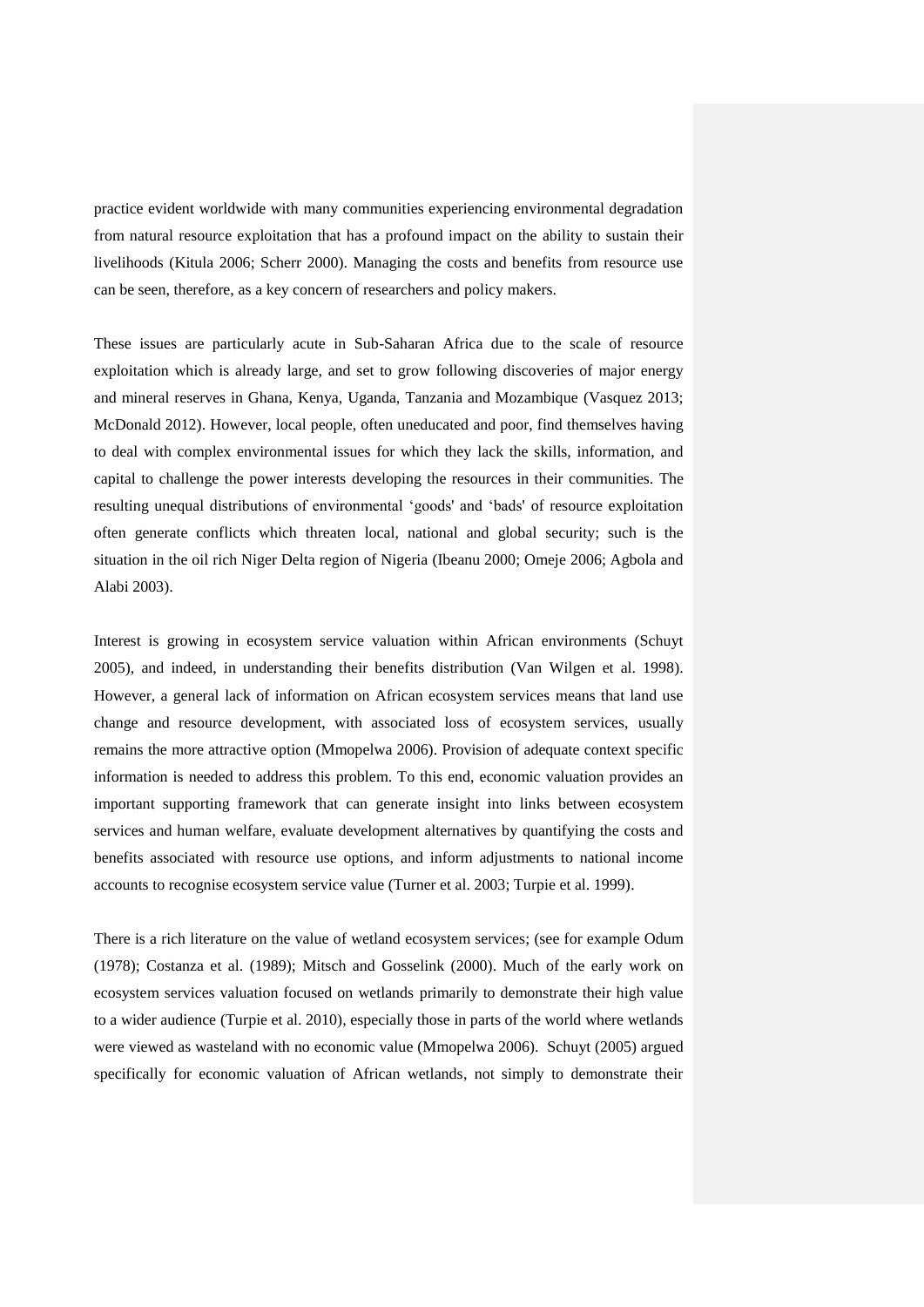value, but with a view to ensuring that they received greater protection, and so were better able to sustain the livelihoods of poor households dependent upon them. However, given the scale of dependent populations, surprisingly little is known of the monetary value of African wetlands. Analyses have been conducted across Africa (see Emerton et al. (1999); Turpie et al. (2006); Turpie (2000); Adekola et al. (2012); Nabahungu and Visser (2011); Turpie et al. (1999)) but West Africa is not represented. The Niger Delta is the principal wetland in the region, and home to many millions of people, yet little is known of its ecosystem value (global studies of Costanza et al.  $(1997)$ ; de Groot et al.  $(2012)$  and Costana et al  $(2014)$  did not value the Niger Delta wetlands as the required information was not available) and nothing of how this value is distributed among its various stakeholders.

Therefore, this paper aims to: (i) assess the monetary value of the Niger Delta wetlands provisioning services, and their importance to the livelihoods of local communities; and (ii) assess the distribution of cost and benefits across key stakeholder groups, which we define as local communities, government and the corporate sector. Section 2 of the paper introduces the region and the development issues it faces; section 3 describes the methods used to determine aggregate wetland values in the region, and its distribution amongst the local community sector, government and corporations; section 4 presents the results, and section 5 further discussions.

# **2.0 The Niger Delta wetlands**

#### 2.1 Geography and people

The Niger Delta is located in southern Nigeria  $(4^{\circ}2^{1} - 6^{\circ}2^{1}$  north,  $5^{\circ}2^{1}$  east) in the lower reaches of the Niger/Benue River (Davies et al. 2009). When defined hydrologically, the Delta Region consists of Bayelsa, Delta and Rivers States (Figure 1) an area of about 20,000 km<sup>2</sup> (Uyigue and Agbo 2007; World Bank 1995). Defined administratively, politically, or in terms of development objectives, the Delta Region includes all the oil producing States and this nine states region covers  $110,000 \text{ km}^2$  (Ighodaro 2005), and is home to 37 million people, 22% of Nigeria's population (National Population Commission 2006). The region is ethnically varied, typifying the diversity and plurality that gives Nigeria its socio-political strength. The Niger Delta is generally rural, but includes important towns such as Port Harcourt, Warri and Asaba. The population is predominantly animist, attaching cultural values to local fauna and flora (Anwana et al. 2010; Adekola 2011).

**Comment [GM1]:** What about Costanza et al 2014 - is there a ND specific value? If so prob need to compare to your value in section 5 discussion??, and also note they do not look at distribution

**Comment [JUA2]:** No ND specific values

**Comment [GM3]: OK, have added the** citation to support this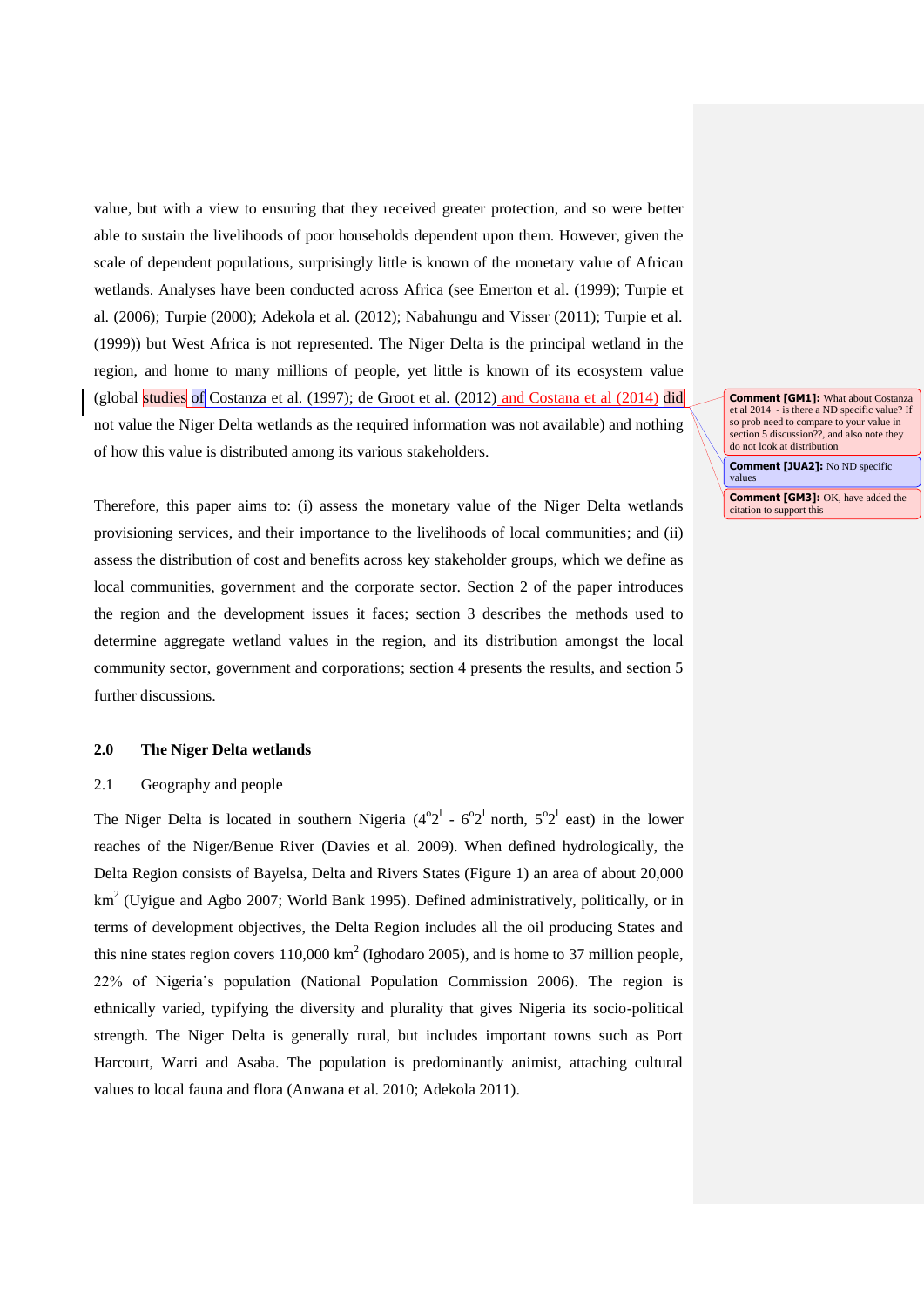

**Figure 1**. Nigeria, Showing the Niger Delta Region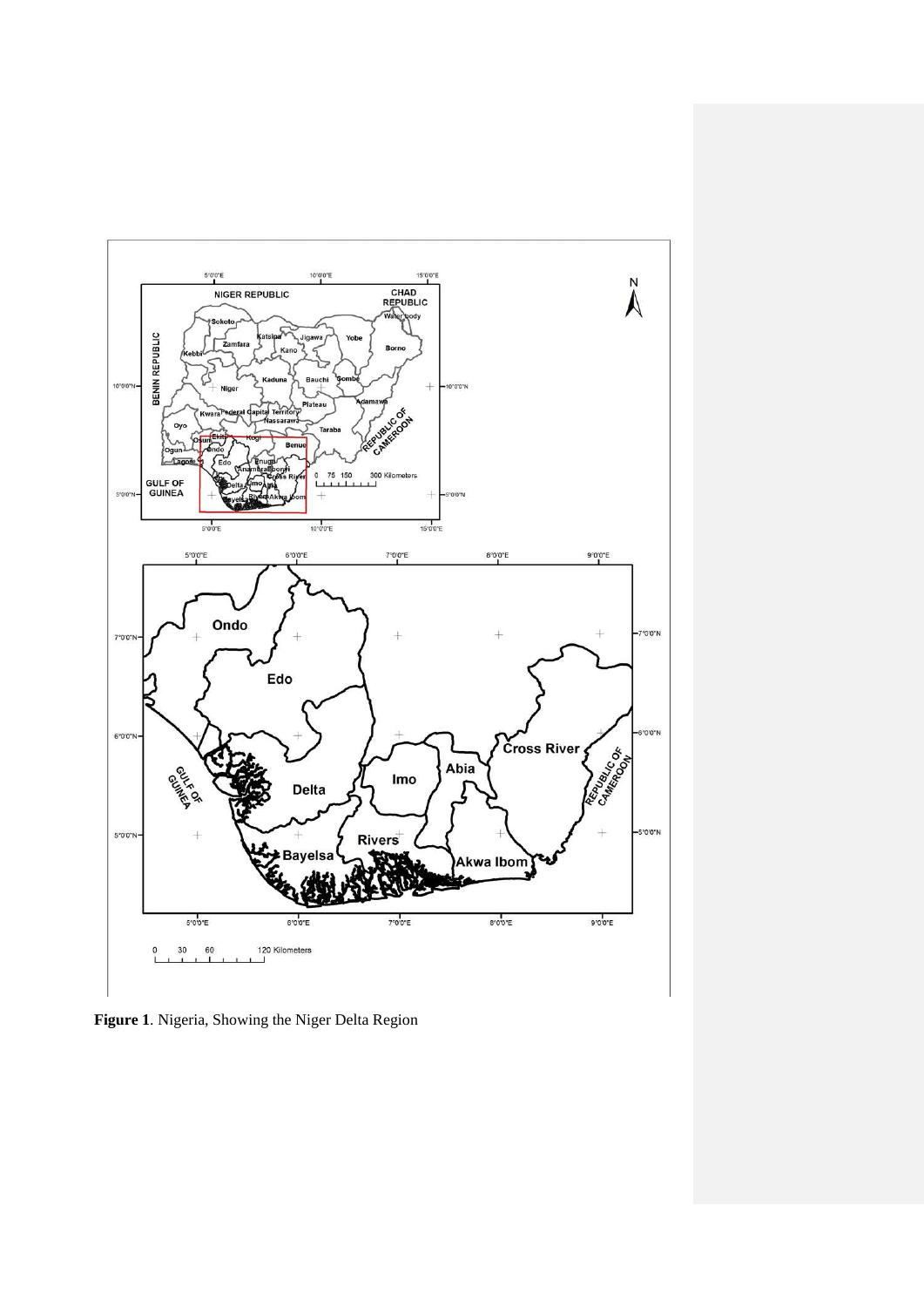#### 2.2 The Niger Delta environment

Geologically, the Niger Delta is regarded as a modern delta (under 100 million years old in the Mesozoic era, Cretaceous period) (Galloway 1975; Okonny 2002). According to Short and Staeuble (1967) there are three depositional cycles in the Niger Delta. The first began with a marine incursion in the middle Cretaceous and was terminated by a mild folding phase in Santonian time. The second included the growth of a proto-Niger Delta during the late Cretaceous and ended in a major Paleocene marine transgression. The third cycle, from Eocene to Recent, marked the continuous growth of the main Niger Delta. The main geologic formations extending across the whole of the Niger Delta are the sandy Benin formation (including the Afam clay), an intervening unit of alternating sandstone and shale named the Agbada formation, and a lower shaly Akata formation (Short and Staeuble 1967). The accumulation of sedimentary deposits transported by the rivers Niger and Benue (World Bank 1995), which discharge water, sediment and other loads across southern Nigeria and beyond into the Gulf of Guinea, resulted in the formation of this complex and fragile delta with a rich biodiversity (Abam 2001). The Niger Delta is regarded as the third largest wetland in the world (Uluocha and Okeke 2004; Umoh 2008), and the largest river delta and mangrove ecosystem with the greatest extension of freshwater swamps in Africa (Ajonina et al. 2008; Dupont et al. 2000; Ogon 2006).

The Niger Delta forms an integrated mosaic of aquatic, semi-terrestrial (mangrove and freshwater swamps) and terrestrial habitats (Bisina 2006), which is highly diverse and supportive of numerous species of terrestrial and aquatic flora and fauna (Uyigue and Agbo 2007). The three major vegetation formations in the Niger Delta are brackish water swamps (comprising mangrove forest and coastal vegetation), fresh water swamp forests, and riparian forests (Nyananyo 1999; Nyananyo 2002). The brackish water swamps are dominated by white and red mangroves. Further inland from the coast into the fresh water swamp forests floating plants such as vossia cuspidata (hippo grass), nymphaea lotus, grasses and sedges begin to dominate. In the riparian forests no species can be said to be dominant, but, the region is home to some rare and endangered animal and plant species. Nyananyo (2006) identified 225 plant species in the Niger Delta, many of which are important as cultural, food, timber, medicine and industrial materials. The Delta has a rich flora and fauna, the richest biodiversity in Nigeria (Ebeku 2004), and is an area of international importance for its ecological riches which include several IUCN Red List species including endemic or near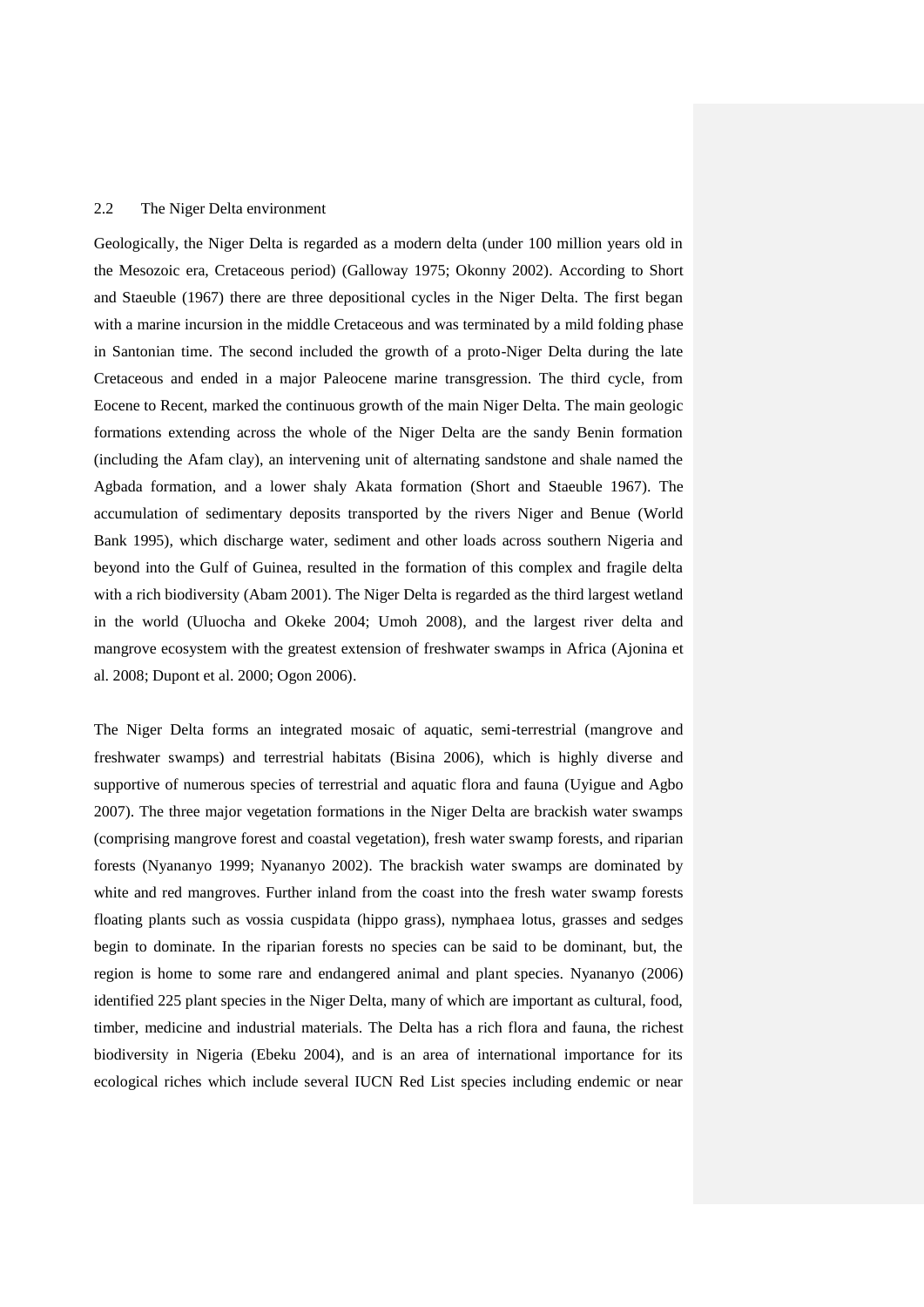endemic species (such as Kinixys homeana, Home's hinge-back tortoise) (Luiselli et al. 2006; Obot 2007). Blench and Dendo (2007) identified about 60 large mammals in the delta. Some of these, such as the African elephant (Loxodonta africana), chimpanzee (Pan troglodytes), Sclater's guenon, white-throated guenon, and crested genet (Genetta cristata) are endangered (Hilton-Taylor 2000).

# 2.3 Oil and social issues

The Niger Delta is the source of Nigeria's crude oil, which accounts for about 80% of national government revenue. Niger Delta oil is "sweet crude", less corrosive with lower sulphur content than the "sour crudes" from Latin America and the Middle East. The general rule of thumb is that, the "lighter" and "sweeter" the oil, the more valuable it is. However, despite the region's vast oil resources, regarded as the best quality crude oils in the world, the region remains poor, with high levels of unemployment (Agbogidi and Ofuoku 2006; Idemudia 2009). Unemployment and underemployment – at 8.8% and 26.2%, respectively – are higher in the Niger Delta than other regions of Nigeria (Ukiwo 2009). Only 27% of the Delta's population have potable water, 30% have electricity and one in three people is illiterate (Forest and Sousa 2006; Human Rights Watch 2005). This has been described as "a profound paradox of oil wealth and poverty" (Ali-Akpajiak and Pyke 2003).

People of the delta feel aggrieved that they have not benefited from the wealth of the region, resulting in conflict between local communities and developers over resource ownership and use, particularly those related to oil activities. The oil companies are seen by local residents to have failed to give back anything for what they have taken out, and to be complicit in human rights abuses carried out by government security forces deployed to protect their facilities. According to Human Rights Watch (1999), when protests occurred, the oil companies sought assistance from the government, whose military unleashed terror (indiscriminate killings and beatings, arbitrary detentions and extortions, rapes and destruction of properties) on the local population. Violence in the region was exacerbated following the return to democratic rule in May 1999. The conflicts are estimated to cost Nigeria \$ 1 billion a year in oil revenue, as the Niger Delta insurgency has disrupted 60% of oil drilling (and output) by blasting pipelines and other oil installations (Forest and Sousa 2006). These are viewed as a response of the local people to the perceived injustice in the distribution of costs and benefits of oil exploration. They believe that other regions of the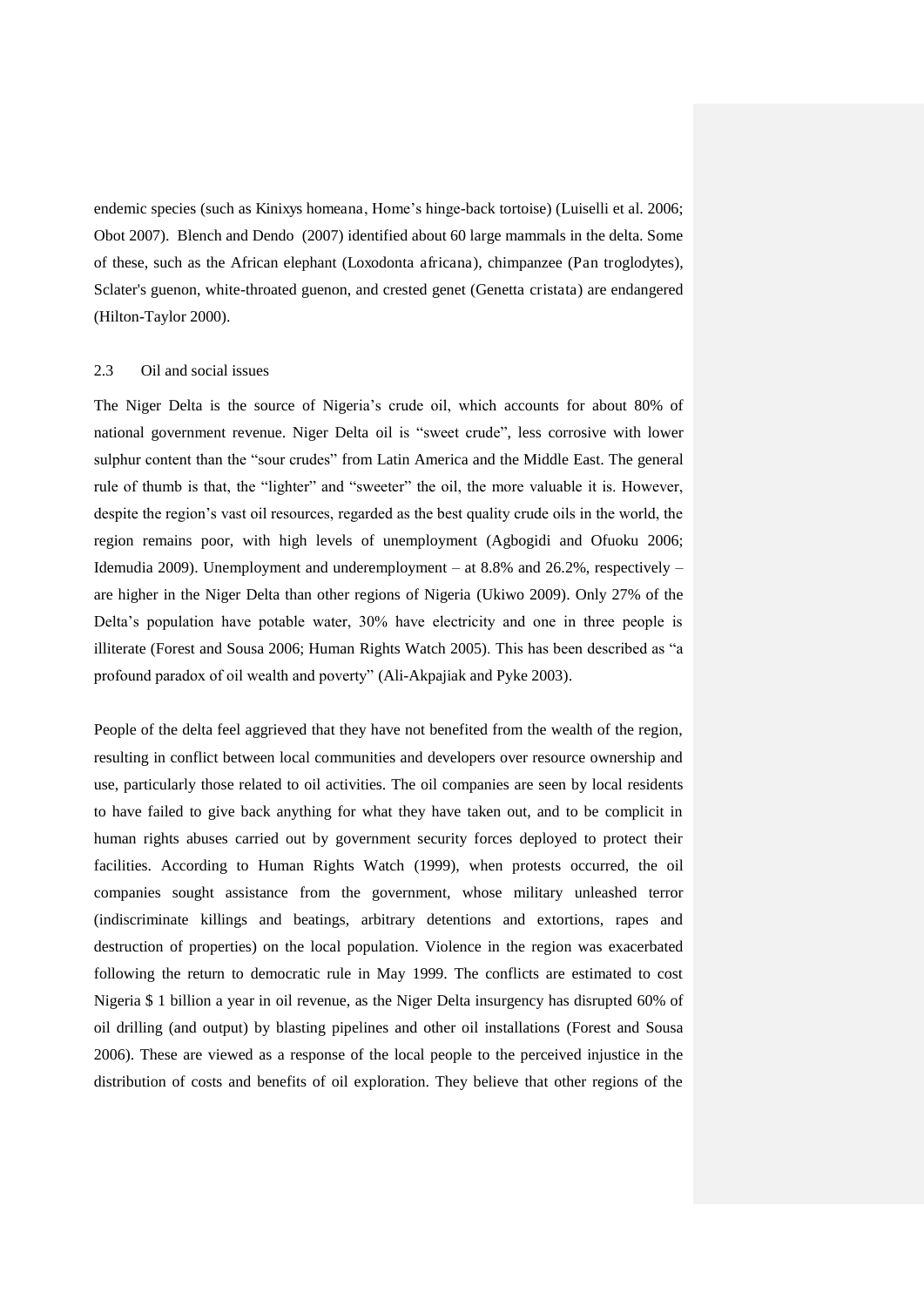country enjoy a disproportionate share of the economic benefits of oil development, while only the delta communities bear the environmental consequences (Agbola and Alabi 2003).

# **3.0 Data and methods**

# 3.1 Data

To understand the distribution of costs/benefits across the three groups, data on the natural resources and services of the wetland is needed. While monetary information on government and corporate network benefits are available from secondary sources (websites, reports and budgets), little is known of the benefits, monetary or otherwise, that accrue to local communities from wetland services. Therefore, the main ecosystem services were identified, through literature review, personal experience of the region, informal interviews with local residents and an initial questionnaire survey. Then, with 2009/2010 as a baseline, the present use and non-use values of ecosystem services, provided by the Niger Delta wetlands to local residents, were estimated using questionnaire data. The household (people who live and eat together, and share the same kitchen and toilet facilities) was used as the unit of analysis for the survey, with the questionnaire administered to the head of each household. Households in the sample frame were chosen by first purposively selecting 12 settlements (in Bayelsa State) to cover the wide range of economic activities taking place in the wetlands. Then, a representative sample of households was randomly selected from each settlement based on their population. A total of 283 households in 12 communities of the Niger Delta region were visited for face-to-face interviews between July and November 2010.

The share of households indicating that they derive an ecosystem service from the wetlands gave an indication of its importance. The responses were then organized based on the categorization of ecosystem services into provisioning, regulating, cultural, and supporting services (Millennium Ecosystem Assessment 2003). To estimate the magnitude of each ecosystem's main provisioning services (use value) respondents were asked to quantify the amount harvested (used), whilst the average price was generated through group discussions and visits to local markets. Our valuation addresses only the provisioning services of the wetlands, and excludes all non-use values, so our aggregate values are conservative.

3.2 Monetary value estimation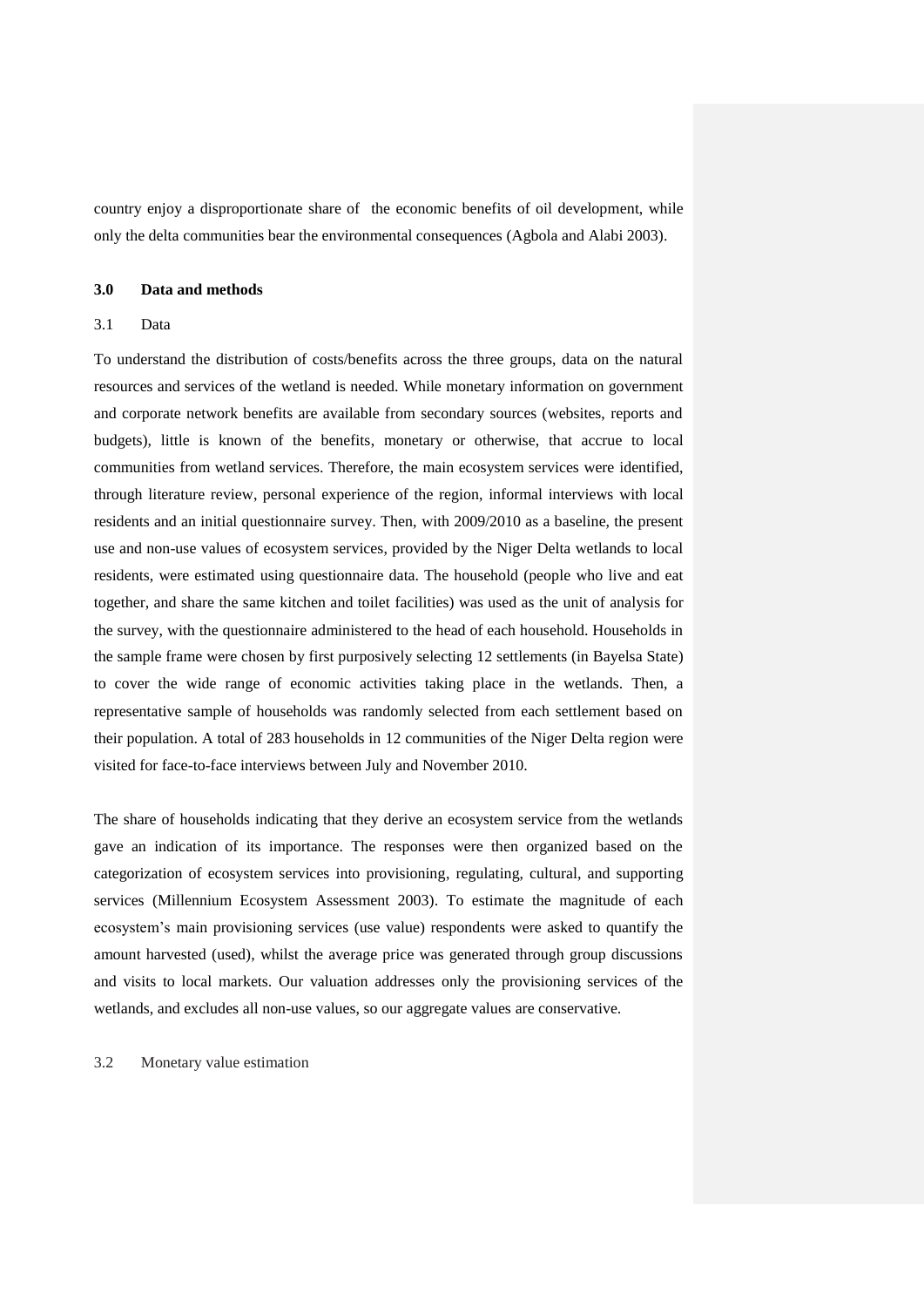The monetary value of the provisioning services was estimated and expressed as annual values using three indicators: the gross monetary value (GMV), net monetary value (NMV) and the cash income (CI). The procedure used is similar to those used in valuing the Ga-Mampa wetland in South Africa (Adekola et al. 2012). These indicators were estimated for each provisioning service on the basis of the 'expected' number of households participating in a specific production activity (EPHH), and the total annual quantity harvested (or produced) (TQH), to give the total quantity of each service collected by each participating household from the wetland. Quantities expressed by respondents in local units were converted to standard units, while monetary values were expressed by respondents in Nigerian Naira (N) and converted into US dollars (\$) based on 2010 average exchange rate of  $N155.00 = $1$ . Thus:

$$
EPHHa = \frac{m}{n} \times N \tag{Equation 1}
$$

where m is the number of households participating in a specific production activity in the sample (e.g. 179 for collection of bush mango, 132 cultivating Banana and 3 logging India Mahoganny), n is the total number of sampled households  $(n = 283)$ , N the total number of households in the population  $(N = 2,172,842)$ .

The total annual quantity harvested (or produced) (TQH) was computed from the average annual quantity collected per sample household, multiplied by the 'expected' number of households participating in that specific production activity (EPHH).

$$
TQH_a = \frac{\sum_{i=1}^{m} HC_{ia}}{n} \times EPHH_a
$$
 (Equation 2)

where HC<sub>ia</sub> is the quantity of product a collected by household i.

GMV captures the total monetary value of the service collected from the wetland. This indicator is appropriate for services that are used for subsistence. Gross monetary value (GMV) was computed as: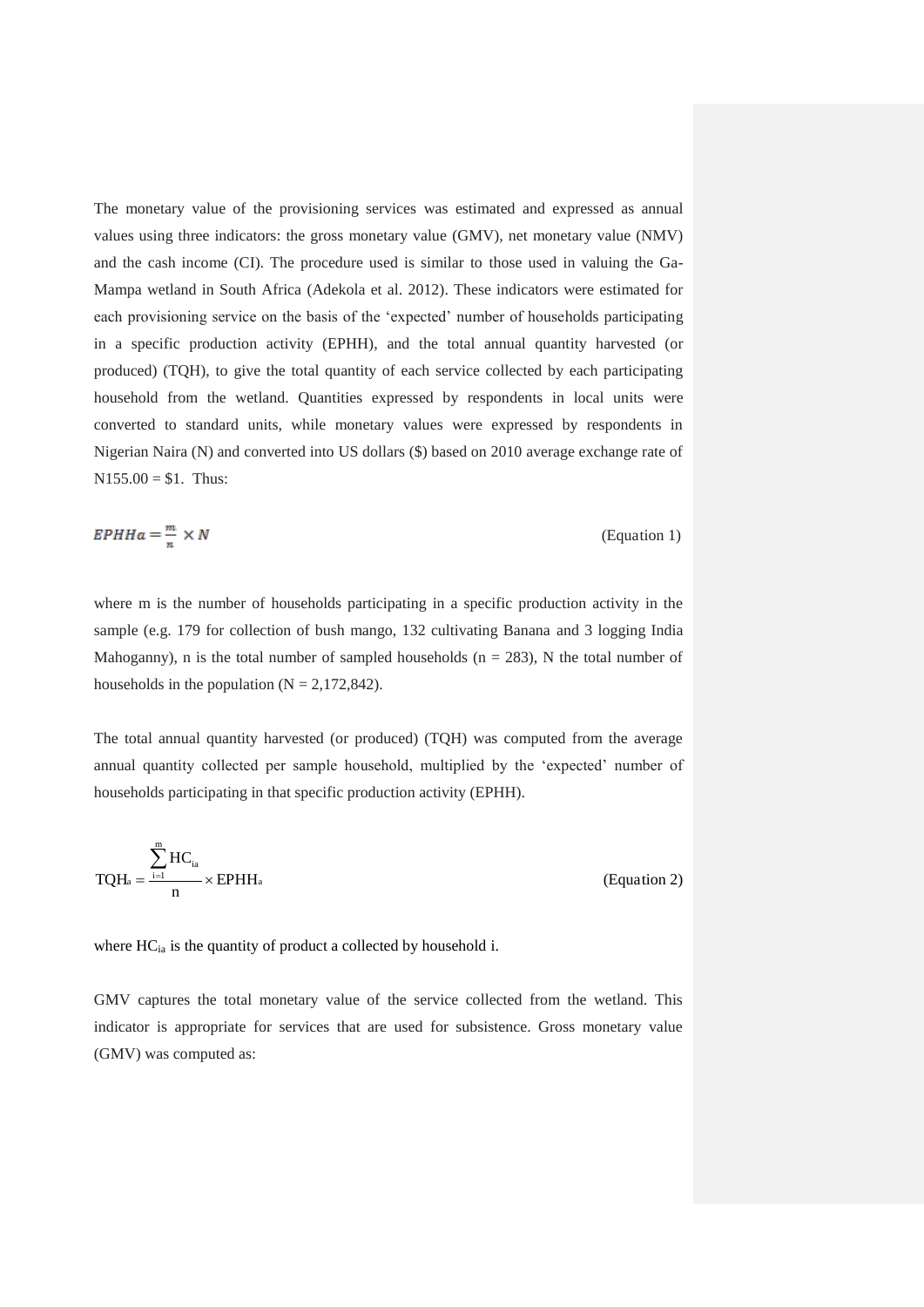## $\text{GMV}_a = \text{TQH}_a \times \text{P}_a$  (Equation 3)

where P is the average price per unit at which a product is sold.

NMV is an acceptable indicator of the potential market values that could be received, if the ecosystem service would be sold on markets, and if the costs of collection involve the direct financial costs made. In other words, it gives a good indication of the profit made, and is calculated as:

 $NMV_a = GMV_a - CST_a$  (Equation 4)

where CST is total costs of collection/production, excluding the cost of family labour. Family labour costs were excluded as the opportunity cost was considered minimal in a context of high unemployment and low earning skills. Costs were estimated based on monetary inputs (e.g. for seeds, tools and hired labour) to harvesting and use of each provisioning service of the wetland. Tools used for harvesting resources represent the main costs. The cost of tools such as canoes, hoes, cutlass and axes used for collecting wetland provisioning services was calculated using linear depreciation; costs of tools at the time of purchase are divided by average length of use suggested during interview and focus group discussions. This is based on the assumption that the capital goods will be available for a number of years and does not take into consideration spending to maintain tools or the number of other uses they might be put to.

Finally, the Cash Income (CI) is the monetary value of the quantity sold. CI is an appropriate indicator for the actual cash generated from the sale of ecosystem services. This indicator measures cash generated from sale of ecosystem services and used for other household livelihood activities, and is calculated as:

$$
CI_a = QSD_a \times P_a
$$
 (Equation 5)

where QSD is the total quantity of product sold, estimated using the same method as for TQH. CI is different from GMV in that it is an indication of the total local market value of the quantity sold from the total harvest.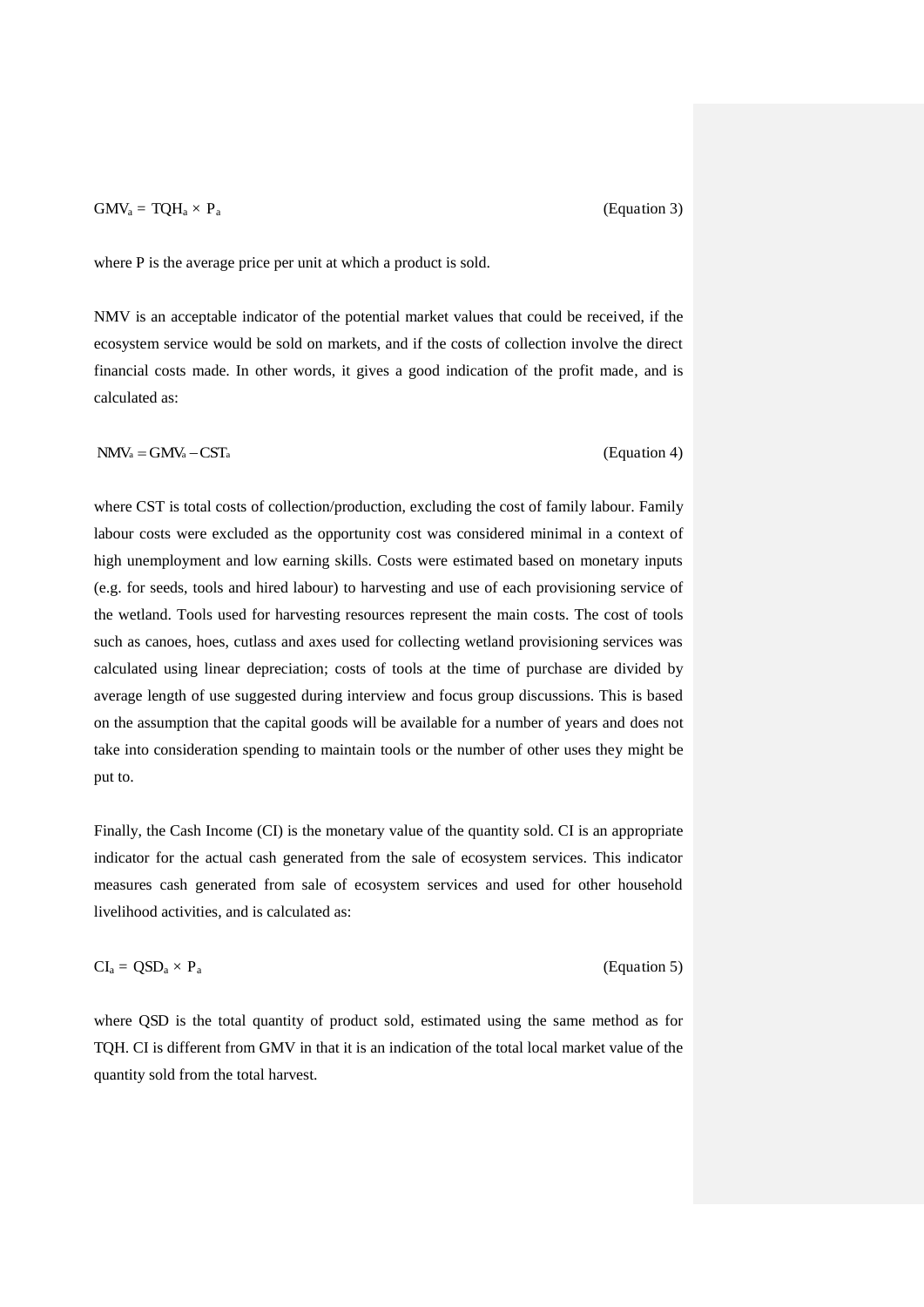#### 3.3 Estimating environmental costs

Next we calculated the environmental costs associated with natural resource based activities in the delta. Note that we do not use cost-benefit analysis in its formal sense, in order to support decision making over specific proposed activities. Rather, we seek to identify the benefits and costs associated with ecosystem use to better understand the distribution of benefits and costs across user groups, based on their main activities, and provide insight to support resource management.

To estimate the environmental costs of activities, we monetised the consequences of activities in a two-step process. First we quantified any environmental degradation. In this case we consider only the main impacts, such as change in soil productivity. Second, we monetised the consequences of those impacts using avoided, replacement and substitute cost methods (related methods that estimate monetary values based on the costs of avoiding damages due to lost services, the cost of replacing ecosystem services, or the cost of providing substitute services). Other costs, such as foregone benefits, and psychological and emotional costs, hospitalization and deaths are not included.

# **4.0 Results**

# 4.1 Socio-demographic characteristics

Biographical data was collected for the sample of 283 respondents, 70% of which are male with an average age of 50 years. Overall, 31% of respondents had no formal education, 34% considered themselves unemployed, and the main occupation is farming (28%) followed by civil service (16%). About 30% of households have some income not derived directly from the wetlands, and the average monthly household income was  $\frac{121}{700}$  (\$145). Given an average of six people per household this indicates that daily per capita income is below the commonly used poverty threshold of \$1 per person per day (Anand and Sen 1997). This emphasizes the critical role that ecosystem services, particularly provisioning services, play in livelihoods.

Unsurprisingly, provisioning services emerged as the most important category of ecosystem service to local residents. The collection of materials such as snails, edible insects and food is the provisioning service from which all households derive a benefit. This is followed by fishing (cited by 89% of respondents), crop production (86%), hunting (57%) and logging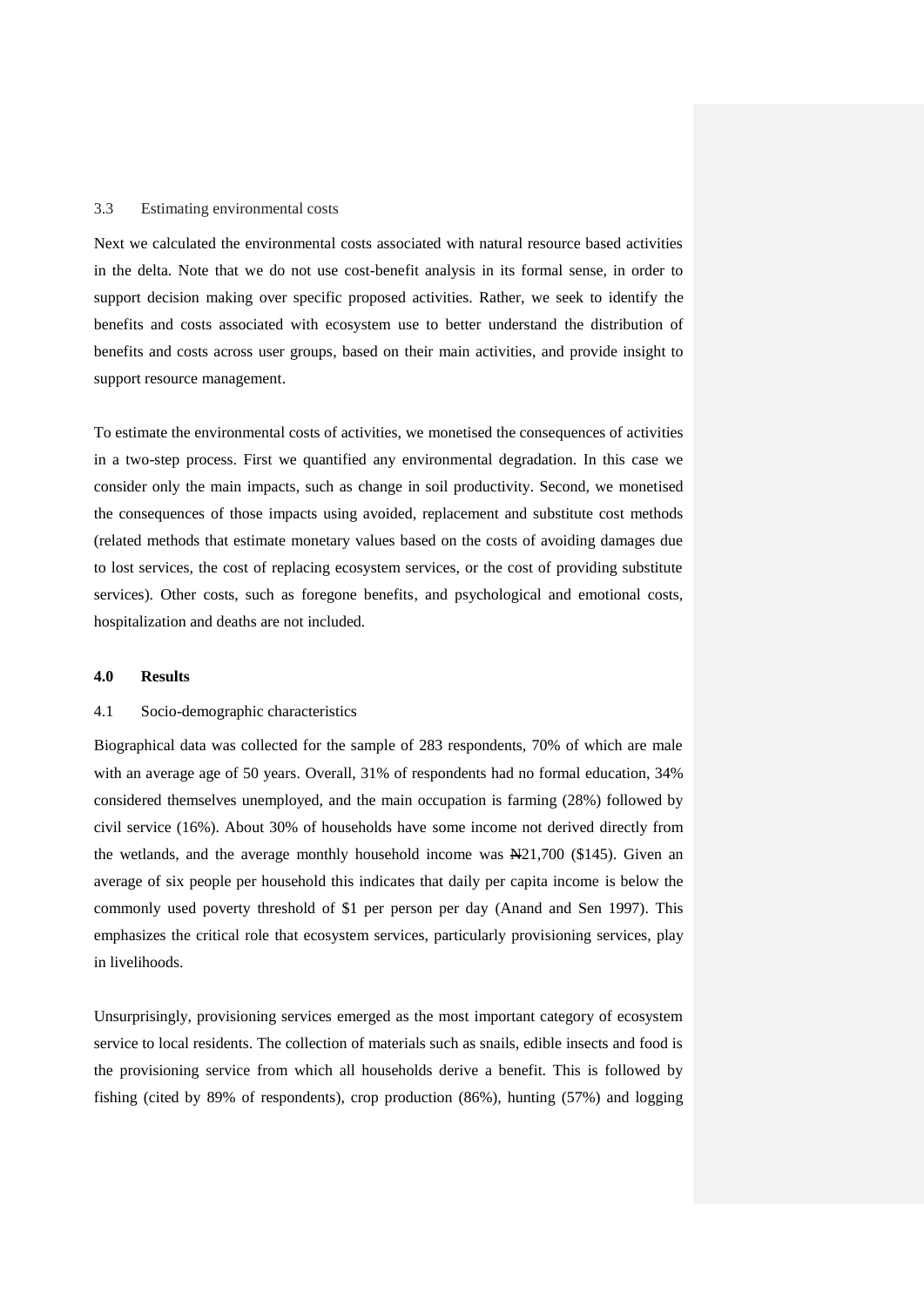(9%). The wetland also provides important cultural services, including recreation (31%) and spiritual worship (26%). The importance of ecosystem regulation services was cited by 15% of respondents, while 6% felt they benefited from the wetlands supporting services. Although the term 'ecosystem services' as such was unfamiliar to the respondents, they recognized the concept, especially in the case of provisioning and cultural services. On the other hand, regulating and supporting services were poorly recognized. Provisioning and cultural services were cited by all education groups; however, 82% of those indicating regulating services and 65% of those indicating supporting services had at least a post-secondary/university degree. This suggests that knowledge of these non-use services is dependent on the respondents' level of education. Generally, all respondents were aware of the availability of the wetlands in their environment. They associated the wetlands with the presence of fish, forest, raffia palm, wild animals and water. Most households benefit from the multiple services provided by the wetland. For example, a household with farmland will also have household members who fish and collect materials from the wetlands. Next, the monetary value of these services is presented.

# 4.2 Monetary value of wetland provisioning services

## 4.2.1 Material collection

The collection of materials such as spices, wild food, insects, medicinal plants, and fire-wood is a service from which all households in the Niger Delta region derive a direct benefit. One respondent described the wetlands as a place where "you just go to and pick what you want". This is indicative of the diverse materials available in the wetlands that support the livelihoods of the local residents - over forty different types of materials are collected. Access to the wetlands to collect these materials is generally open to all, but there are some materials for which access is restricted, especially to non-natives (Nigerians not indigenous to the community). These people will be required to pay money before being permitted to collect materials. A non-native snail collector reported that the registration fee (whereby the community recognises the collector) is  $\mathbb{N}4,500$  (\$30), with a monthly arrangement payment of  $\text{H}3,000$  (\$20), and an annual permit fee of  $\text{H}10,000$  (\$66).

Collection of some of these materials is seasonal, others can be found year round. Bush mango is widely collected between May and August; snails and crabs during the rainy season; while sand mining, palm weevil and art and craft materials can be found all year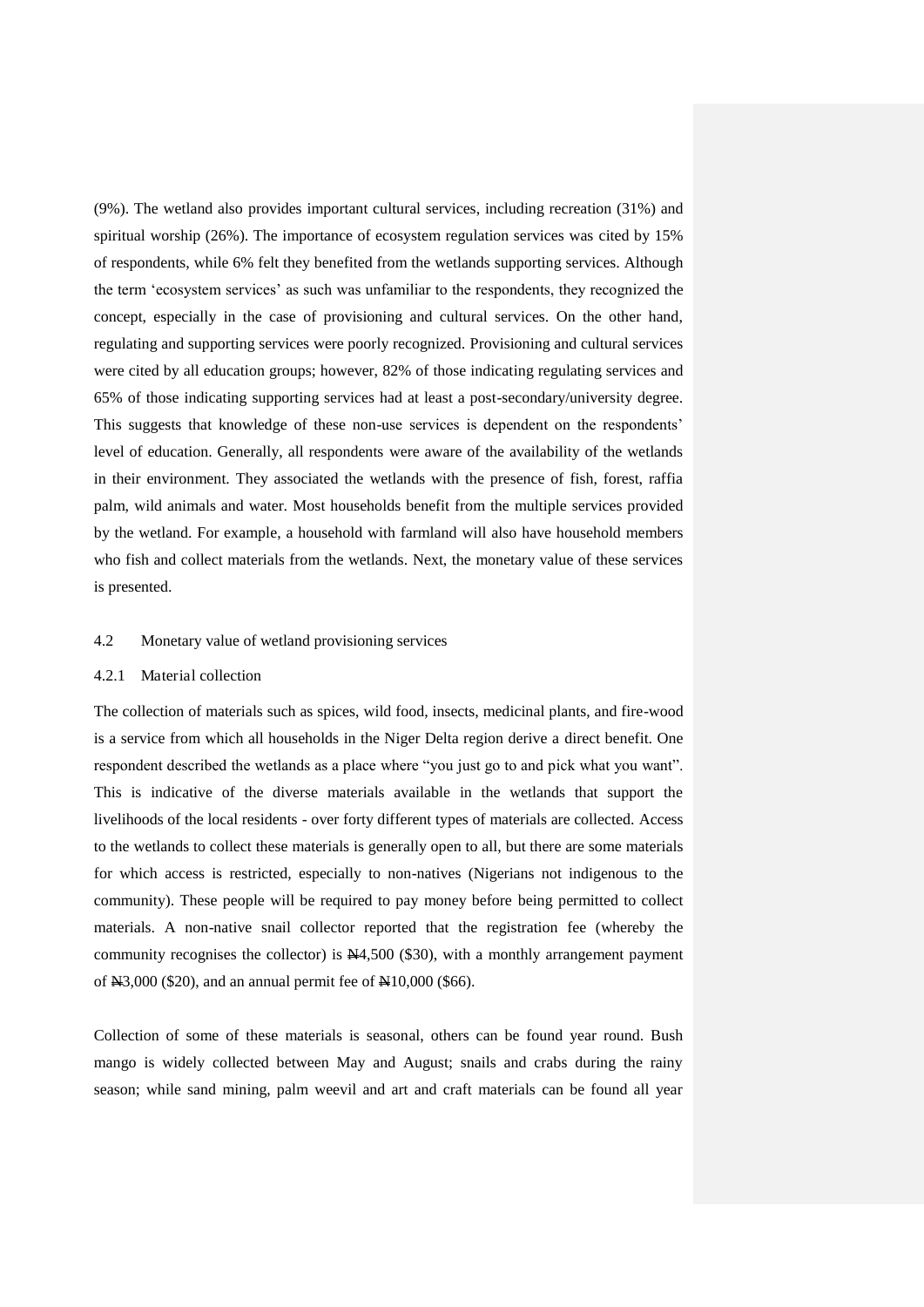round. Whilst most of these materials are available throughout the year, their periods of abundance are seasonal. For example, shrimp are abundant between June and September when households may collect up to a basket per day using basket traps. The collection of spices, medicinal plants, wild food and insects are female and children-dominated, while the collection of wood and material extraction is male dominated.

The monetary value of material collected is estimated at \$4,266 per participating household. The gross monetary value generated by the 283 participating households is \$1,207,245. Of this, 75% is in cash income, while the remainder is used for other purposes including subsistence use, gifts to neighbours and relatives, and for making other products. Given the diversity of materials collected, the economic cost and time spent on each activity differs widely. Some materials only require buckets and backyard collection, while others need specialized tools and labour. For most materials, the economic cost is associated with cutlass, buckets, baits or "poison", torchlight, canoes, paddles and bags. Taking cost into consideration, the net monetary value of material collection in the Niger Delta wetlands is estimated at \$1,051,101 for the 283 households or \$3,714 per participating household. The average time spent collecting materials is 5.5 hours per day per household. Sand mining is an exception, which most engaged in the activity report requires about 10 hours a day.

Materials collected from the wetlands have diverse uses. Spices are important in food preparation, and have medicinal value as cures for the common cold and hypertension. Wild foods are important sources of income and have subsistence household use. Bush mango, highly priced in the market, is a delicacy for most people in Nigeria. Bayelsa suya, roasted Palm weevil, is becoming a national delicacy craved by many visitors to the state, and has a high market price. Snails, also highly priced, are not eaten by all communities in the Delta, but all collect and sell them to traders who come from as far away as Lagos (the mantle cavity fluids also have medicinal value). Other marine and freshwater molluscs are important foods, and shells are used to reinforce concrete. Shrimps, rich in protein, minerals and vitamins, are used as condiments for soup and pottage. Palm wine and native gin collected from palm trees are important for medicinal and cultural activities. Craft materials are used to make baskets, fish traps, mats and brooms, used in the home or sold for cash.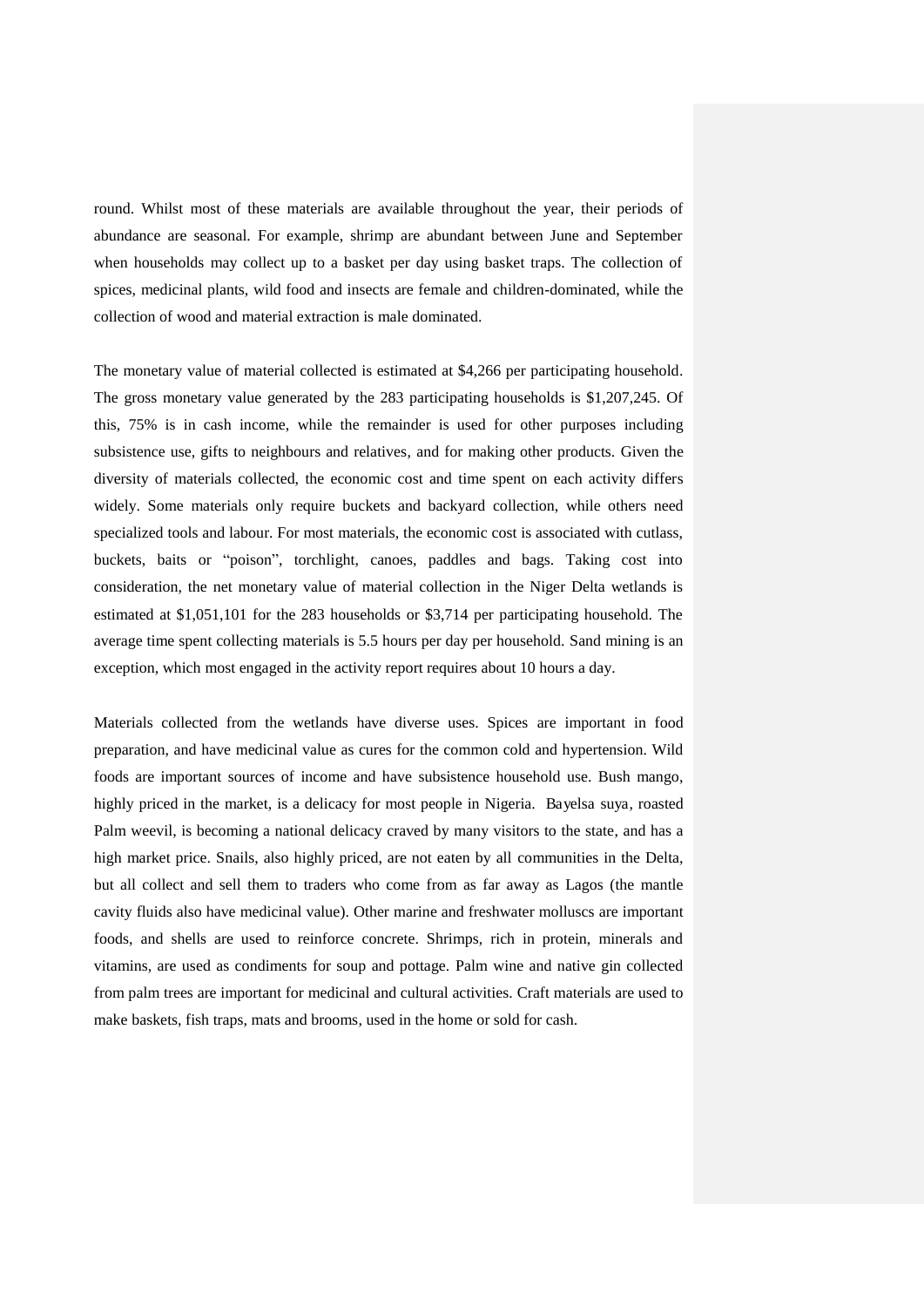The wetlands are also a major source of medicinal plants, many with diverse uses, such as Kolanut and Aziza. Informal interviews with three traditional doctors (in Odi, Zarama and Yenagoa) revealed that these practitioners see an average of four patients per day and charge N1,000-5,000 (\$7-33) per consultation, most of which are midwifery and massage-related. This form of health care is predominant in places with no transport, such as in the interior where residents cannot readily visit town for western style treatment, and some respondents reported that nurses in hospitals recommend some native remedies. The traditional doctors indicated the main medicinal plants they collected from the wetland, and when checked against ethno-biological knowledge, a number of these plants were found to be used for similar cures in western medicine (Maduka and Okoye 2002; Odebunmi et al. 2010). This underscores the importance of traditional medicine in the overall health of the people who live in rural areas. However, to avoid double counting, since these materials are already valued as food or material collection, medicinal plants are not included in the monetary valuation.

# 4.2.2 Fishing

The Niger Delta has an estimated 196 species of fish across 105 genera and 46 families (Otobotekere and Sikoki 1999), distributed throughout the region from inland freshwaters to the saline coastal region. Of these over thirty are collected commercially, with fishing a critical part of the Niger Delta economy, and most fishing grounds, ponds and lakes under the ownership of a community, compound or family. Open access fishing can be carried out in open swamps and flooded areas around homesteads, but access to community or family owned ponds is restricted to the relevant members. Non-natives are required to seek permission from the compound, community or family head and often must pay a small fee. It is common practice for owners of fishing grounds to lease them to experienced non-native fishermen. About 4% of fishing households indicated that they depend on fishing grounds they lease.

Fishing takes place year round, but the catch is highest in the dry season when water levels are lowest, and harvesting requires less effort per unit catch. Most fishermen thus spend more time fishing in the dry season, and in the wet season engage in other activities. Excess catch is dried, smoked, roasted or fried to preserve it for sale or use during period of shortage. Common fishing methods includes the use of traps, hook and line, and drifting gill nets,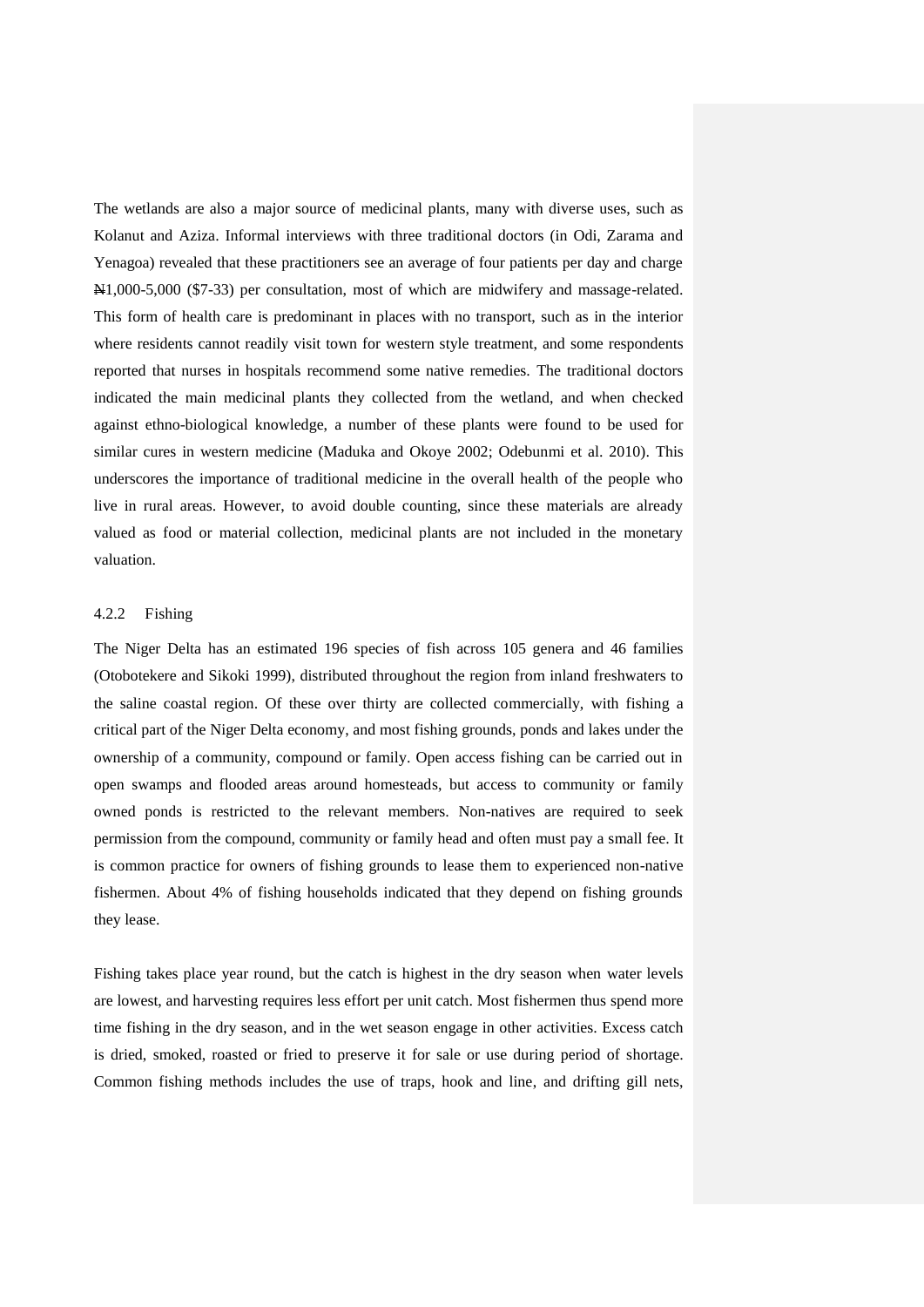whilst use of spear or cutlass, cast net, lift net and fence is also widespread. It is men who are mostly engaged in commercial fishing (especially using cast and lift nets), while women collect fish for household subsistence, and are the principal fish processors and local traders, making sales with buyers who may come from as far away as Lagos. Generally, fishing is an activity engaged in by all, irrespective of age or gender. There are no formal fishing associations, but because commercial fishing is often more productive in groups, it is common for fishermen to work together and share the catch or proceeds.

The economic value of fishing in the Niger Delta wetlands was estimated at \$4,139 per participating household. The total gross monetary value to the 251 participating households is estimated at \$1,038,815. Of this, 80% was used to generate cash income, and the rest for household subsistence, gifts to neighbours and relatives, and in exchange for other services, such as labour. The economic cost incurred in fishing relates to the purchase of traps and nets, baskets, containers, cutlass, and canoes/paddles. About 15% of the gross value of fishing goes to offset these costs. This brings the net monetary value to the fishing households to \$854,509 or \$3,404 per participating household. On average, about 8 hours of household labour is spent daily on fishing. This includes time spent by fishermen commuting to and from their homestead, setting their gear and eventual landing.

Fish are the most abundant and readily available source of animal protein for consumption and income generation in the Niger Delta (Allison and Okadi 2009). As such, fishing is an important source of livelihood (household income) for many households in the region, as the economic activities of the whole population are either dependent on or related to it. The above valuation is based solely on the sale of freshly-caught fish, however, when fish is processed the net value can increase by up to 25%.

# 4.2.3 Crop Production

Cropping is significant for its contribution to subsistence and household income, exchange with neighbours and relatives, and production of some medicinal ingredients. Each cropping household has access to an average of three plots, of about 0.11 ha each, where the main crops grown are cassava, yam, cocoyam, maize, sugarcane, and varieties of vegetables (although over 60 crop types were identified for the delta wetlands). For most households, at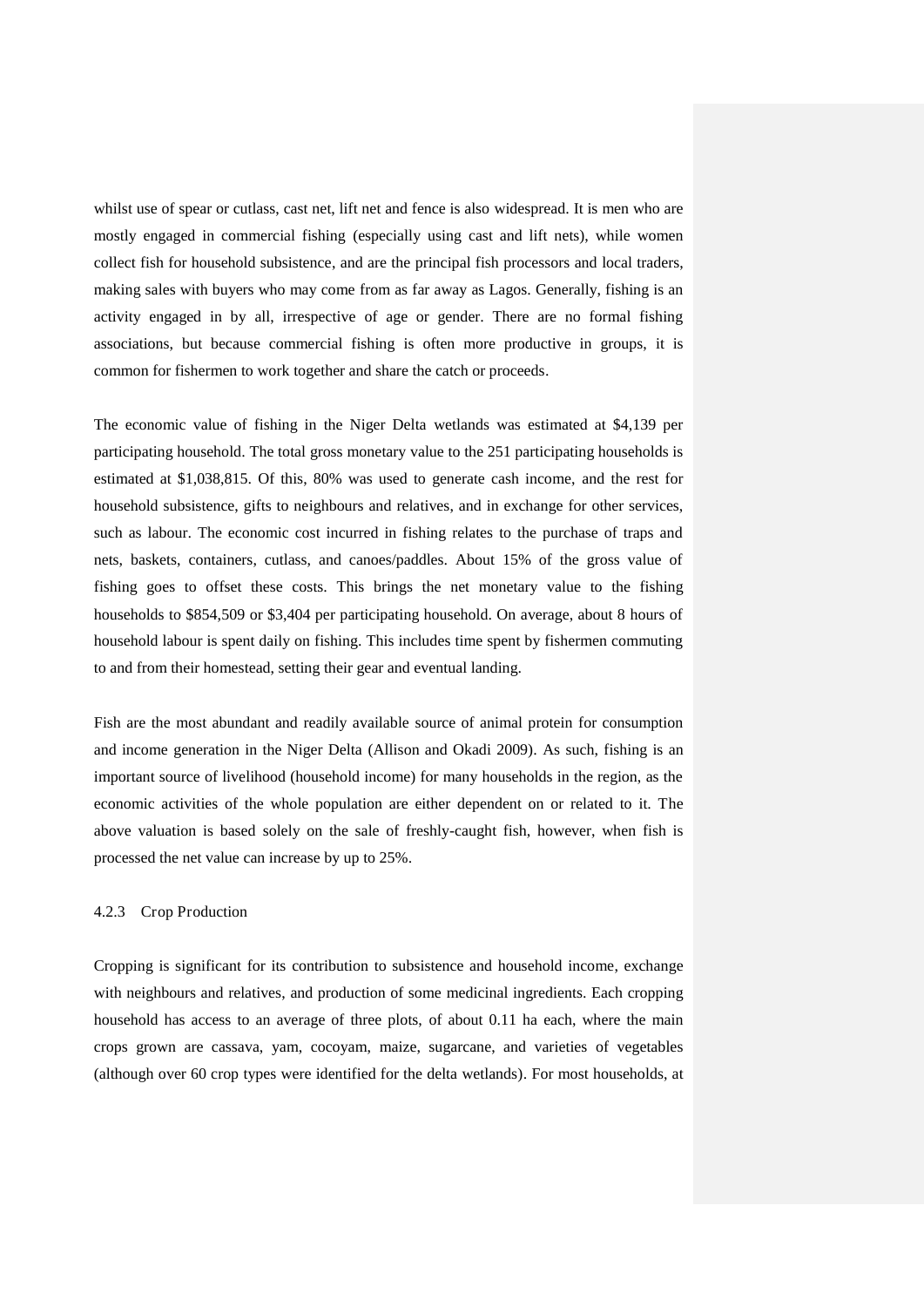least one plot is located close to their homestead where food such as leafy vegetables, plantain and pepper are favoured, and tree crops, such as oranges may be grown. Most plots are inherited (72%) and the remainder leased, especially by non-native cropping households.

A typical cropping season begins with the clearing of farmland towards the end of the dry season, usually between November and February, and cultivation begins as the wet season starts, around March. The common cropping system is traditional bush fallowing, in which the farmer cultivates a plot, usually for about one to three years, and then abandons it temporarily (for three to ten years) to allow the soil to regain its fertility. However, rapid population growth and land shortage have drastically reduced the amount of arable land available to farmers, reducing fallow periods considerably and in most cases, continuous cultivation has emerged.

Intercropping of yam, cassava, maize, okra and pepper is widespread in the wetlands, but mono-cropping, where a single crop is cultivated year after year, is also practised. Agroforestry is also observed, with farmers integrating oil palm and rubber trees into their farmland. Farm labour is predominantly from the household, and there is widespread specialization and division along gender lines. Men undertake the more strenuous activities, such as land clearing and cultivating oil palm, rubber and yams, while women are mainly responsible for weeding, harvesting and cultivation of crops such as pepper and okra. There are no formal cropper associations but it is common for other croppers, friends and relatives to help each other when the need arises. In exchange, the benefiting household will reciprocate or give a part of the yield in appreciation.

Crop production in the wetlands was valued at \$5,340 per participating household and \$15,632 per ha in gross financial value. The total gross monetary value generated by the 242 cropping households was \$1,292,228. Of this, about 51% is in cash income, with the remainder mainly used for household subsistence. The economic costs arise from acquisition of farm tools (hoe, cutlass, shovel, axe, spade, wheel barrow, knife, baskets and sacks), planting materials (seeds), and agrochemicals (fertilizer). Canoes and paddles are used for transportation. After costs are deducted, the net monetary value of crop production in the Niger Delta yields \$4,825 per participating household or \$14,596 per ha. We include the cost of any hired labour, but not that of household labour for which no money is paid. Cropping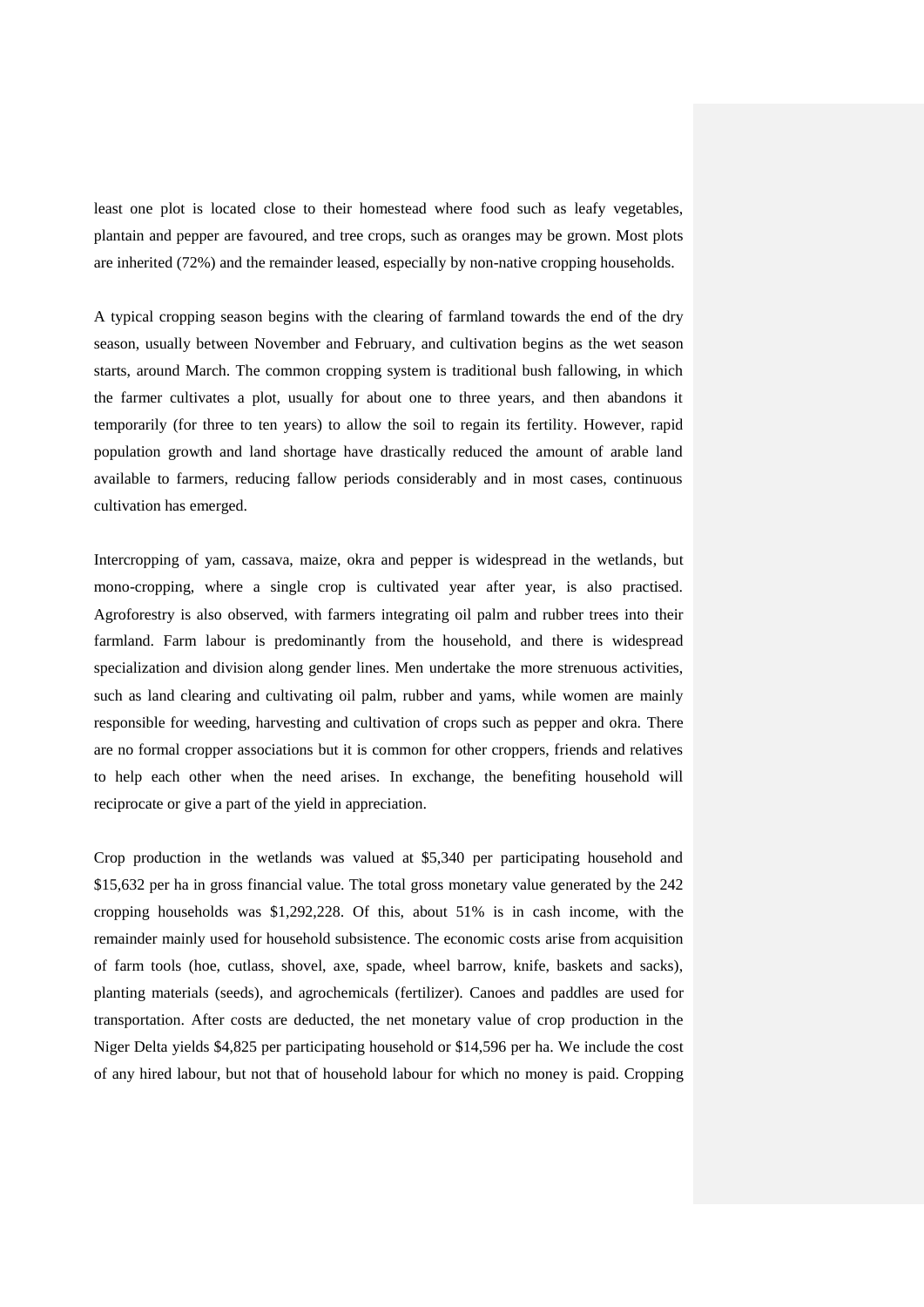households spend about 18 hours a day on farming, as land clearing, planting, irrigation, pest control, fertilizer application and harvesting.

#### 4.2.4 Hunting

The Niger Delta wetlands harbours a distinct and diverse fauna, with some animals only recently known to science. There are about 24 common game animals, with access to hunting grounds governed by the same rules as material collection. Hunting is a year round activity, dominated by men, with market trading dominated by women. Fresh or live animals are more highly priced, and larger animals not sold on the day of catch may be cut and sold in pieces. Hunters using Dane guns are regulated through local associations, but small-scale trapping is unregulated. About 13% of hunting households have a professional hunter. Hunters are also imbued with traditional powers believed to protect them against wild animals.

Hunting in the wetlands has a gross monetary value of \$546 per participating household and a total of \$88,410 for all 162 participating households. Of the total gross financial value, 69% is cash income, and the remainder is mainly for household subsistence. Costs associated with hunting includes acquisition of Dane guns, traps, cutlass, torchlight's, spears, dogs and bags. After costs, the net value of hunting is \$473 per participating household. An average of 4 hours per household per day is spent hunting. In addition to being a source of income, game is an important protein source for local residents, and also provides hides used in the production of local drums, while horns are used for fashioning trumpets.

#### 4.2.5 Logging

Logging is the collection of wood for use as timber, and is distinct from fuel wood collection for energy (although sawdust is recovered for this purpose). Logged woods are used to provide construction materials, canoes and paddles, and artefacts such as traditional masks, and mortar and pestle. In addition to timber, logging may occur to obtain specialist products, such as tannin from the mangrove (used in ink manufacture) or those with medicinal value, such as the African oil bean. Most tree species are logged, except for economically valuable crop trees, such as the Bush mango.

Logging is a male-dominated year round activity, including the rainy season. As one respondent put it: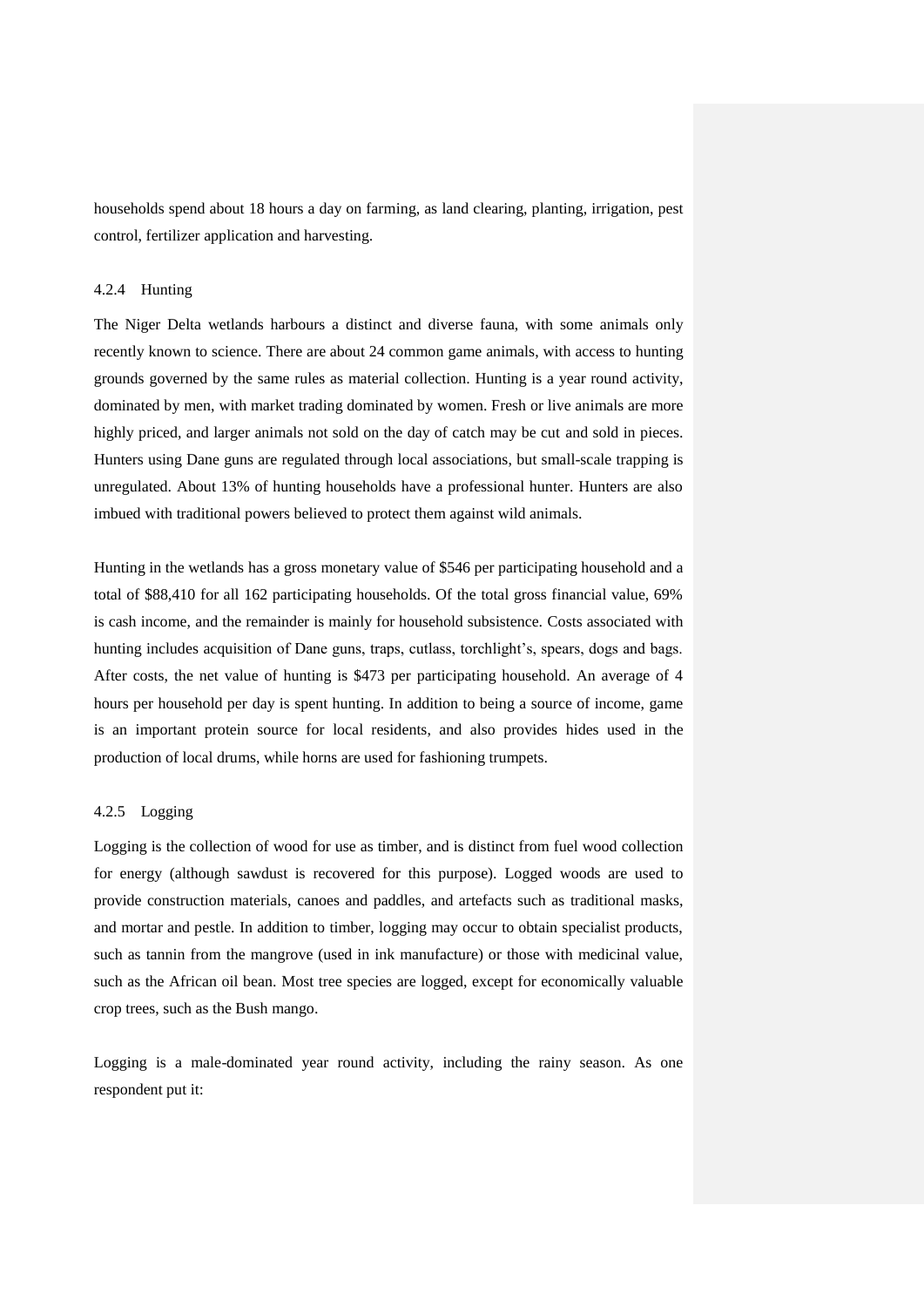"We log a lot during the wet season because during flood period, you can load (float) your logs or planks easily and free from restriction as in the dry period" (Logger in Amassoma community).

Logging is not regulated at the local level but there are associations of traders in sawn wood, who regulate their members and labourers who fell trees. Access to logging grounds is controlled by communities and families who own the land, and most forested lands are leased to loggers for a fee. Natives previously only served as labour to the loggers, but are increasingly aware of the economic value of timber. As one respondent put it:

"Before now our people are not interested in wood, even if you tell the chief he will say is it just wood, allow them to take it, but now even the chiefs are selling the land and giving it out on lease" (Resident of Oporoma community).

Logging in the wetlands is the provisioning service least used by local residents, and has never been a widespread activity amongst natives. Only 26 households from our survey were involved in logging, of which 11 were non-native to the communities in which they operated. When natives do fell trees it is to build their own huts or canoes (which take 6-12 months to build), and the activity is small scale, but many non-resident individuals and companies log in the wetlands. Field observation and discussions confirmed that most loggers in the wetlands come from outside the delta region, and do not reside there. These were reported as often having military backing, and logging lands far from residential zones, without the landowners knowledge. One respondent described how his family had fallen victim to these external loggers:

"I woke up in the morning only to hear that our family land has been destroyed by some people who came with the army (military officers)."

Our valuation of benefit from local logging is based solely on the value of the fresh log, but we note the value will increase after being sawn or used in canoe construction, so again, is conservative. Based on the assumption (derived from personal observation) that an average log has a length of 20-30 meters and a trunk diameter of 0.6-0.9 meters, the economic value of logging in the wetlands is estimated to be \$6,045 per participating household. The total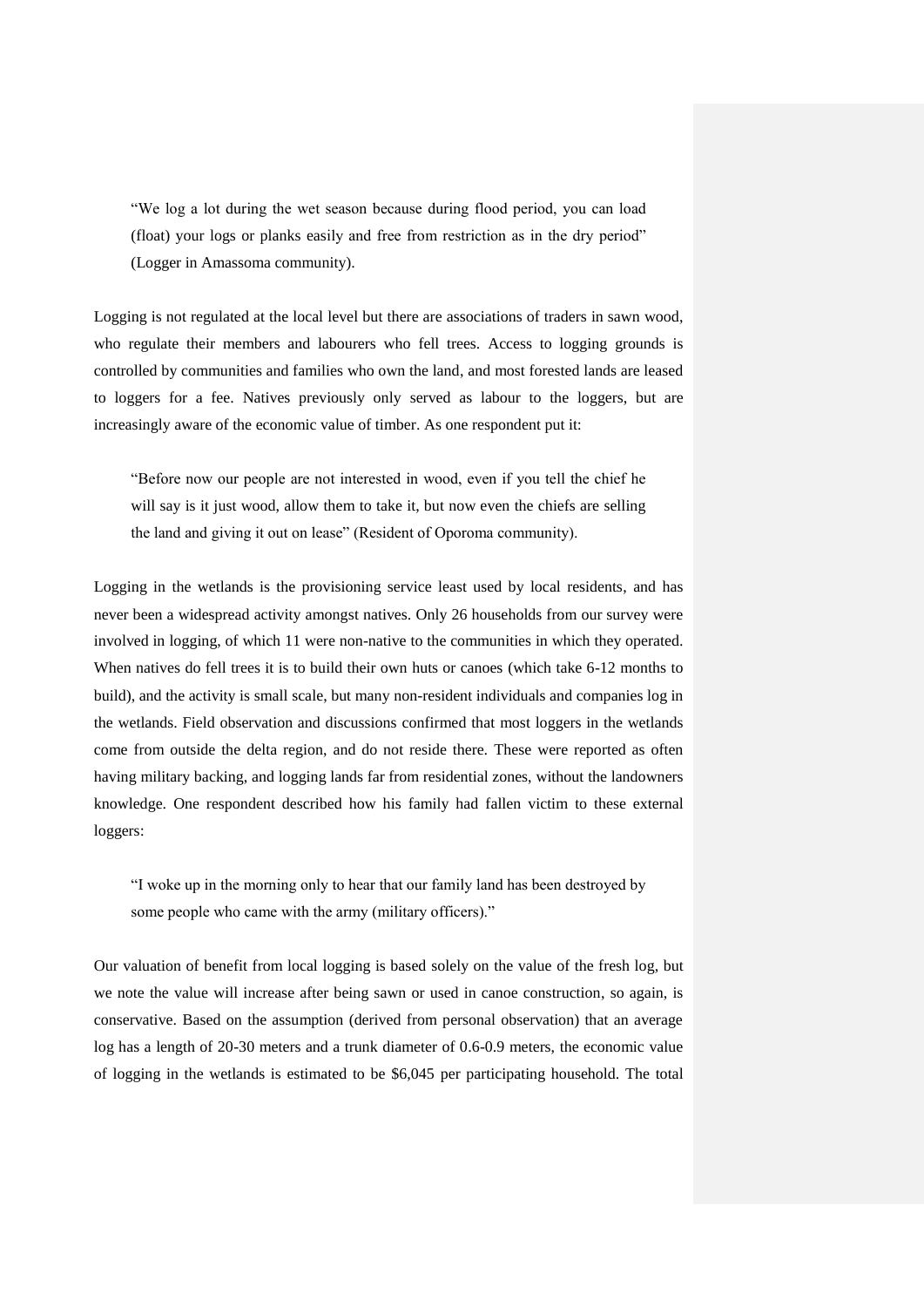gross monetary value for the 26 logging households is \$157,175, of which 96% was used to generate cash income. The economic cost of logging relates to canoes used for transportation, axes, machetes, rope, machines, labour and fuel for boats. Considering these costs the net financial value of logging in the Niger Delta wetlands is \$4,114 per participating household.

#### 4.2.6 Aggregate value of provisioning services

Based on the valuation of each provisioning service, the aggregate monetary value of wetland provisioning services for the 283 households sampled was estimated at \$3,783,928 for gross financial value, \$3,256,837 for net monetary value, and \$ 2,591,632 cash income (Table 1). Assuming the household sample is representative in terms of the composition of provisioning services harvested, the mean net monetary value of provisioning services is \$11,508 per household per annum. Note that these estimates are based on yields from one section of the Niger Delta and different values may be derived for tribes elsewhere. For instance, farming is of greater importance in the drier landward part of the delta than the swampier zone characterized by extensive creeks. The valuation is also based on the price of 'raw goods' collected from the wetland, but in most cases, value is added as materials are used to make other products. For instance, cassava is used to make garri, fufu and starch, popular West African foods made from cassava tubers. Finally, some provisioning services have not been addressed including livestock grazing, a limited activity involving mainly small animals such as sheep, goats, pigs and rabbits, and water supply.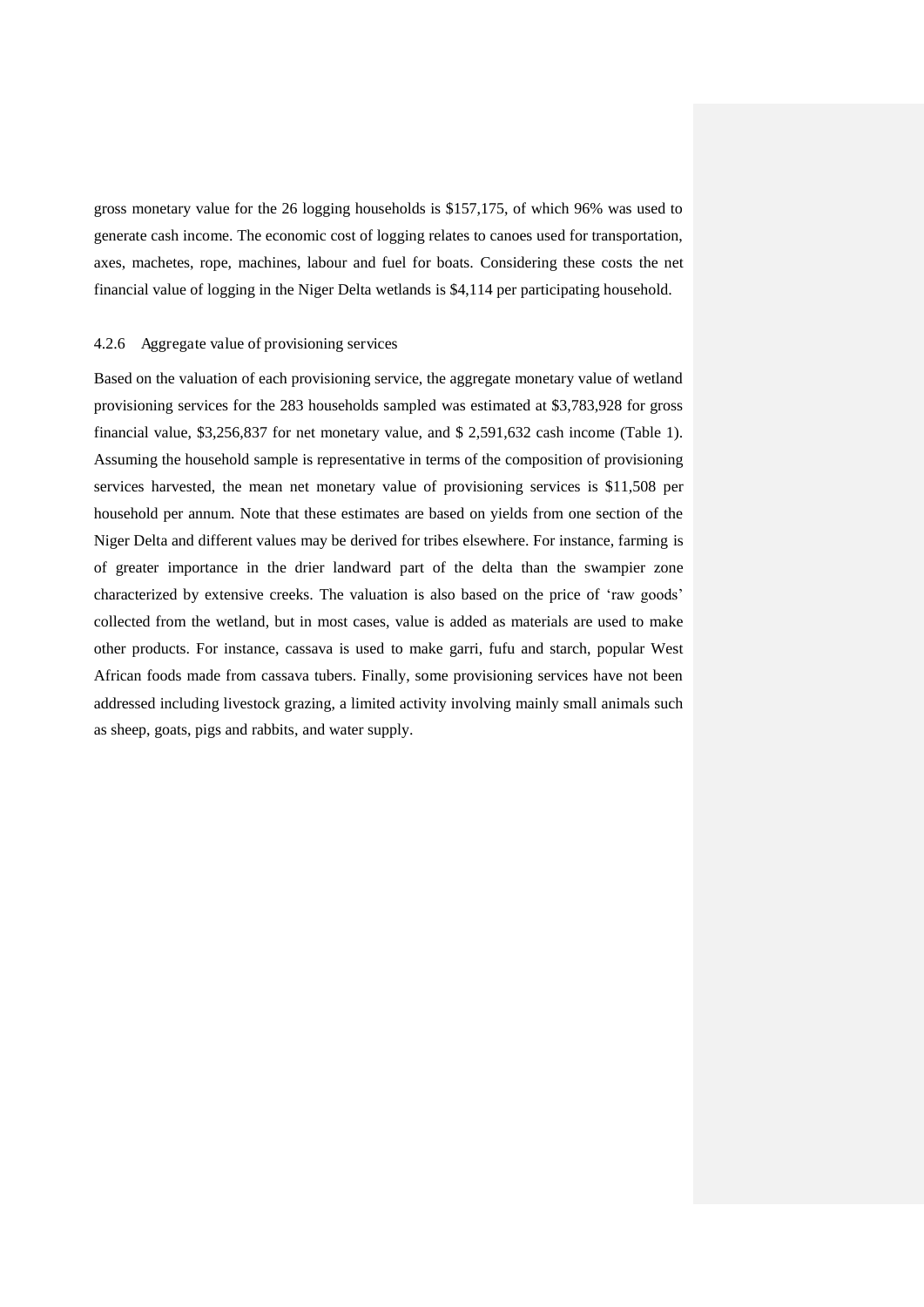| Activity   | Surveyed      | <b>GMV</b>  | $GMV$ $(\$)$  | <b>NMV</b>  | $NMV(\$)$           | <b>CI</b> | Total CI $($ \$)    | Monetary                 | GMV per ha               |
|------------|---------------|-------------|---------------|-------------|---------------------|-----------|---------------------|--------------------------|--------------------------|
|            | households    | $(\$ / PH)$ | all survey    | $(\$ / PH)$ | all survey          | $(\$/PH)$ | all survey          | value                    | Niger Delta <sup>4</sup> |
|            | participating |             | sample $^{2}$ |             | sample <sup>2</sup> |           | sample <sup>2</sup> | (Million \$)             |                          |
|            | in activity   |             |               |             |                     |           |                     | Niger Delta <sup>3</sup> |                          |
|            | $(PH)^1$      |             |               |             |                     |           |                     |                          |                          |
| Collecting | 283           | 4,266       | 1,207,246     | 3,714       | 1,051,101           | 3,183     | 900,813             | 8,069                    | 4,035                    |
| Fishing    | 251           | 4,139       | 1,038,815     | 3,404       | 854,509             | 3,291     | 826,045             | 6,560                    | 3,280                    |
| Cropping   | 242           | 5,340       | 1,292,282     | 4,825       | 1,167,714           | 2,698     | 652,997             | 8,965                    | 4,483                    |
| Hunting    | 162           | 546         | 88,410        | 473         | 76,552              | 376       | 60,938              | 588                      | 294                      |
| Logging    | 26            | 6,045       | 157,175       | 4,114       | 106,961             | 5,802     | 150,839             | 821                      | 411                      |
| Total      |               |             | 3,783,928     |             | 3,256,837           |           | 2,591,632           | 25,004                   | 12,500                   |
| Mean per   |               |             |               |             |                     |           |                     |                          |                          |
| household  |               |             | 13,371        |             | 11,508              |           | 9,158               |                          |                          |

Table 1. Aggregate monetary value of the Niger Delta wetlands provisioning services in 2010

Notes: 1. PH is households surveyed and participating in activity (283 households were surveyed), GMV is gross monetary value, NMV is net monetary value, and CI is cash income. 2. values determined for all sample, based on household values and households participating in activity; 3. Value determined for Niger delta, based on mean NMV per household, and 2,172,842 households in the Niger Delta; 4. Based on 20,000 km<sup>2</sup>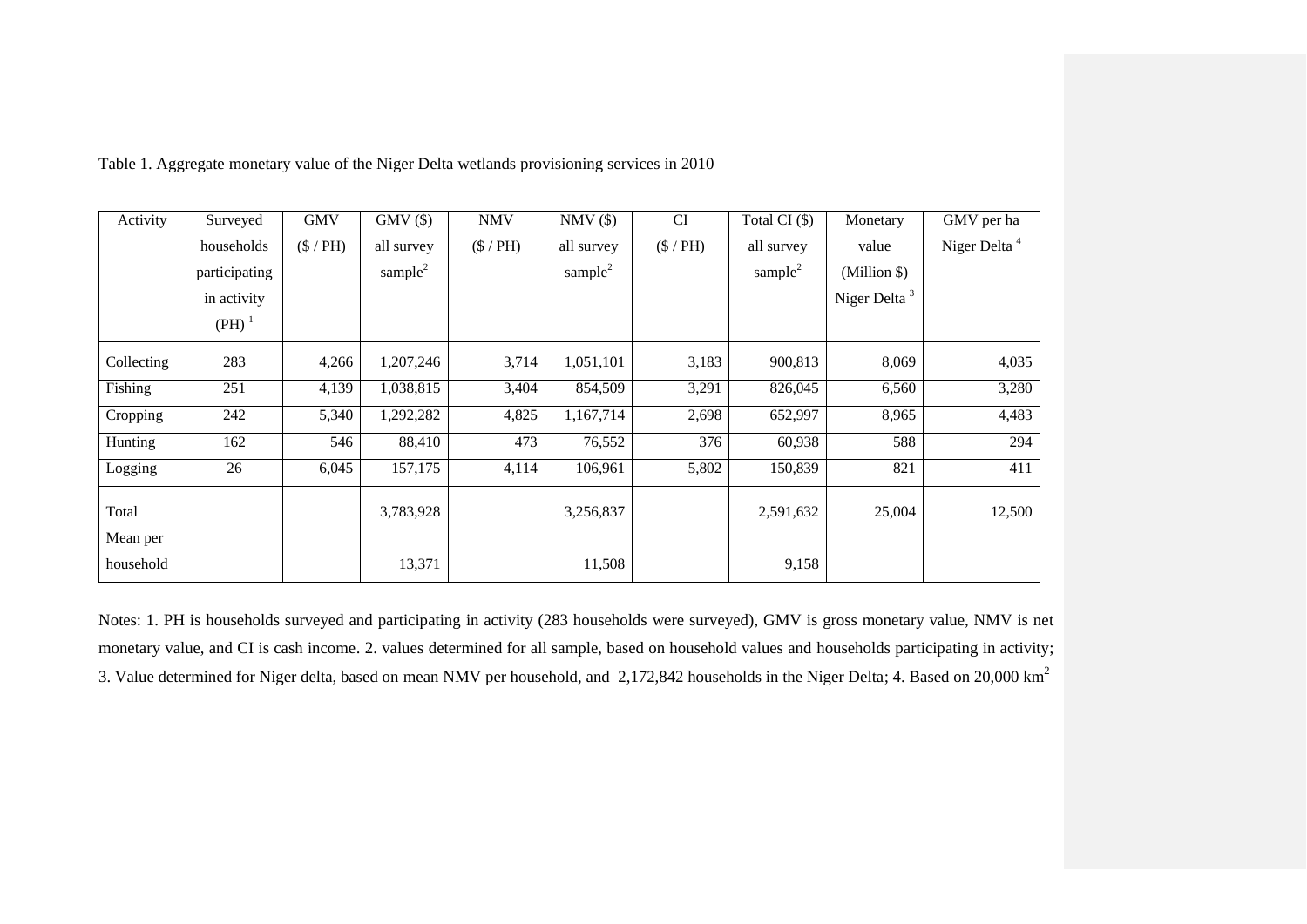#### 4.3 Direct economic benefits of the wetlands to governmental networks

The Niger Delta environment has always played a crucial role in the Nigerian economy. During the colonial era, the region provided access for the import and export of essential commodities between Nigerians and the European traders. Until the 1960s, the Delta was globally renowned as the second largest producer of palm oil, after Malaysia, which obtained its first palm seedlings from the Delta (Initiative for Public Policy Analysis 2010). The importance of the Niger Delta to Nigeria became higher still after the discovery of oil and gas reserves, which make Nigeria the world's sixth largest exporter of crude oil. The importance of the Delta's oil has pushed agriculture, the traditional mainstay of the economy into the background. By 1970, petroleum exports accounted for 58% of the country's export value, rising in the 1980s to 97%, 94% in 1990, and 95% in 2001 (Akpabio and Akpan 2010). It is estimated that the Niger Delta currently accounts for over 80% of Nigeria's revenue (mainly from payments of royalties and taxes by oil companies) and over 90% of its total export value (Etekpe 2007; Frynas 2000). Based on an estimated total government revenue of N1.01 trillion (\$6.73 billion) in 2010 (Federal Ministry of Finance 2011), with an assumed 80% generated from the Niger Delta, it is estimated that the annual revenue to the Nigerian government from the Niger Delta is \$5.38 billion.

# 4.4 Direct economic benefit of the wetlands to corporate networks

The major corporate sector in the Niger Delta is the oil and gas industry. Benefits to corporate groups have steadily increased since 1958 when Shell-BP Petroleum Development Company of Nigeria Limited (SPDC), at the time the sole concessionaire, discovered crude oil in the Niger Delta. In 1958 when the first oil field came on stream production was 5,100 barrel per day (bpd). Today this is over 2.9 million bpd.

It has not been possible to acquire specific data on the profit of individual oil companies operations in Nigeria. However, it is suggested that about 57% of the annual oil profit is paid to the Nigerian government (this is the Nigerian government's revenue from the Niger Delta) while the oil companies take 43% (Okonjo-Iweala 2012). Therefore, profit accruing to the corporate network is estimated as \$4.06 billion in 2010, based on the \$5.38 billion government revenue from the Niger Delta in 2010.

# 4.5 Benefits distribution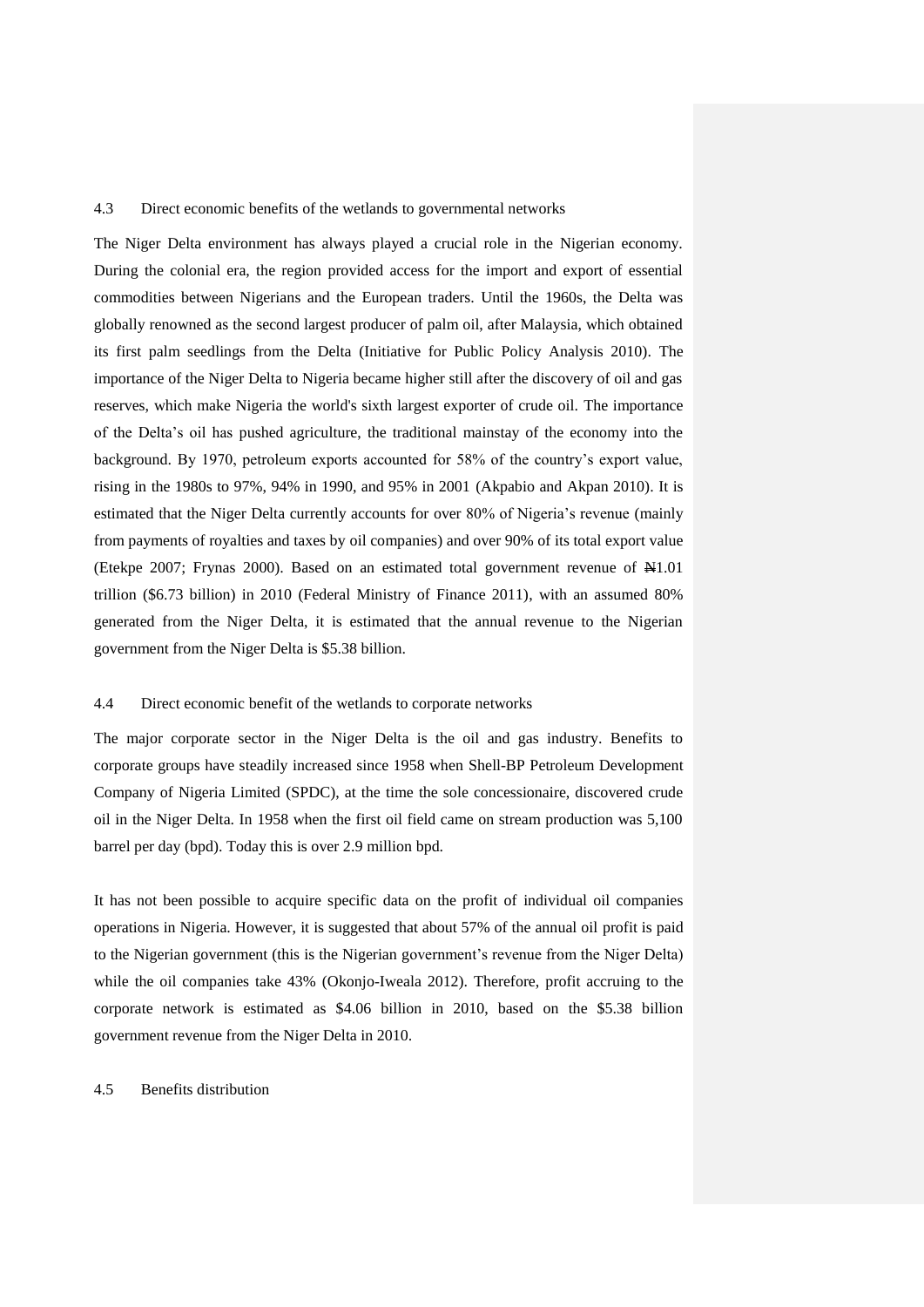It is generally suggested that benefits derived from the Niger Delta wetlands may not be distributed uniformly, increasing disparities within and across groups. Here, we consider how derived benefits are shared across local community, governmental and corporate networks.

#### 4.5.1 Benefits accruing to local communities

The majority of provisioning benefits derived by local people accrue directly to them and are retained for subsistence and cash income, whilst indirectly, provisioning services support residents farther afield, beyond the Delta. Buyers of wetland products include traders from major Nigerian cities, such as Port Harcourt and Lagos. About 30% of total local cash income is from traders from outside the host state. Ecosystem services, particularly food production, timber, and fisheries, contribute significantly to local employment and national economic activity. However, government receives little from these benefits, as most locals pay hardly any taxes, and basic food items such as cassava, maize, rice, and fish, are VAT free (Ajakaiye 1999). A direct flow of local benefits to other sectors is, thus, negligible to non-existent.

#### 4.5.2 Benefits accruing to government

It is widely argued that the benefits of oil exploration and production accrued to the government have not trickled down to local communities (Watts 2004; Oviasuyi and Uwadiae 2010). The major factor governing the sharing formula is derivation: the proportion of the nation's wealth given back to the source region. Successive governments (especially military governments) have unilaterally abrogated the derivation principle that existed before the discovery of oil in commercial quantities and imposed an authoritarian system. Before oil became an important source of revenue to the Nigerian government (pre-1960), derivation was 100%, meaning that host communities had almost total control of the benefits from the resources of their area. However, subsequently this changed to as little as 1.5%, after the volume of agricultural exports from the three main regions (groundnut from the Hausa-Fulani in the North, cocoa from the Yoruba in the South West, and palm oil from the Igbo in the South East) declined from a share of more than 80% at independence to less than 4%, while that of oil rose to 95% in the 1970s (Ikpeze et al. 2004). Other factors, such as population and land area in which these major regions had a competitive advantage, became the basis of revenue sharing. Derivation to host communities did increase in 1999, but only to 13%.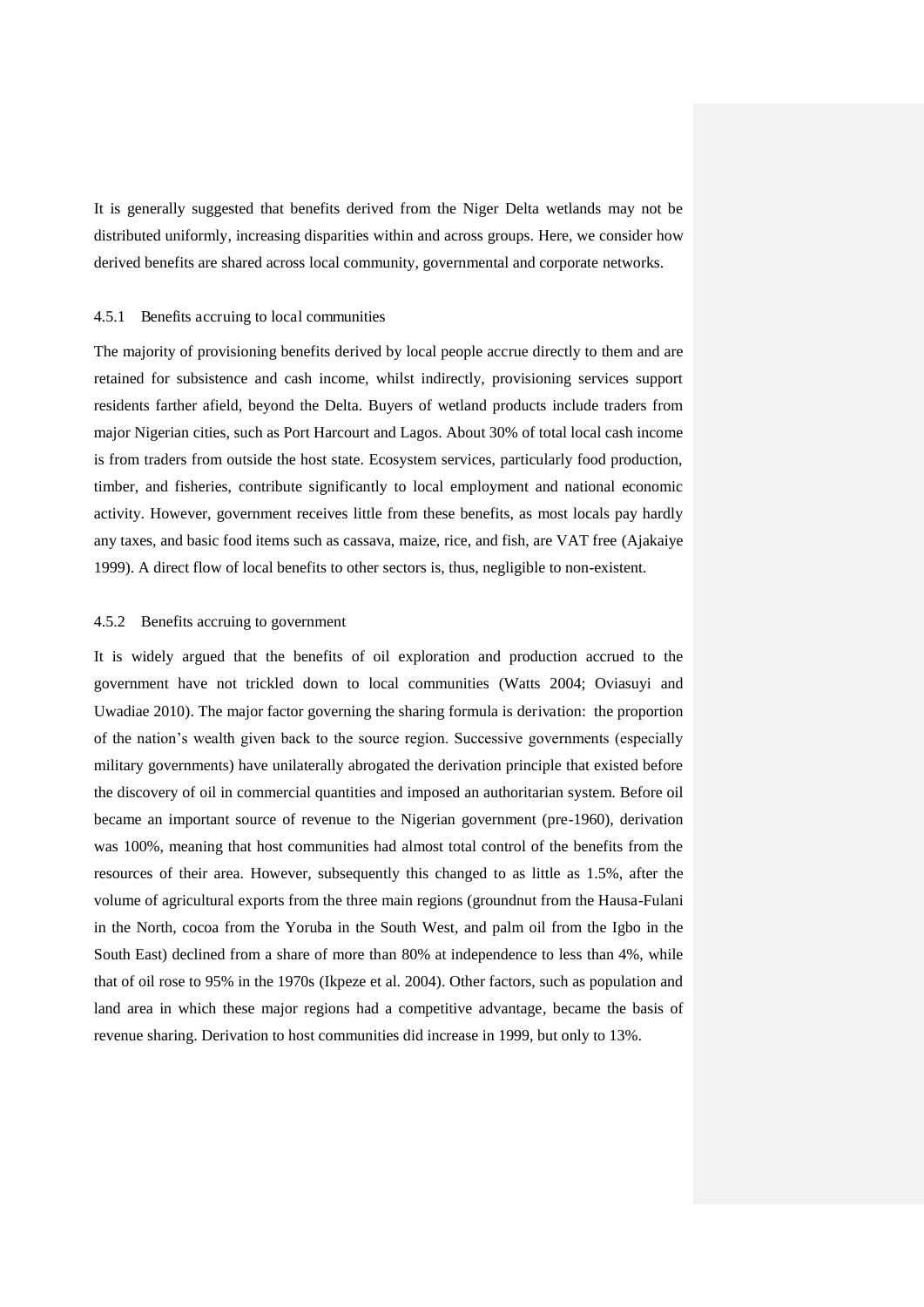Concerning the allocation of overall government revenue to different regions over the years, benefits to the Niger Delta appear minimal. For instance, capital allocation to the region in the Third National Development Plan (1975-80) showed that while other regions had allocations of up to 38%, the Niger Delta region had the lowest allocation at just 6% (Akpabio and Akpan 2010). This is despite the majority of revenues originating from the region. The disparity is exacerbated by the fact that these monies, intended for infrastructure and social services, do not reach the people due to corruption (Obi 2010; Elebeke 2012). While the proportion of national revenue accruing to the Niger Delta states has increased since 1999, it is unclear how much reaches local communities because the process is not transparent or free of corrupt practices.

Based on the estimated total government revenue of \$5.38 billion generated from the Delta in 2010, it is estimated that about 20% was directly allocated to the Niger Delta states (Federal Ministry of Finance 2011). There are no direct flows of benefits from the government to the corporate sector, but indirect contributions are made as the government contributes to a safe working environment for the oil industry, deploying its troops to the facilities. However, the oil companies also pay for some of these services (Brock 2012; Frynas 2001).

#### 4.5.3 Benefits accruing to corporations

The corporate sector contributes to the Nigerian economy by generating revenues for the government, and paying taxes and royalties. In addition, corporations pay a statutory contribution of 3% of their annual budget to a regional developmental agency, the Niger Delta Development Commission (NDDC), whose mission is to develop the Niger Delta. The NDDC was established in 2000 with the aim of facilitating the rapid, even and sustainable development of the Niger Delta into a region that is economically prosperous, socially stable, ecologically regenerative and politically peaceful. In 2010, SPDC paid \$161 million to the Niger Delta Development Commission.

Corporate actors also support community projects directly. In 2010 SPDC and Shell Nigeria Exploration and Production (SNEP) provided more than \$22.85 million to local community projects (Shell International Petroleum Company 2011). This represents about 1.3% of corporate actors' profit. In addition, the corporate sector employs thousands of Nigerian employees and contractors, although it is argued that this generally favours people from the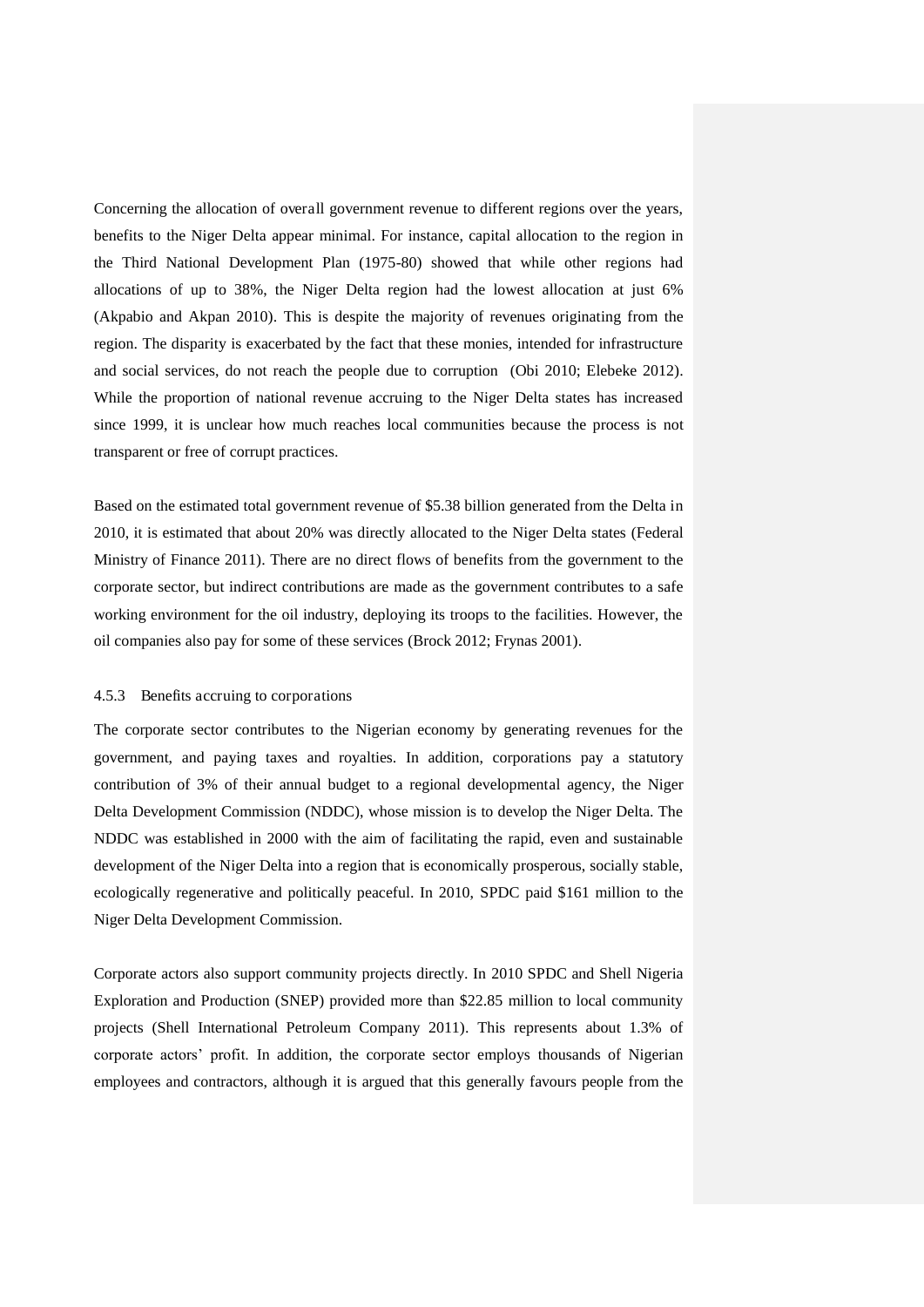three main regions who are employed in the top cadre, compared to the indigenes of the Niger Delta, employed in the lower cadre and as casual staff. Oil companies also assist local communities by funding projects implemented by non-governmental organizations.

Benefits from the corporate networks are widespread, with foreign nations benefiting from the oil products they import from the Niger Delta. The USA is the largest importer of Nigerian crude, receiving about 43% of the country's total oil exports, equivalent to about 10% of overall U.S. oil imports. Other destinations of Niger Delta crude include India, Brazil and Spain.

# **4.6 Costs associated with ecosystem service development**

The ecosystem service benefits above are accompanied by costs, which may not be equitably shared among the different actors. Local communities, in particular, can lose out because they have less power in the decision-making processes (Adams and Hulme 2001).

#### 4.6.1 Costs associated with local community activities

The main consequences of local community activities include changes in soil productivity and decline in forest cover (Adekola and Mitchell 2011). It has not been possible to estimate this cost because of a lack of reliable data. Most of the cost generated by the local community is borne by the local communities and government. Costs such as that of family labour or the value foregone when land is used for productivity management has not been included.

#### 4.6.2 Costs associated with government activities

The government is generally responsible for dredging and the reclamation of wetlands, which result in increased incidences of flooding and erosion. This is carried out as part of oil and gas exploration to facilitate oil company activities.

#### 4.6.3 Costs associated with corporate activities

The main costs of corporate network activities in the Delta relate largely to ecosystem service and biodiversity loss. The cumulative cost of environmental degradation due to oil extraction in Ogoniland alone is \$1 billion (United Nations Environment Programme 2011), an average of \$19 million a year since oil extraction began in 1958. Extrapolating from Ogoniland's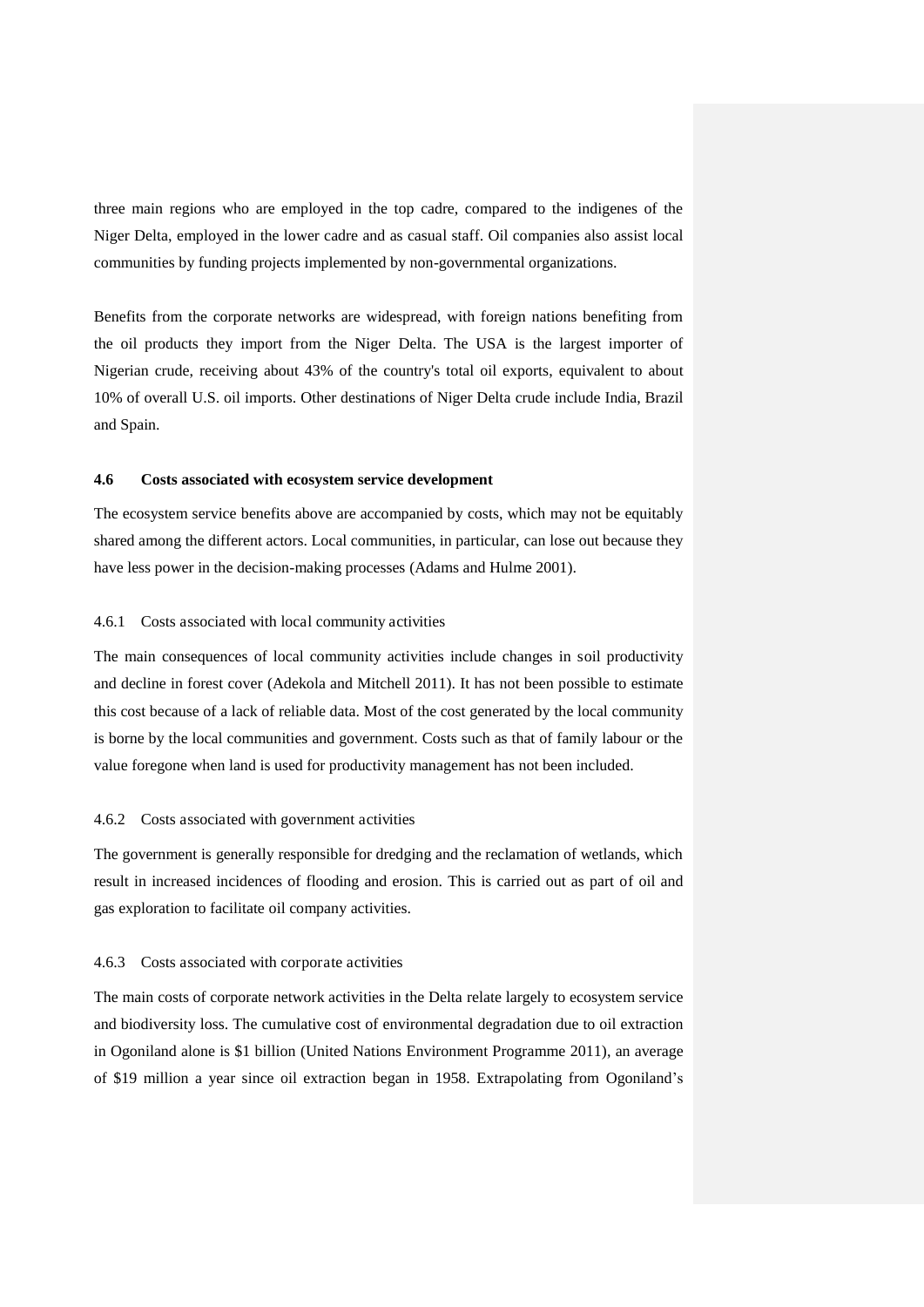1,000 km<sup>2</sup> to the 39,900 km<sup>2</sup> of the Niger Delta suggests an annual cost of \$758 million. Of this, Niger Delta states spend about \$187 million a year on remedial work (about 14% of their revenue). Thus local communities bear, on average, a cost of \$571 million, which accounts for a large share of the cost of ecosystem degradation resulting from the activities of the corporate sector. Apart from biodiversity loss, corporate actors are responsible for burning farmland, polluting water and destroying crops. The implications of these changes are economic (less food; less money for food, medicine and children's education); emotional (inability to assist relatives and neighbours) and social (poor health and religious desecration). Locals indicated that government assistance is minimal, and they must cope by switching activities or relocating to a less affected area. However, the cost of this degradation is particularly serious for local communities as most households have little capacity to adapt to change.

Although no quantitative relationships have been established, costs also flow to other regions, both within and outside Nigeria. These costs exclude those resulting from oil and gas related conflicts, estimated at \$4 billion yearly between 1996-2004, when 500 people died every month (Okolo and Etekpe 2010) and on which Royal Dutch Shell spent almost 40% of its \$1 billion global security budget between 2007-2009 (Brock 2012).

# **5.0 Discussion**

The importance of African wetlands to livelihoods is well recognised, as is the need for their sustainable management (Rebelo et al. 2010). Literature on the economic importance of West African wetlands, and how the benefits and costs resulting from their use are distributed is however weak. Results from this study of the Niger Delta wetlands, Africa's largest river delta and mangrove ecosystem (Dupont et al. 2000) emphasise the economic importance and livelihood contribution of the wetlands as well as the potential disparity in the distribution of environmental costs and benefits among stakeholders.

Our study underscores the importance of estimating the monetary value of wetland ecosystems and can be compared to values from similar studies of African wetlands (see Emerton et al. (1999); Seyam et al. (2001); Lannas and Turpie (2009); Turpie et al. (1999); Rebelo et al. (2010); Adekola et al. (2012)). Monetary values per unit area (\$/ha/year) and per household (\$/hh) in our study are generally higher than those reported in these studies (Table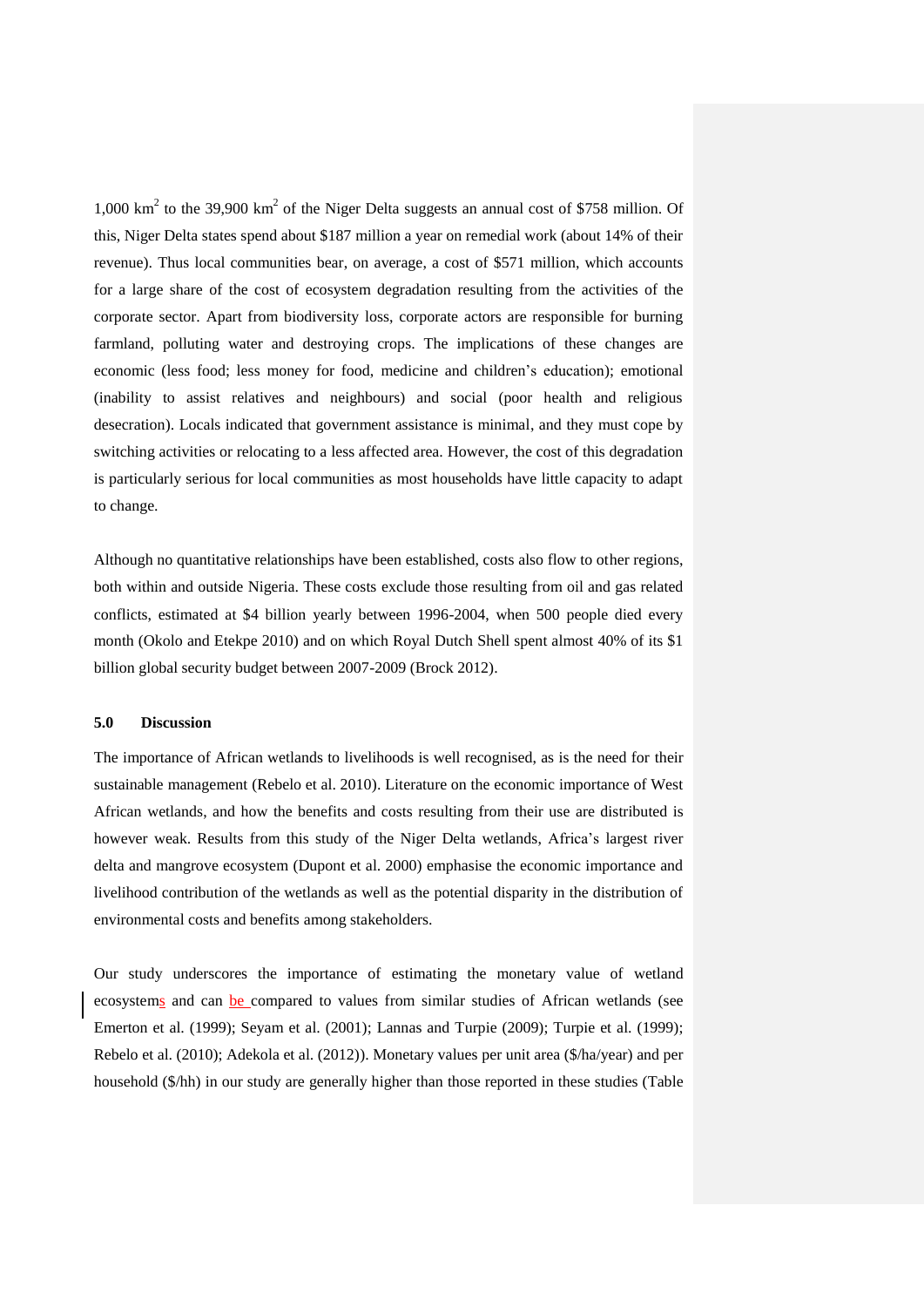2), which is likely due to the extent of the Niger Delta wetlands, and the level of dependence of the local community upon them compared to the other smaller wetlands. For instance only 13% of households use the Mfuleni wetlands and 65% in Letseng-la-Letsie (Lannas and Turpie 2009) compared with 100% of households in our study. Furthermore, the Niger Delta has one of the highest population densities in the world for an area of comparable size (Ericson et al. 2006; Balouga 2009) However, the total value of \$12,500/ha/year from our study is consistent with global estimates for different types of wetlands (tidal marsh, mangroves, swamps and floodplains) which ranges from \$13,786 - \$193,843/ha/year (Costanza et al. 2014). Note that our study is for provisioning services only, so is necessarily conservative. We did not value provisioning service such as the water supply potentials of the Niger Delta wetlands because water does not generally have a market value in this society. Monetisation u<del>U</del>sing contingent valuation was an option but we decided against this approach due to its considering the level of complexity of this method (DeShazo and Fermo  $2002$ ) and the difficulty of incorporating scenario work in combining it into an already extensive with survey work, which will be we judged too much for surveyorss and respondents to handle in the time available. It is fFor similar reasons  $\div$  that we have not valued the cultural, regulating and supporting other categories of ecosystem services. i.e. cultural, regulating and supporting services.

**Comment [GM4]:** I have added this rider as, if the ND were a country it would<br>rank about 50<sup>th</sup> in terms of pop density – however, most of the countries above it are city states (Singapore, Macau, Vatican) or small island states, so their area extent is very much less.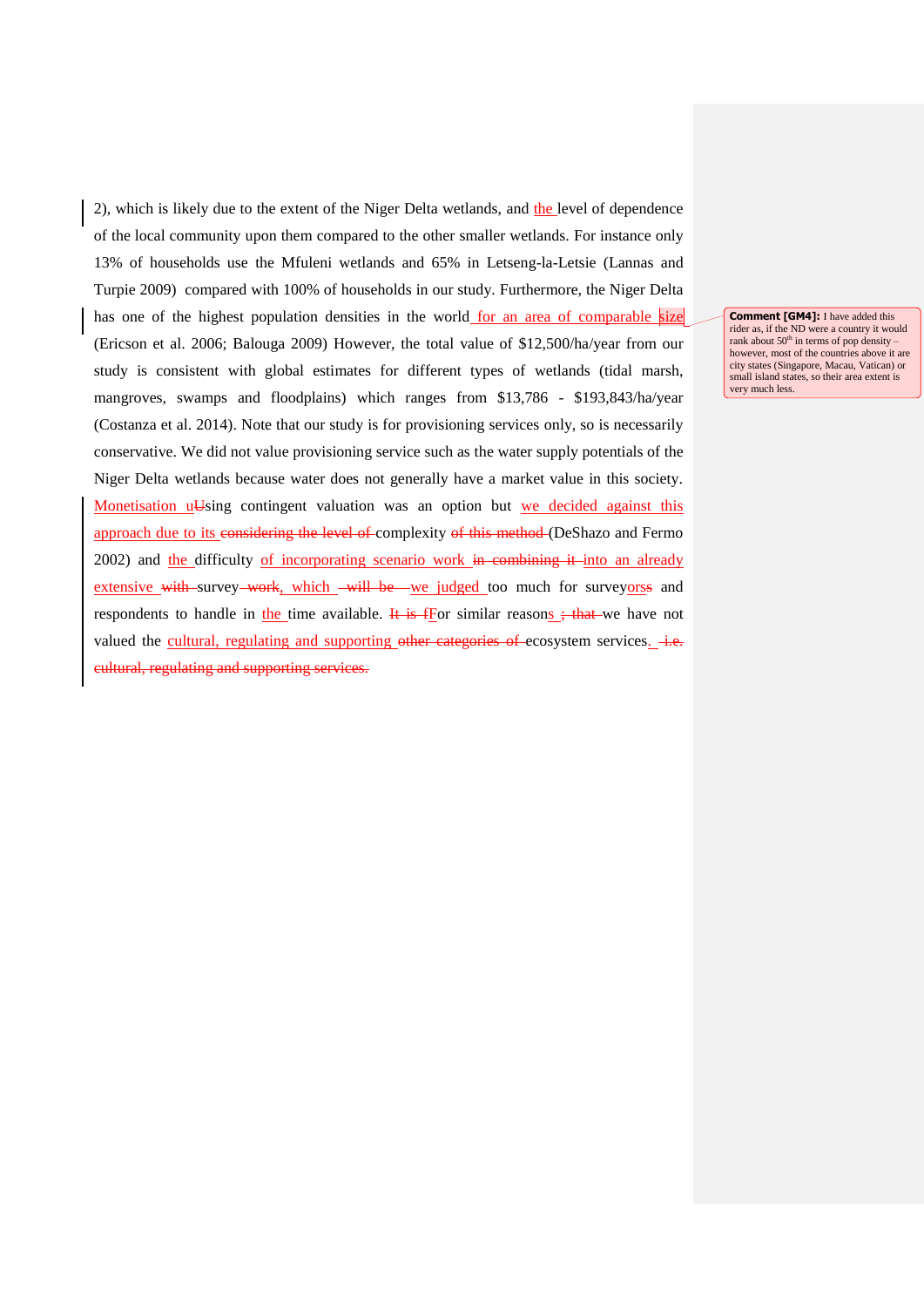| Year of valuation<br><b>Study Site Wetland</b><br>AuthorsStudy<br>and valuation year.<br>Adekola et al<br>2006<br>Ga-Mampa Wetland,<br>(2012)<br>South Africa, 2006<br>1990<br>Seyam et al<br>Zambezi wetlands,<br>(2001) | Size<br>(ha) | 100       | <b>GMV</b><br>$(\frac{\rho}{\rho})$<br>1,206.7 | <b>GMV</b><br>$(\frac{\rho}{\rho}$ hh/yr) | % Cash<br>Income | Cropping<br><b>GMV</b><br>(\$/ha/yr) | <b>GMV</b>                  | Material Collection |                               | Fishing    |                               |            |                             |                       |                      | Formatted: Font: 9 pt                                                    |  |
|---------------------------------------------------------------------------------------------------------------------------------------------------------------------------------------------------------------------------|--------------|-----------|------------------------------------------------|-------------------------------------------|------------------|--------------------------------------|-----------------------------|---------------------|-------------------------------|------------|-------------------------------|------------|-----------------------------|-----------------------|----------------------|--------------------------------------------------------------------------|--|
|                                                                                                                                                                                                                           |              |           |                                                |                                           |                  |                                      |                             |                     |                               |            |                               |            |                             |                       |                      |                                                                          |  |
|                                                                                                                                                                                                                           |              |           |                                                |                                           |                  |                                      |                             | <b>GMV</b>          | <b>GMV</b>                    | <b>GMV</b> | <b>GMV</b>                    | <b>GMV</b> | Hunting<br><b>GMV</b>       | Logging<br><b>GMV</b> | <b>GM</b>            | Formatted: Don't add space between<br>paragraphs of the same style       |  |
|                                                                                                                                                                                                                           |              |           |                                                |                                           |                  |                                      | $(\frac{\rho}{\rho}$ hh/yr) | (\$/ha/yr)          | $(\frac{\sqrt{h}}{\sqrt{h}})$ | (\$/ha/yr) | $(\frac{\sqrt{h}}{\sqrt{h}})$ | (\$/ha/yr) | $(\frac{\rho}{\rho}$ hh/yr) | (\$/ha/yr)            | $\sqrt{\frac{S}{h}}$ |                                                                          |  |
|                                                                                                                                                                                                                           |              |           |                                                |                                           |                  |                                      |                             |                     |                               |            |                               |            |                             |                       |                      | Formatted: Font: 9 pt                                                    |  |
|                                                                                                                                                                                                                           |              |           |                                                | 306.4                                     | 16               | 494.5                                | 126.3                       | 650.4               | 165.3                         | 2.7        | 0.8                           | 4.0        | 0.9                         | 53.8                  |                      | Formatted: Font: 9 pt, Superscript                                       |  |
|                                                                                                                                                                                                                           |              |           |                                                |                                           |                  |                                      |                             |                     |                               |            |                               |            |                             |                       |                      | Formatted: Font: 9 pt                                                    |  |
| Uganda, 1990<br>2007                                                                                                                                                                                                      | 2,982,000    |           | 172.5                                          |                                           |                  | 50.9                                 |                             | 28.3                |                               | 80.4       |                               |            |                             |                       |                      | Formatted: Left, Don't add space<br>between paragraphs of the same style |  |
| Lannas and<br>Turpie, (2009)<br>-Letseng-la-Letsie,                                                                                                                                                                       |              |           |                                                |                                           |                  |                                      |                             |                     |                               |            |                               |            |                             |                       |                      | <b>Formatted Table</b>                                                   |  |
| Lesotho, 2007<br><b>Lannas and</b>                                                                                                                                                                                        |              | 819       | 281.1                                          | 56.2                                      | 65               |                                      |                             |                     |                               |            |                               | 1.3        |                             |                       |                      |                                                                          |  |
| Turpie, (2009)<br>2007<br>-Mfuleni, South Africa,<br>2007                                                                                                                                                                 |              | 310       | 2,255.1                                        | 92.0                                      | 71               | 33.2                                 |                             |                     |                               |            |                               |            |                             |                       |                      | Formatted: Left, Don't add space<br>between paragraphs of the same style |  |
| 1999<br>Turpie et al                                                                                                                                                                                                      |              |           |                                                |                                           |                  |                                      |                             |                     |                               |            |                               |            |                             |                       |                      | <b>Formatted</b><br>$\ldots$                                             |  |
| (1999)<br>Lower Shire Delta.                                                                                                                                                                                              |              |           |                                                |                                           |                  |                                      |                             |                     |                               |            |                               |            |                             |                       |                      | <b>Formatted</b><br>$\cdots$                                             |  |
| Turpie et al<br>Malawi and<br>(1999)<br>Mozambique, 1999                                                                                                                                                                  |              | 243,000   | 183.0                                          | 784.7                                     | 15               | 126.8                                | 530.9                       | 22.6                | 112.3                         | 24.0       | 100.6                         | 0.4        | 1.7                         |                       |                      | <b>Formatted</b><br>$\ldots$                                             |  |
| Turpie et al<br>1999                                                                                                                                                                                                      |              |           |                                                |                                           |                  |                                      |                             |                     |                               |            |                               |            |                             |                       |                      | <b>Formatted</b><br>$\ldots$                                             |  |
| (1999)<br>Barotse, Zambia, 1999<br>Turpie et al<br>1999                                                                                                                                                                   |              | 550,000   | 37.4                                           | 743.6                                     | 17               | 8.1                                  | 161.9                       | 2.4                 | 57.1                          | 16.1       | 320.3                         |            |                             |                       |                      | <b>Formatted</b>                                                         |  |
| (1999)<br>Chobe-Caprivi                                                                                                                                                                                                   |              |           |                                                |                                           |                  |                                      |                             |                     |                               |            |                               |            |                             |                       |                      | $\cdots$<br><b>Formatted</b>                                             |  |
| Wetlands, Namibia and<br>Zambia, 1999                                                                                                                                                                                     |              | 304,600   | 25.4                                           | 2,041.9                                   | 13               | 5.9                                  | 391.1                       | 3.5                 | 234.1                         | 8.7        | 577.4                         | 0.3        | 87.3                        |                       |                      | .                                                                        |  |
| 1999                                                                                                                                                                                                                      |              |           |                                                |                                           |                  |                                      |                             |                     |                               |            |                               |            |                             |                       |                      | <b>Formatted</b><br>$\ldots$                                             |  |
| Zambezi Delta.<br>Mozambique, 1999                                                                                                                                                                                        | 1,789,000    |           | 15.6                                           | 454.7                                     | 24               | 7.4                                  | 216.2                       | 2.0                 | 59.1                          | 6.1        | 178.0                         | 0.04       | 0.8                         |                       |                      | <b>Formatted</b><br>$\ldots$                                             |  |
| Rebelo et al<br>2010                                                                                                                                                                                                      |              |           |                                                |                                           |                  |                                      |                             |                     |                               |            |                               |            |                             |                       |                      | <b>Formatted</b><br>.                                                    |  |
| (2010)<br>Kilombero Valley,<br>Rebelo et al<br>Tanzania, 2010                                                                                                                                                             |              | 13,520    |                                                |                                           |                  |                                      |                             |                     |                               |            |                               |            |                             |                       |                      | <b>Formatted</b><br>$\ldots$                                             |  |
| (2010)<br>2010                                                                                                                                                                                                            |              |           |                                                | 516.0                                     | 66               |                                      |                             |                     |                               |            |                               |            |                             |                       |                      | <b>Formatted</b><br>$\ldots$                                             |  |
| Bumbwisudi Valley<br>Wetland, Tanzania, 2010                                                                                                                                                                              |              | 560       |                                                |                                           | 12               |                                      |                             |                     |                               |            |                               |            |                             |                       |                      | <b>Formatted</b><br>l                                                    |  |
| 1993<br>Emerton et al                                                                                                                                                                                                     |              |           |                                                |                                           |                  |                                      |                             |                     |                               |            |                               |            |                             |                       |                      | <b>Formatted</b><br>$\ldots$                                             |  |
| (1999)<br>Nakivubo Urban<br>Wetland, Uganda, 1993                                                                                                                                                                         |              | 529       | 1,113.7                                        | 75.2                                      |                  | 873.6                                | 60.7                        | 216.9               | 14.5                          | 28.9       | 2.9                           |            |                             |                       |                      | <b>Formatted</b><br>$\ldots$                                             |  |
| Current-This<br>2010<br>Niger Delta Wetlands,                                                                                                                                                                             |              |           |                                                |                                           |                  |                                      |                             |                     |                               |            |                               |            |                             |                       |                      | <b>Formatted</b><br>〔…                                                   |  |
| study<br>Nigeria, 2010                                                                                                                                                                                                    |              | 2,000,000 | 12,500.0                                       | 13,371.0                                  | 80               | 4,483.0                              | 4,566.0                     | 4,035.0             | 4,266.0                       | 3,280.0    | 3,671.0                       | 294.0      | 312.0                       | 411.0                 |                      | 55 Formatted<br>$\cdots$                                                 |  |
|                                                                                                                                                                                                                           |              |           |                                                |                                           |                  |                                      |                             |                     |                               |            |                               |            |                             |                       |                      | <b>Formatted</b><br>$\ddotsc$                                            |  |

# **Table 2. Aggregate (gross) monetary value of from studies that have valued African wetland ecosystem services** in Africa<sup>1</sup>

**Formatted Formatted ...** 

**Formatted:** Space Before: 6 pt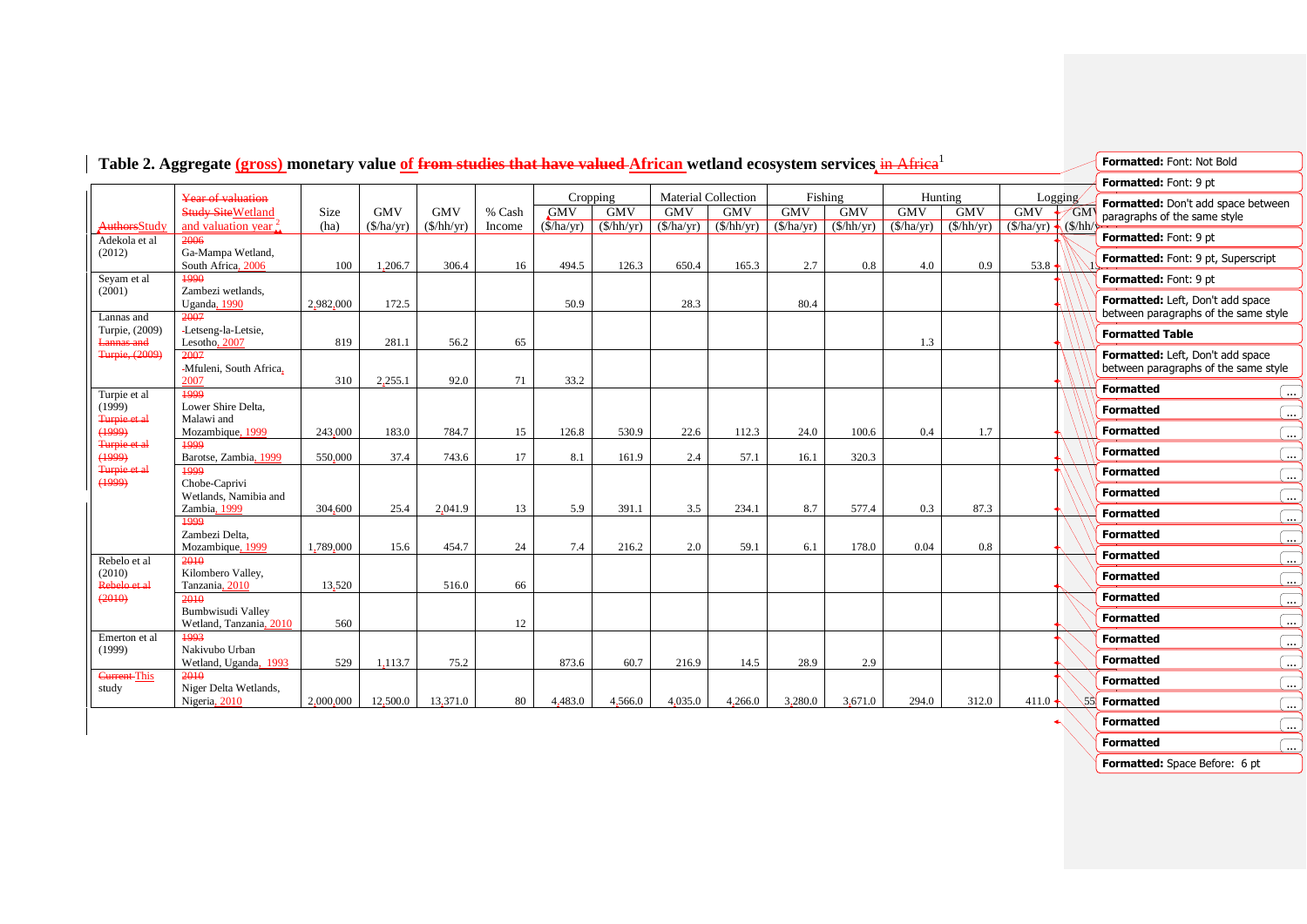Note: 1 Only studies using market price method<u>s</u> i<del>s </del>are presented. Notal sepert ha is based on total size of the wetland area and value per household (\$/hh/yr) ihh is based on entire all households in the study area, and on the assumesption benefits are shared equally among all households. 2. Values converted to 2010 values using inflation rate from<http://fxtop.com/>

> **Formatted:** Space Before: 6 pt, Line spacing: single, Don't adjust space between Latin and Asian text, Don't adjust space between Asian text and numbers

 $\overline{a}$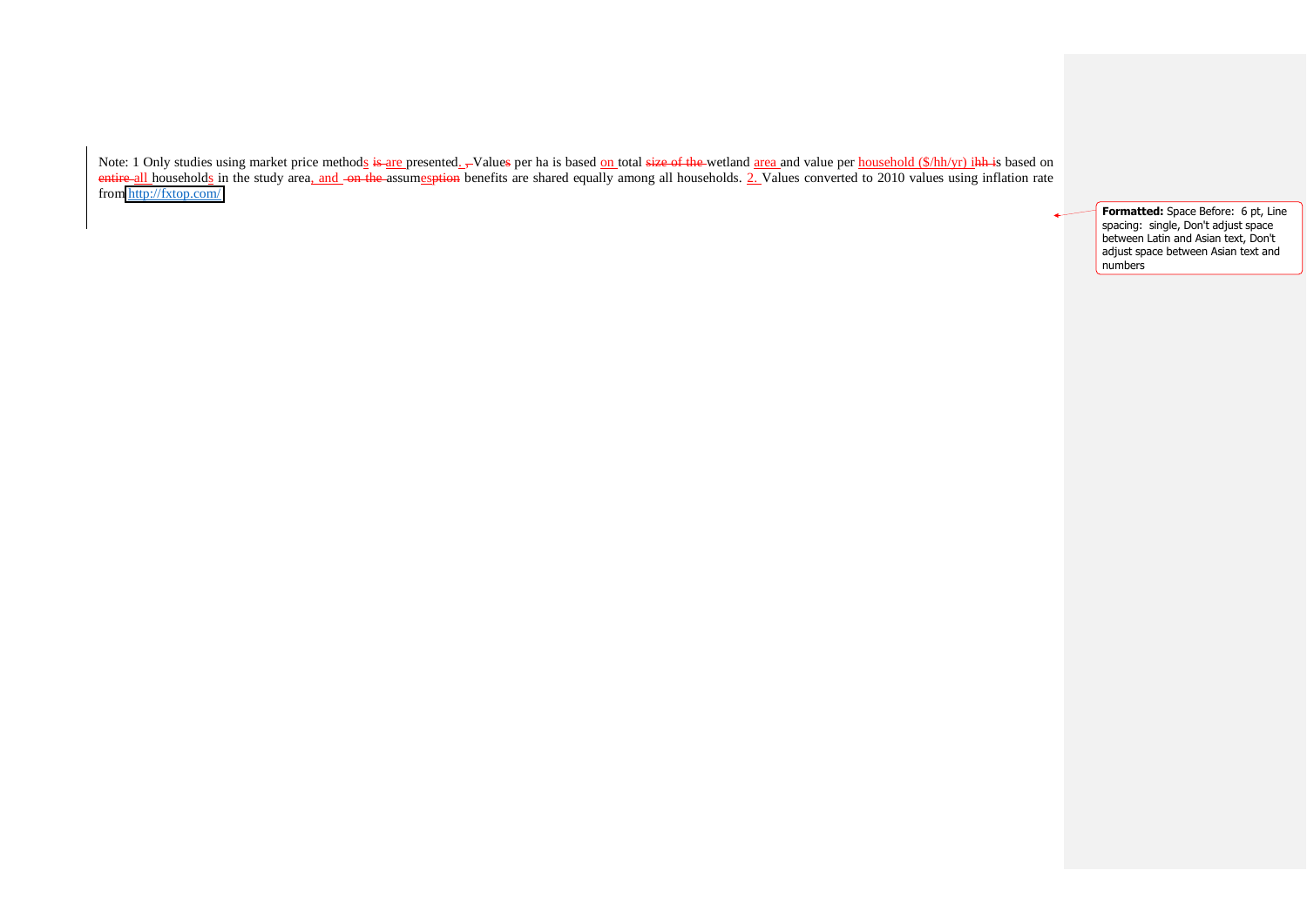The Niger Delta wetlands provide an array of provisioning, regulating, cultural and supporting services which are of global importance, but more importantly rural livelihoods (Adekola and Mitchell 2011). Like previous studies of African wetlands, we confirmed the high importance of provisioning ecosystem services in households. To local people, the wetlands are a "place where you go to and take whatever you want". That households use the wetland as source of goods and services which they would otherwise have to purchase in the market, and in the process are able save cash for other important household needs cannot be over emphasised. The wetlands contribute significantly to local livelihoods in terms of food security (subsistence) and direct cash income. Traditionally, the people of the Niger Delta are recognised as fishermen, with small cultivated plots. Although, not investigated directly, we found that all households in the study area depend on the wetland for daily food in one way or the other, and it was suggested that households could survive for a long period without buying food because they could easily collect it from the wetland. The importance of the wetland as a source of food is emphasised by the fact that half the gross value of cropping is used for subsistence purposes.

The large proportion of benefit generated as cash income further evidences the importance of ecosystem services in supporting rural households. About 75% of the gross monetary value of material collection was in cash income, with fishing, cropping, hunting and logging at 80%, 51%, 69% and 96% respectively (the lower value for cropping is because this is primarily for household subsistence food). The overall contribution of the wetland to cash income was high, some 80% of the \$11,508 gross monetary value per household. Wetland use activities provide a significant supplement to other sources of earnings, and often generate the only regular cash income for households. These results are consistent with other studies (Lannas and Turpie 2009; Rebelo et al. 2010), but are considerably higher than that of some other African studies. For the Ga-Mampa wetland in South Africa 16% of the total value of the wetland was generated as cash income (Adekola et al. 2012); 17% in the Barotse wetland, Zambia, 13% in the Chobe-Caprivi wetlands, and 15% in Malawi's Lower Shire wetlands (Turpie et al. 1999). Our study shows that the cash generating potential of wetland ecosystem services could be much higher than previously thought. The high cash income is explained by the size of the Niger Delta wetlands which provide numerous commercial exploitation opportunities, coupled with easy market access with buyers from major Nigerian cities in the markets on daily basis. Unlike the Ga-Mampa wetland, a small wetland  $(1km^2)$  where gross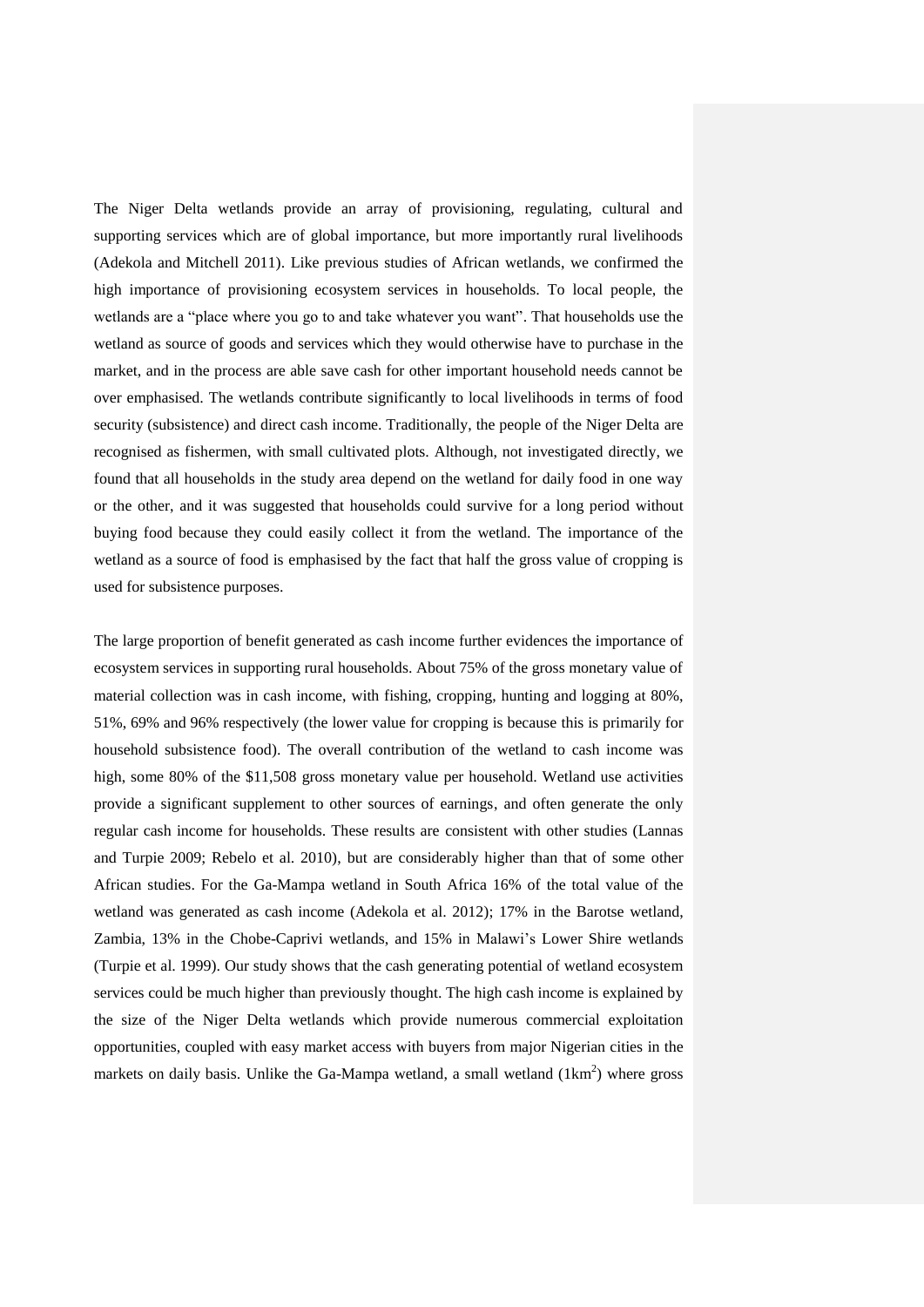gain exceeds cash income, we found that cash income is most important for the Niger Delta wetlands. In Barotse, fisheries contribute 73% of cash income, in Ga-Mampa the highest contribution to cash income was from material collection accounting for about 73% of total cash income. This is similar to our study where material collection contribute the highest value to cash income.

Whilst others (Uyigue and Agbo 2007; Ezebuiro 2006) emphasise the role of fishing and farming in the delta, material collection is scarcely mentioned. However, we found that material collection is not only the most important activity in terms of the number of households supported (100%), but also in terms of the overall contribution to household cash income (35%).

Income from the sale of ecosystem services is an important contributor to other household needs such as children's schooling, modern healthcare, and purchasing household goods including cars and electronics. Rural households often have potential to combine multiple income streams to diversify their livelihoods (Barrett et al. 2001; Belcher et al. 2005) but we found that only 30% of households have income not derived directly from the wetlands, and that wetland income could be five times that generated from other sources. Wetland services also support small scale manufacturing activities (e.g. fish processing, canoe making, processing of local "gin"), and in fact most services are also used in the production of other goods, thereby increasing their income generating potential. This income from ecosystem services is very important, yet income from ecosystem services have been very poorly documented in national poverty alleviation and rural development strategies across Africa.

Although figures shown on Ttable 2 will suggests that of the activities engaged in, wetland cropping provides the highest returns. Note however that in terms ofper unit area and per household values are potentially , this could be misleading as the values have been computeds on the assumption that all of the the entire relevant wetland areas is are used exploited for each activity. However, iIn reality practice activities such as fishing are not thought to occur for all of the areas that might support fishing. are only restricted to far less areas. Further work is needed howevertherefore, to understand the within region distribution of eco-service valuesimportance of collected materials (and other services) according to , including by household factors such as size and age profile, as the a. Average values

**Comment [GM5]:** I did not quiet follow your logic here. Check my edit still says what you want it to.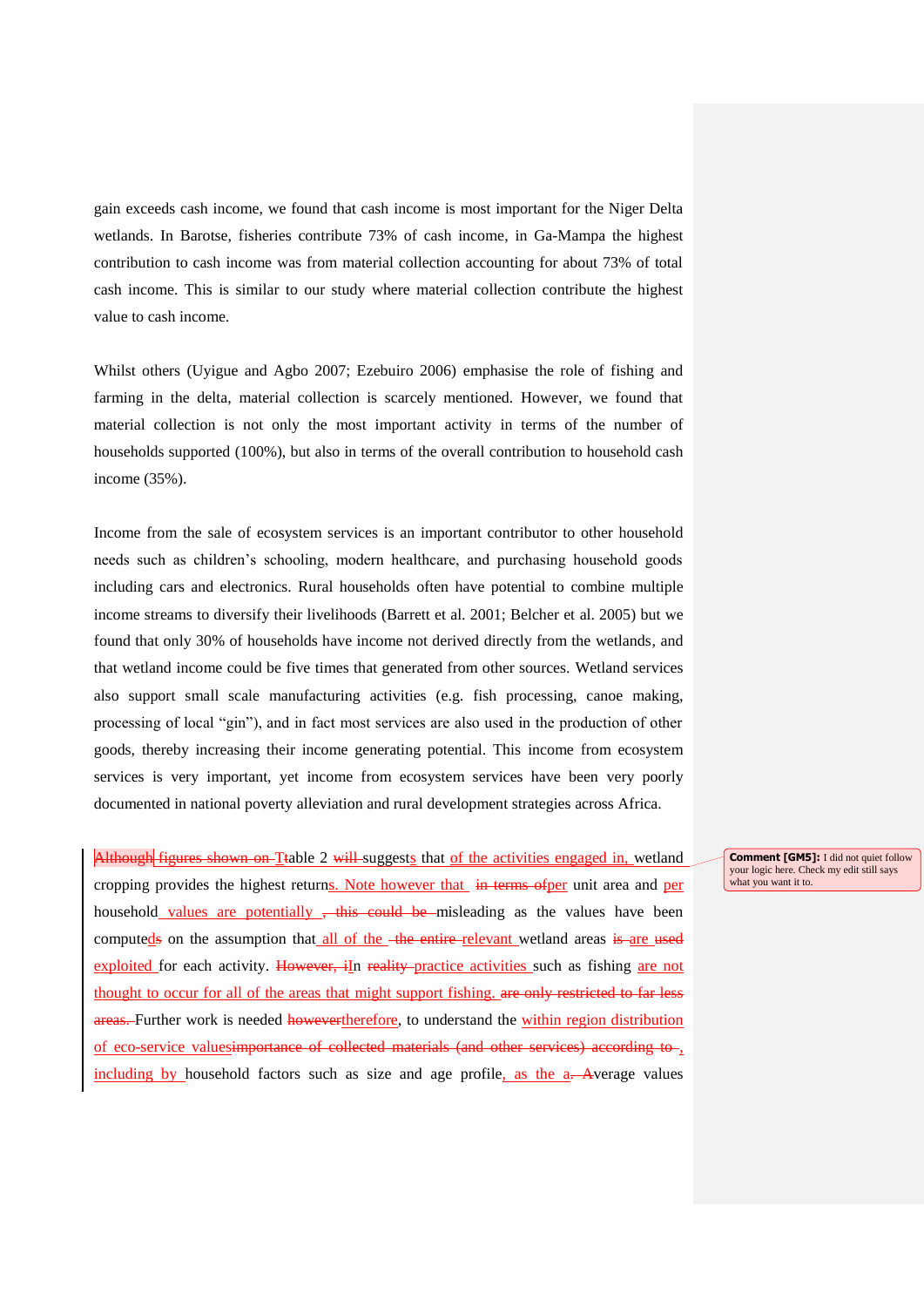presented can mask the important differences between different household socio-economic types.

The richness of the wetlands has attracted residents of other regions of Nigeria. Some studies (Niger 2012) suggest that the oil industry is responsible for the large scale migration into the Niger Delta, but we found evidence that benefits from wetland provisioning services could be an equally important factor, and points to the national importance of the wetlands provisioning services. Recognition that wetland services as important both locally and nationally should provide further impetus for government planners and natural resource managers to manage the wetlands in a more sustainable manner.

The oil revenue generated for the government from the delta is substantial, yet is only about a quarter of the value of the delta's provisioning services. The importance of the provisioning services is seen to be particularly high, when one further considers that only a small share of the benefits from oil revenues are returned to the delta itself. This is not to suggest that government should "chose between the environment or the economy", but rather that since ecosystems contribute significantly to well-being, they should be more explicitly recognised in development and economic planning. However, processes to integrate of ecosystem services into decision making are not evident, and institutions appear to lack the capacity to develop and implement them.

Environmental economic valuation is often crude, and inexact but its limitations are generally well recognised (Serafy 1998; Toman 1998). However, a common misconception is that valuing environmental goods and services is commensurate with their commodification and even privatization. However, in practice, not assigning a monetary value to the environment has often meant that it is considered to have no value, and is treated accordingly. Thus valuation of ecosystem services (in a transparent manner, recognizing uncertainties and limitations) can only support better decision making and more effective management. Our monetary estimates of ecosystem service value are based on data for Bayelsa State, but value will inevitably vary across the different eco-regions of the delta. We suspect Bayelsa state is relatively rich in wetland eco-services, so extrapolation to the entire Niger Delta may be result in an overestimate of total provisioning services, however, overall, our valuation of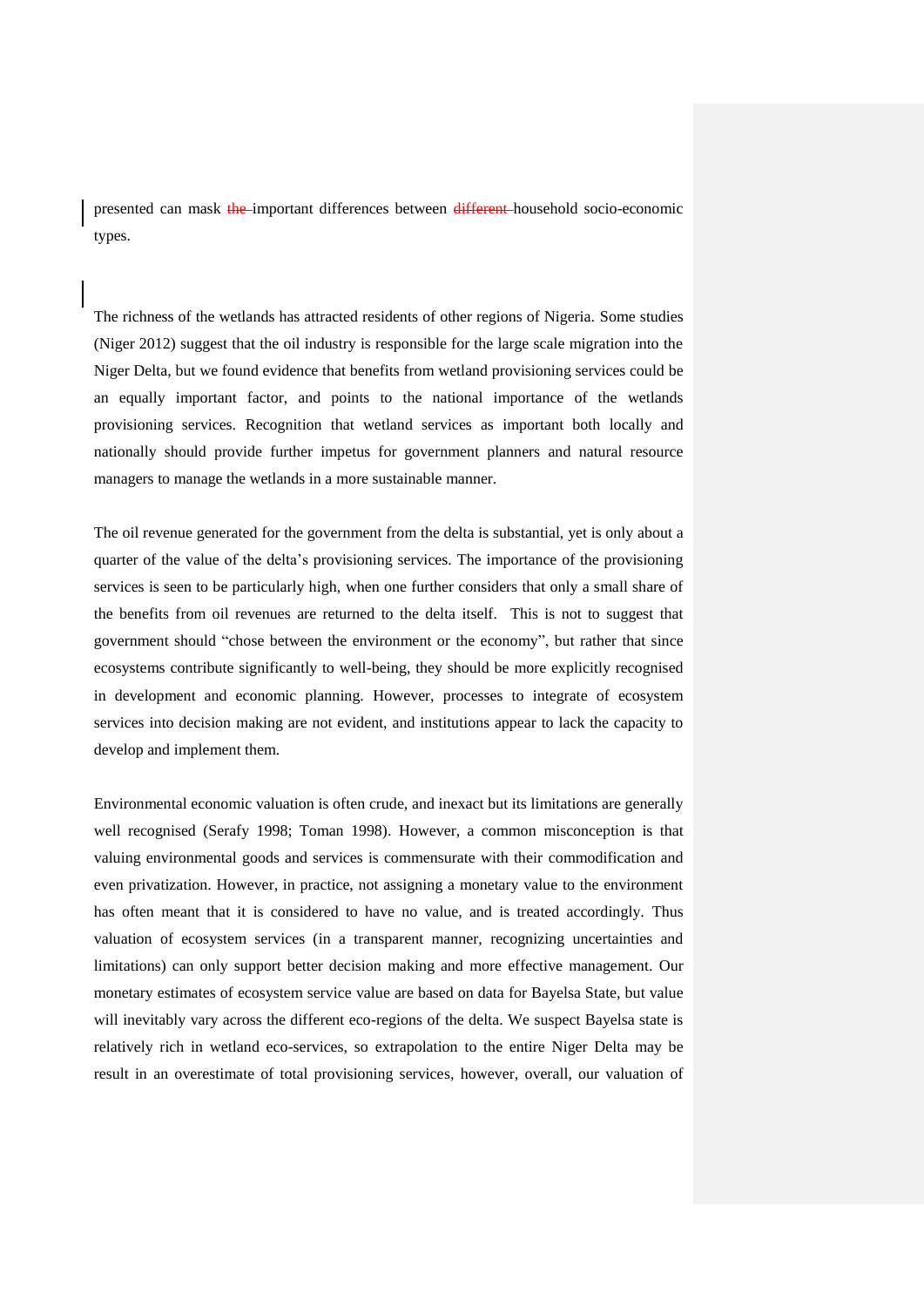ecosystem services is highly conservative, as some critical provisioning services are not addressed (e.g. water supply) and we limit our study solely to provisioning services. Our estimate of the value of provisioning eco-services to local people (\$25 billion/yr) is therefore probably low, but is already three times the value of oil production. We also find that the distribution of benefits and costs associated with delta goods and services is highly unequal. In particular, local communities receive only modest benefits from oil development, but bear about 75% of the environmental costs of oil extraction whose impacts erode the value of the eco-services they rely upon. This benefits-costs distribution is a matter of great political debate in the region.

# **6.0 Conclusion**

This paper has estimated the benefits from the Niger Delta wetlands, and how they accrue to the three principal stakeholder groups in the region – local communities, government and corporations. The environmental costs of each groups activity in the region has also been estimated. Available data only permits an estimate of the 'static' benefits and costs of wetland ecosystems use, and we do not know how values, or indeed net benefit distributions are changing over time. Substantial uncertainties remain even with static benefit-cost values, but we can conclude that our net benefit value is likely to be conservative as we only address provisioning services. The costs associated with exploiting the delta ecosystem services are poorly understood. Oil extraction activities which contribute to the government and corporate sector generate high cost (environmental damage valued at about 19% of oil industry profit), of which about 75% is borne by local people. Such disparities feature prominently in the discourse of resource management in the region, and indeed give rise to violent conflict.

Whilst the annual value of provisioning services to local people (\$25 billion) is some three times the value of oil production, local communities must also bear most of the environmental costs of oil extraction with little oil industry benefits coming back to the delta. Continued oil exploitation in the wetlands comes at the expense of the livelihood of poor people living around and heavily dependent upon the wetlands. In contrast to other studies, we find that the Niger Delta people derive a very substantial part (80%) of their income (as goods and services and cash income) directly from the wetlands, and are much more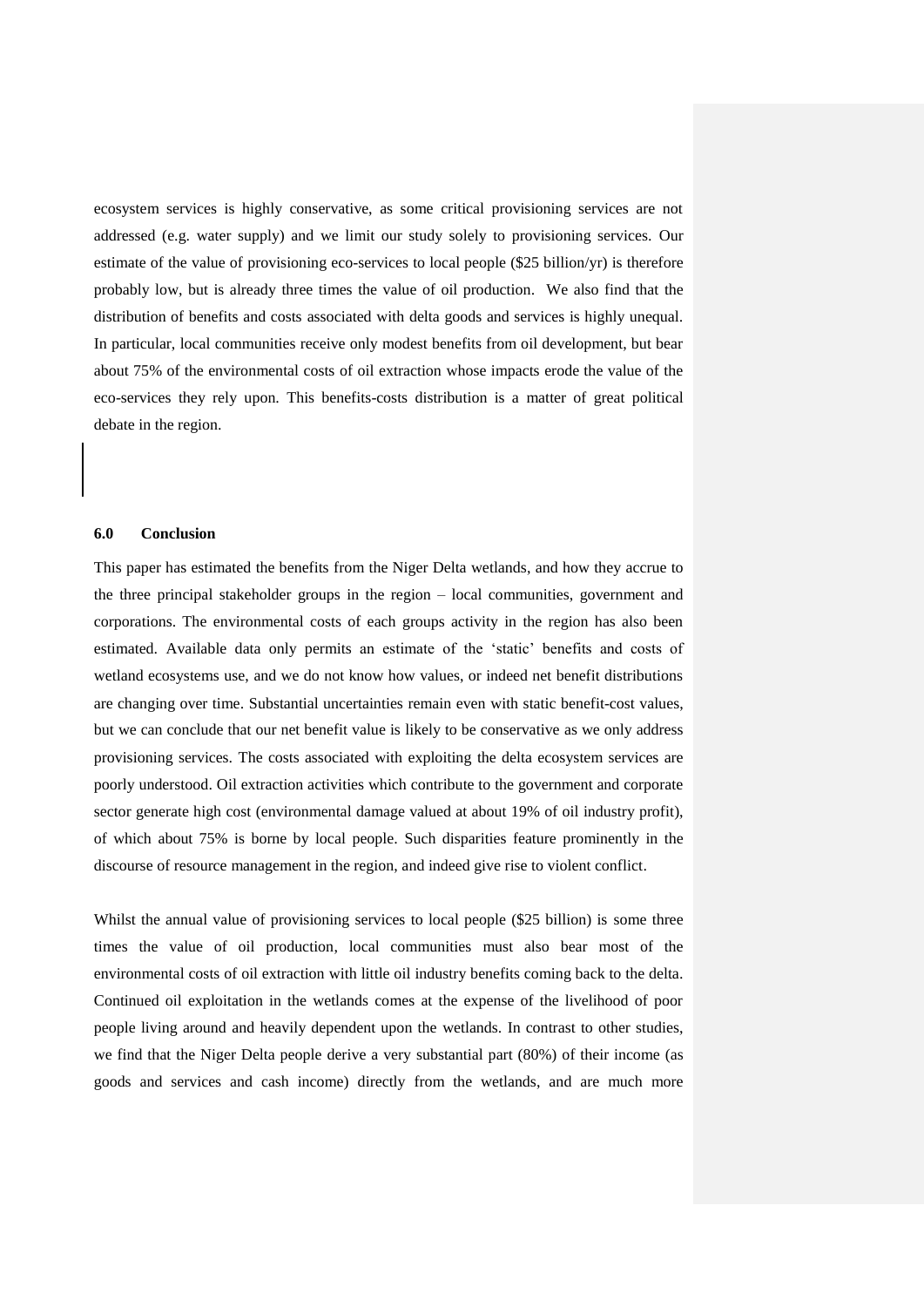dependent upon the delta than wetland communities elsewhere in Africa. This underscore the need to develop managing institutions that recognise the value and significance of delta ecoservices, and how value is socially distributed. Local people are poorly integrated into decision making processes and more participatory decision making by the government and corporate sector is a crucial step in developing more sustainable management of the Niger Delta wetlands. The wetlands are clearly a very important resource, and their value needs to be better recognised in national poverty alleviation and rural development strategies.

# **6.0 References**

- Abam, T. K. S. 2001. Regional hydrological research perspectives in the Niger Delta. Hydrological Sciences 46:13-25.
- Adams, W. M., and D. Hulme. 2001. If community conservation is the answer in Africa, what is the question? Oryx 35 (3):193-200.
- Adekola, O. 2014. *Oil Smears The God's Of The Niger Delta*. Earth Collective 2011 [cited 5th March 2014]. Available from [http://www.earthcollective.net/2011/03/oil-smears](http://www.earthcollective.net/2011/03/oil-smears-the-gods-of-the-niger-delta/)[the-gods-of-the-niger-delta/.](http://www.earthcollective.net/2011/03/oil-smears-the-gods-of-the-niger-delta/)
- Adekola, O., and G. Mitchell. 2011. The Niger Delta wetlands: threats to ecosystem services, their importance to dependent communities and possible management measures. International Journal of Biodiversity Science, Ecosystem Services & Management 7  $(1):50-68.$
- Adekola, O., S. Morardet, R. de Groot, and F. Grelot. 2012. Contribution of provisioning services of the Ga-Mampa wetland, South Africa, to local livelihoods. International Journal of Biodiversity Science, Ecosystem Services & Management 8 (3):248-264.
- Agbogidi, O. M., and A. U. Ofuoku. 2006. Biodiversity Conservation and Poverty Alleviation in the Niger Delta Area of Nigeria. Agriculturae Conspectus Scientificus 71:103 - 110.
- Agbola, T., and M. Alabi. 2003. Political economy of petroleum resources development, environmental injustice and selective victimization: a case study of the Niger Delta region of Nigeria. In Just sustainabilities: Development in an unequal world, edited by J. Agyeman, R. D. Bullard and B. Evans. London: Earthscan, 269-288.
- Ajakaiye, O. 1999. Macroeconomic effects of VAT in Nigeria: A computable general equilibrium analysis. Nairobi: African Economic Research Consortium.
- Ajonina, G., A. Diamé, and J. Kairo. 2008. Current status and conservation of mangroves in Africa: An overview. World Rainforest Movement Bulletin 133.
- Akpabio, E. M., and N. S. Akpan. 2010. Governance and Oil Politics in Nigeria's Niger Delta: The Question of Distributive Equity. Journal of Human Ecology 30 (2):111- 121.
- Ali-Akpajiak, S. C. A., and T. Pyke. 2003. Measuring Poverty in Nigeria. In Oxfam working paper: Oxfam, 71.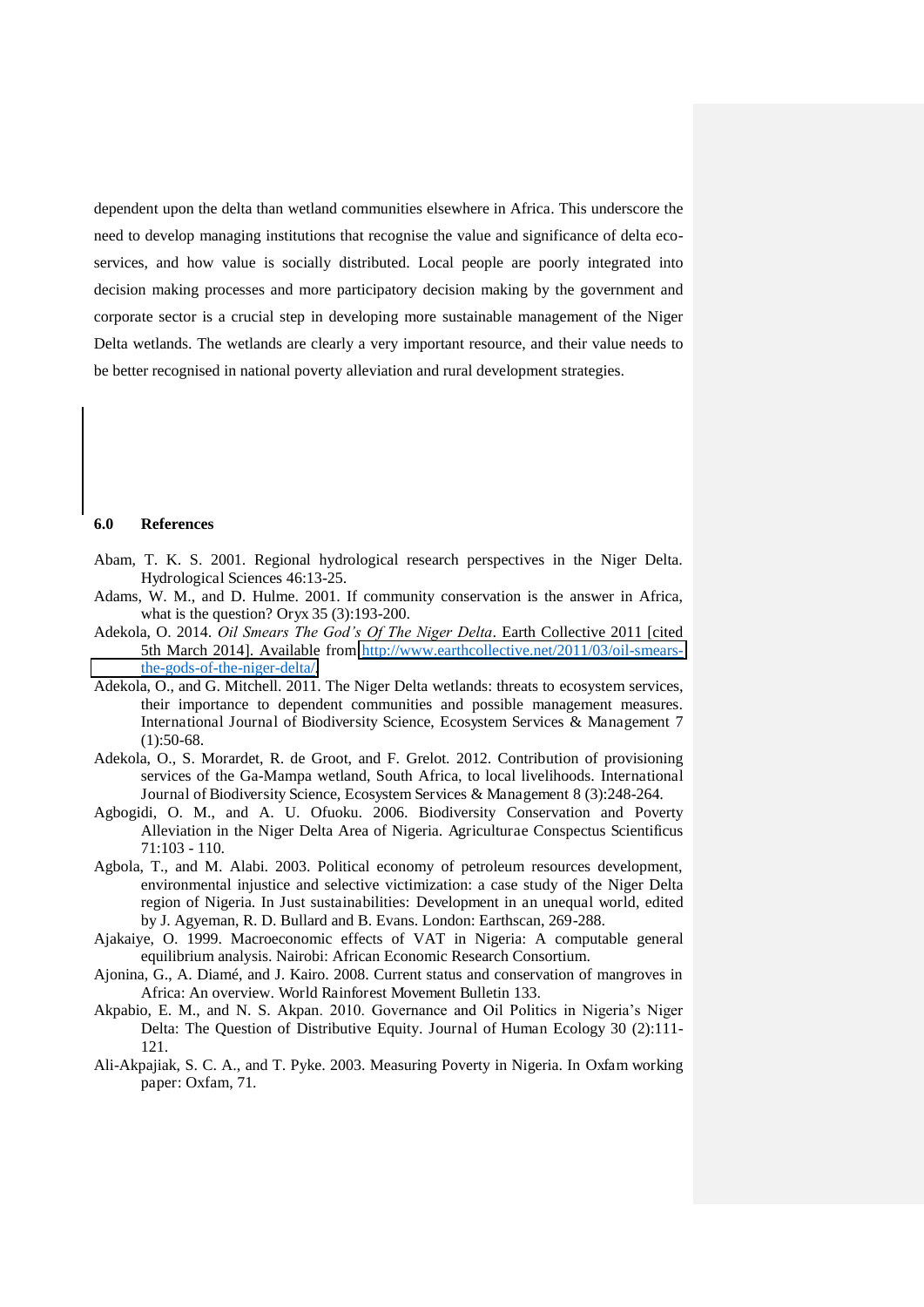- Allison, M. E., and D. Okadi. 2009. Species Distribution and Abundance in the Lower Nun River, Niger Delta, Nigeria. Journal of Fisheries International 4 (1):13-18.
- Anand, S., and A. K. Sen. 1997. Concepts of Human Development and Poverty: A Multidimensional Perspective. In Human Development Papers. New York: United Nations Development Programme (UNDP).
- Anwana, E. D., A. M. Martin, A. Cheke, L. Obireke, M. Ase, P. Otufu, and D. Otobotekere. 2010. The Crocodile is our Brother: Conservation Management of the Sacred Lakes of the Niger Delta, Nigeria. In Sacred Natural Sites Conserving Nature and Culture, edited by B. Verschuuren, R. Wild, J. McNeely and G. Oviedo: Earthscan Publications Ltd.
- Balouga, J. 2009. The Niger Delta: Defusing the Time Bomb. First Quarter:8-11.
- Barrett, C. B., T. Reardon, and P. Webb. 2001. Nonfarm income diversification and household livelihood strategies in rural Africa: concepts, dynamics, and policy implications. Food policy 26 (4):315-331.
- Belcher, B., M. Ruíz-Pérez, and R. Achdiawan. 2005. Global patterns and trends in the use and management of commercial NTFPs: implications for livelihoods and conservation. World development 33 (9):1435-1452.
- Bisina, J. 2006. Environmental Degradation in the Niger Delta. In Niger Delta Environmental Roundtable. Hotel Presidential Port Harcourt, Nigeria.
- Blench, R., and M. Dendo. 2007. Mammals of the Niger Delta, Nigeria. Cambridge.
- Braat, L. C., and R. de Groot. 2012. The ecosystem services agenda:bridging the worlds of natural science and economics, conservation and development, and public and private policy. Ecosystem Services 1 (1):4-15.
- Brock, J. 2012. Nigeria took 40 pct of Shell security spend in late 2000s. Reuters, 20 August, 2012.
- Bullock, J. M., J. Aronson, A. C. Newton, R. F. Pywell, and J. M. Rey-Benayas. 2011. Restoration of ecosystem services and biodiversity: conflicts and opportunities. Trends in Ecology & Evolution 26 (10):541-549.
- Christmann, P. 2004. Multinational companies and the natural environment: Determinants of global environmental policy. Academy of Management Journal 47 (5):747-760.
- Costanza, R., R. D'Arge, R. De Groot, S. Farber, M. Grasso, B. Hannon, K. Limburg, S. Naeem, R. V. O'Neill, J. Paruelo, R. G. Raskin, P. Sutton, and M. Van Den Belt. 1997. The value of the world's ecosystem services and natural capital. Nature 387 (6630):253-260.
- Costanza, R., R. de Groot, P. Sutton, S. van der Ploeg, S. J. Anderson, I. Kubiszewski, S. Farber, and R. K. Turner. 2014. Changes in the global value of ecosystem services. Global Environmental Change 26 (0):152-158.
- Costanza, R., S. C. Farber, and J. Maxwell. 1989. Valuation and management of wetland ecosystems. Ecological economics 1 (4):335-361.
- Cutter, S. L. 1995. Race, class and environmental justice. Progress in Human Geography 19:111-111.
- Davies, R. M., O. A. Davies, and J. F. N. Abowei. 2009. The Status of Fish Storage Technologies in Niger Delta Nigeria. American Journal of Scientific Research 1:55- 63.
- de Groot, R., L. Brander, S. van der Ploeg, R. Costanza, F. Bernard, L. Braat, M. Christie, N. Crossman, A. Ghermandi, L. Hein, S. Hussain, P. Kumar, A. McVittie, R. Portela, L. C. Rodriguez, P. ten Brink, and P. van Beukering. 2012. Global estimates of the value of ecosystems and their services in monetary units. Ecosystem Services 1 (1):50-61.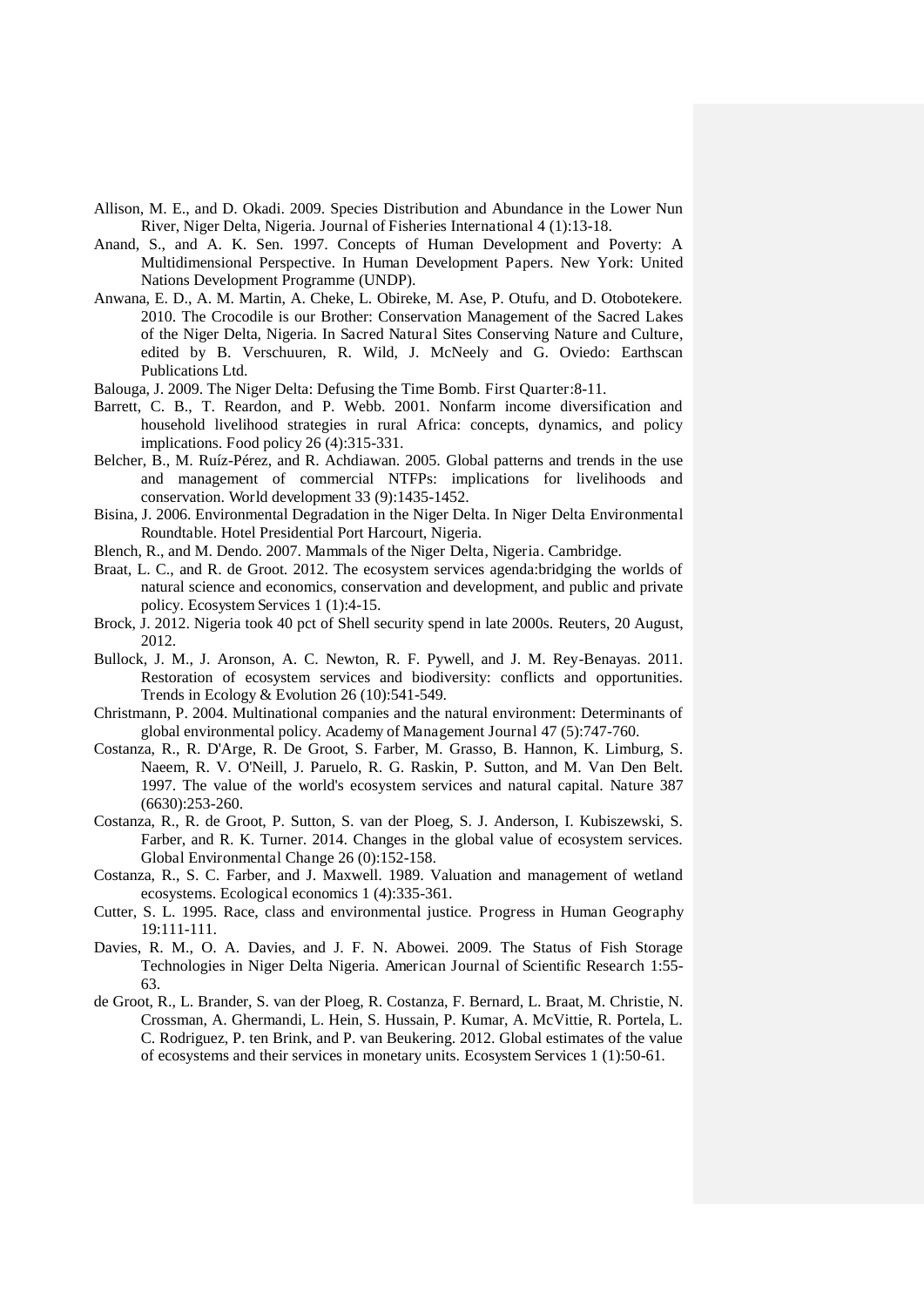- DeShazo, J., and G. Fermo. 2002. Designing choice sets for stated preference methods: the effects of complexity on choice consistency. Journal of Environmental Economics and management 44 (1):123-143.
- Dupont, L. M., S. Jahns, F. Marret, and S. Ning. 2000. Vegetation change in equatorial West Africa: time-slices for the last 150 ka. Palaeogeography, Palaeoclimatology, Palaeoecology 155 (1-2):95-122.
- Ebeku, K. S. A. 2004. Biodiversity Conservation in Nigeria: An Appraisal of the Legal Regime in Relation to the Niger Delta Area of the Country. J Environmental Law 16 (3):361-375.
- Elebeke, E. 2012. Oil communities allege misappropriation of 13% derivation funds. Vanguard.
- Emerton, L., L. Iyango, P. Luwum, and A. Malinga. 1999. The present economic value of Nakivubo urban wetland, Uganda. IUCN*—*The World Conservation Union, Eastern Africa Regional Office, Nairobi and National Wetlands Programme, Wetlands Inspectorate Division, Ministry of Water, Land and Enviornment, Kampala.
- Ericson, J. P., C. J. Vörösmarty, S. L. Dingman, L. G. Ward, and M. Meybeck. 2006. Effective sea-level rise and deltas: causes of change and human dimension implications. Global and Planetary Change 50 (1):63-82.
- Etekpe, A. 2007. The Politics and Conflicts Over Oil and Gas in the Niger Delta Region: The Bayelsa Experience. Port Harcourt, Nigeria: Tower Gate Resources.
- Ezebuiro, P. 2006. Hydrocarbon contamination of a typical mangrove floor in Niger Delta, Nigeria. International Journal of Environmental Science & Technology 3 (3):313- 320.
- Federal Ministry of Finance. 2011. Nigeria FAAC Report Monthly. Abuja, Nigeria: Federal Ministry of Finance.
- Fish, R. D. 2011. Environmental decision making and an ecosystems approach Some challenges from the perspective of social science. Progress in Physical Geography 35 (5):671-680.
- Forest, J. F., and M. V. Sousa. 2006. Oil and terrorism in the New Gulf: Framing US Energy and Security Policies for the Gulf of Guinea. New York: Littlefield Pub.
- Frynas, J. G. 2000. Oil in Nigeria: Conflict and Litigation Between Oil Companies and Village Communitites. London: Transaction Publishers.
	- -. 2001. Corporate and state responses to anti-oil protests in the Niger Delta. African Affairs 100 (398):27-54.
- Galloway, W. E. 1975. Process framework for describing the morphologic and stratigraphic evolution of deltaic depositional systems. In Deltas: Models for exploration, edited by M. L. Brounssard: Houston Geological Society, 87-98.
- Hilton-Taylor, C. 2000. IUCN RED list of threaten species. Gland Switzerland I.U.C.N
- Human Rights Watch. 1999. Nigeria: Crackdown in the Niger Delta. New York: Human Rights Watch.
- ———. 2005. Rivers and Blood: Guns, Oil and Power in Nigeria's Rivers State: Human Rights Watch.
- Ibeanu, O. 2000. Oiling the friction: Environmental conflict management in the Niger Delta, Nigeria. Environmental change and security project report 6:19-32.
- Idemudia, U. 2009. Oil Extraction and Poverty Reduction in the Niger Delta: A Critical Examination of Partnership Initiatives. Journal of Business Ethics 90:91-116.
- Ighodaro, O. 2005. The Political Economy of Oil and Niger Delta Crisis. In Unpublished PhD dissertation: Northern Arizona University, USA.
- Ikpeze, N. I., C. C. Soludo, and N. N. Elekwa. 2004. Nigeria: The Political Economy of the Policy Process, Policy Choice and Implementation Document(s) In The Politics of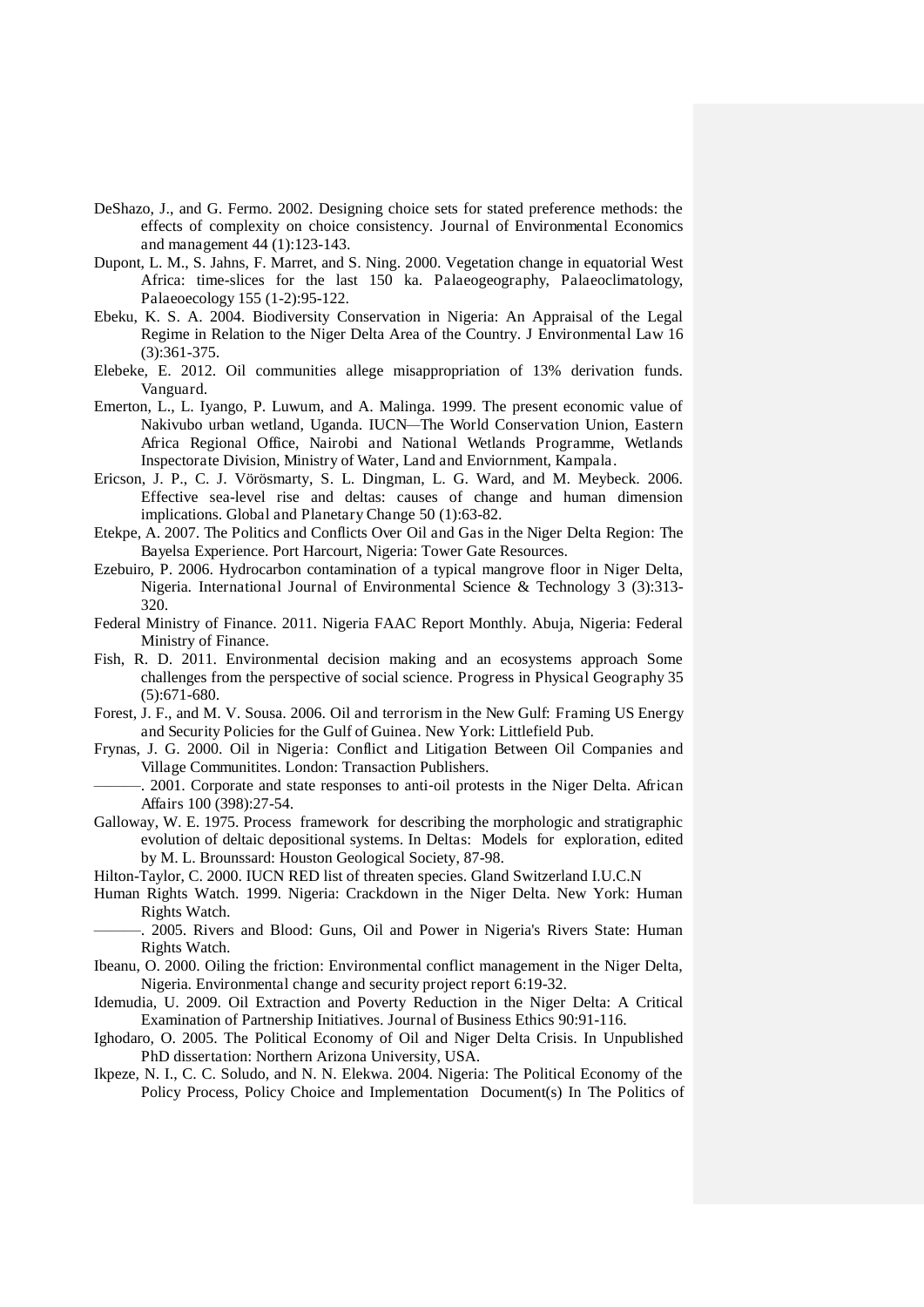Trade and Industrial Policy in Africa: Forced Consensus? , edited by Charles Chukwuma Soludo, Michael Osita Ogbu and H.-J. Chang. New Jersey: Africa World Press, INC, 341.

- Initiative for Public Policy Analysis. 2010. African Case Study: Palm Oil and Economic Development in Nigeria and Ghana; Recommendations for the World Bank's 2010 Palm Oil Strategy. Lagos, Nigeria: Initiative for Public Policy Analysis.
- Kitula, A. 2006. The environmental and socio-economic impacts of mining on local livelihoods in Tanzania: A case study of Geita District. Journal of cleaner production 14 (3):405-414.
- Lannas, K., and J. Turpie. 2009. Valuing the provisioning services of wetlands: contrasting a rural wetland in Lesotho with a peri-urban wetland in South Africa. Ecology and Society 14 (18).
- Ludwig, D., R. Hilborn, and C. Walters. 1993. Uncertainty, resource exploitation, and conservation: lessons from history. Science(Washington) 260 (5104):17.
- Luiselli, L., E. Politano, and J. Lea. 2006. Assessment of the vulnerable status of Kinixys homeana (Testudines : Testudinidae) for the IUCN Red List. Chelonian Conservation and Biology 5 (1):130-138.
- Maduka, H. C. C., and Z. S. C. Okoye. 2002. The effect of Sacoglottis gabonensis stem bark extract, a Nigerian alcoholic beverage additive, on the natural antioxidant defences during 2,4-dinitrophenyl hydrazine-induced membrane peroxidation in vivo. Vascular Pharmacology 39 (1-2):21-31.
- McDonald, P. 2012. Africa: the new oil and gas frontier. Oil and Energy Trends.
- McKenzie, E., S. Posner, P. Tillmann, J. R. Bernhardt, K. Howard, and A. Rosenthal. 2014. Understanding the use of ecosystem service knowledge in decision making: lessons from international experiences of spatial planning. Environment and Planning C: Government and Policy 32 (2):320-340.
- Millennium Ecosystem Assessment. 2003. Ecosystems and Human Well-Being: A Framework for Assessment. Washington: Island Press.
- Mitsch, W. J., and J. G. Gosselink. 2000. The value of wetlands: importance of scale and landscape setting. Ecological Economics 35 (1):25-33.
- Mmopelwa, G. 2006. Economic and financial analysis of harvesting and utilization of river reed in the Okavango Delta, Botswana. Journal of environmental management 79 (4):329-335.
- Muradian, R., E. Corbera, U. Pascual, N. Kosoy, and P. H. May. 2010. Reconciling theory and practice: An alternative conceptual framework for understanding payments for environmental services. Ecological Economics 69 (6):1202-1208.
- Nabahungu, N., and S. Visser. 2011. Contribution of wetland agriculture to farmers' livelihood in Rwanda. Ecological Economics 71:4-12.
- National Population Commission. 2006. 2006 Population And Housing Census o the Federal Republic of Nigeria 2006 Census: Priority Tables. Abuja, Nigeria: National Population Commission.
- Niger, M. A. 2012. The Coastal Niger Delta: Environmental Development and Planning. USA: Trafford Publishing.
- Nyananyo, B. L. 1999. Vegetation. In The Land and People of Bayelsa State: Central Niger Delta, edited by E. J. Alagoa. Port Harcourt: Onyoma Research Publications, 44-57.
- Nyananyo, B. L. 2002. Vegetation In The Land and People of Rivers State: Eastern Niger Delta, edited by E. C. Alagoa and A. A. Derefaka. Port Harcourt, Nigeria: Onyoma Research Publications, 63-81.
	- ———. 2006. The Plants of the Niger Delta. Port Harcourt, Nigeria: Onyoma Research Publications.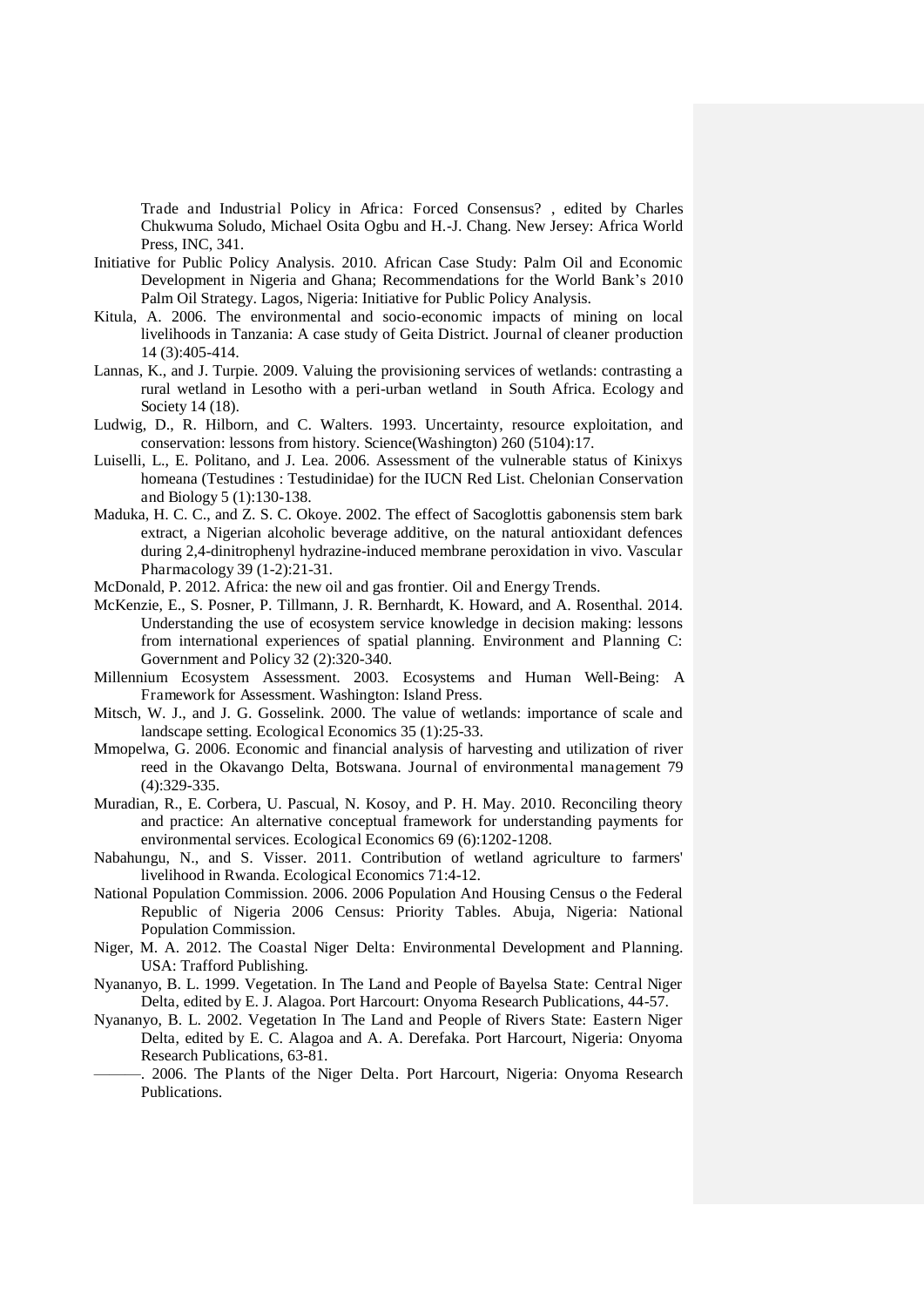- Obi, C. I. 2010. Oil Extraction, Dispossession, Resistance, and Conflict in Nigeria's Oil-Rich Niger Delta. Canadian Journal of Development Studies/Revue canadienne d'études du développement 30 (1-2):219-236.
- Obot, E. 2007. Ensuring Ecosystem Integrity. In National Stakeholders Forum on the New Mechanism for Environmental Protection and Sustainable Development In Nigeria. Nicon Luxury Hotel, Abuja, Nigeria.
- Odebunmi, E., O. Oluwaniyi, G. Awolola, and O. Adediji. 2010. Proximate and nutritional composition of kola nut (Cola nitida), bitter cola (Garcinia cola) and alligator pepper (Afromomum melegueta). African Journal of Biotechnology 8 (2).
- Odum, E. P. 1978. The value of wetlands: a hierarchical approach. PEJRC a. JEC Gresson (ed.) Wetland Functions and Values: the State of Our Understanding. American Water Resources Association.
- Ogon, P. 2006. Land and Forest Resource Use in the Niger Delta: Issues in Regulation and Sustainable Management. California: Green Governance Project, Institute of International Studies; UC Berkeley.
- Okolo, P., and A. Etekpe. 2010. Oil Pipeline Vandalization and the Socio-Economic Effects in Nigeria's Niger Delta Region. Available at SSRN 1723169.
- Okonjo-Iweala, N. 2012. Nigeria: Foreign Firms Take 43 Percent of the Country's Oil Revenue. Daily Trust.
- Okonny, I. P. 2002. Geology. In The Land and People of Rivers State: Eastern Niger Delta, edited by E. C. Alagoa and A. A. Derefaka. Port Harcourt, Nigeria: Onyoma Research Publications, 7-18.
- Omeje, K. 2006. Petrobusiness and security threats in the Niger Delta, Nigeria. Current Sociology 54 (3):477-499.
- Otobotekere, A. J. T., and F. D. Sikoki. 1999. Aquatic fauna. In The land and people of Bayelsa State Central Niger Delta, edited by E. C. Alagoa. Port Harcourt: Onyoma Research Publications, 58-71.
- Oviasuyi, P. O., and J. Uwadiae. 2010. The Dilemma of Niger-Delta Region as Oil Producing States of Nigeria. Journal of Peace, Conflict and Development (16):110-126.
- Potschin, M., and R. Haines-Young. 2013. Landscapes, sustainability and the place-based analysis of ecosystem services. Landscape ecology 28 (6):1053-1065.
- Rebelo, L. M., M. P. McCartney, and C. M. Finlayson. 2010. Wetlands of Sub-Saharan Africa: distribution and contribution of agriculture to livelihoods. Wetlands Ecology and Management 18 (5):557-572.
- Reed, M. G., and C. George. 2011. Where in the world is environmental justice? Progress in Human Geography 35 (6):835-842.
- Scherr, S. J. 2000. A downward spiral? Research evidence on the relationship between poverty and natural resource degradation. Food policy 25 (4):479-498.
- Schuyt, K. D. 2005. Economic consequences of wetland degradation for local populations in Africa. Ecological Economics 53 (2):177-190.
- Serafy, S. E. 1998. Pricing the invaluable:: the value of the world's ecosystem services and natural capital. Ecological Economics 25 (1):25-27.
- Seyam, I., A. Hoekstra, G. Ngabirano, and H. Savenije. 2001. The value of freshwater wetlands in the Zambezi basin. Value of water research report series (7):22.
- Shell International Petroleum Company. 2011. Shell in Nigeria working in a complex environment.
- Short, K. C., and A. J. Staeuble. 1967. Outline of geology of Niger delta. AAPG Bulletin 51 (5):761-799.